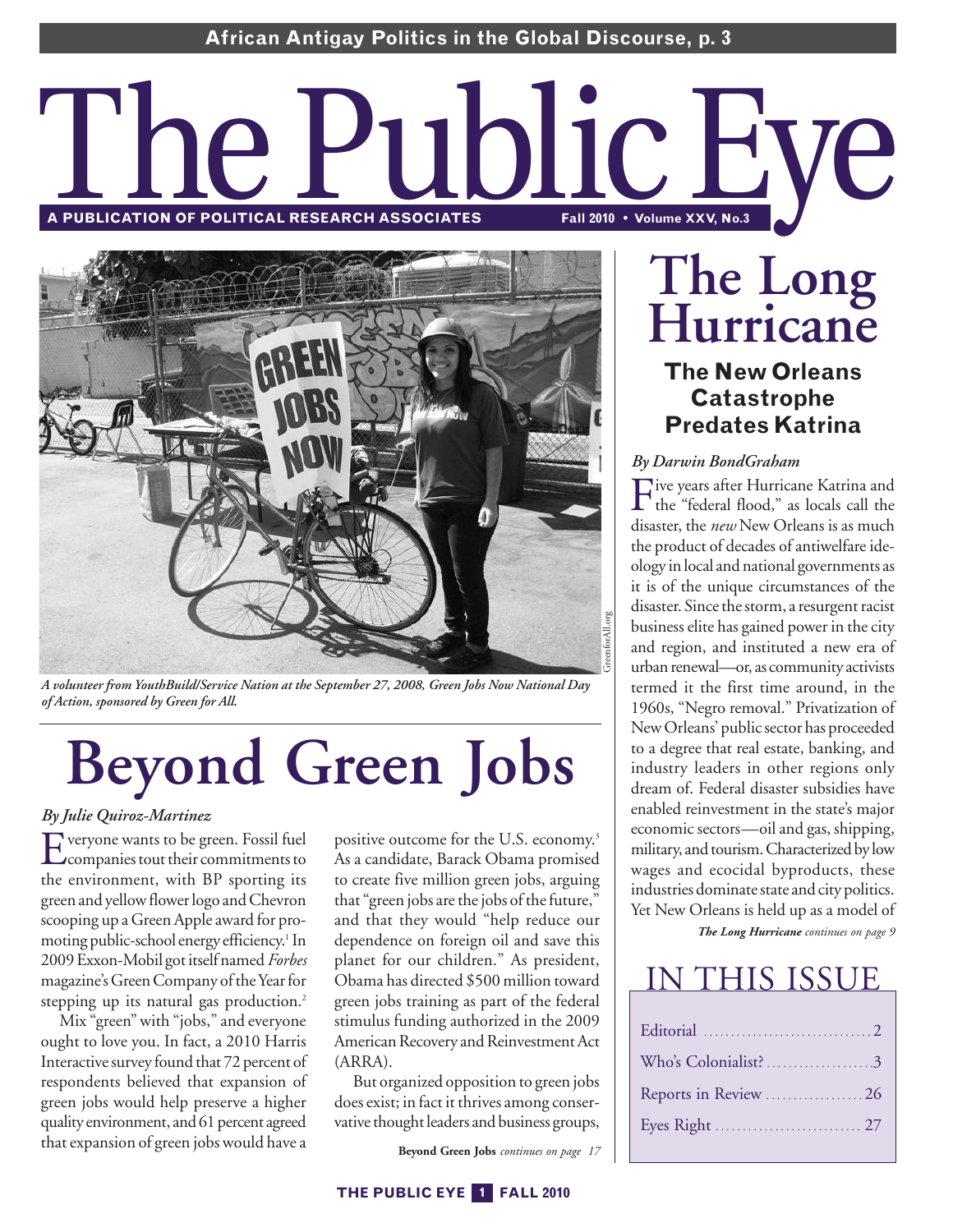#### **C O M M E N T A R Y**

#### **DON'T SCORN, ORGANIZE**

 $\Gamma$  or the Democratic Party, the midterm elections could have been worse—but not much. Christine O'Donnell and Sharon Angle lost (we never dreamed we would find ourselves rooting for the centrist, pugilistic Harry Reid [D-NV]); Senators Barbara Boxer (D-CA) and Barbara Mikulski (D-MD) are in. Here in Massachusetts we retained our Democratic governor and congressional delegation, while our junior Senator Scott Brown (R-MA) has gone from Tea Party hero to Tea Party villain in less than one year.

However, at the same time, Russ Feingold (D-WI) is out. Rand Paul (R-KY) and Marco Rubio (R-FL) are in. The proud obstructionist John Boehner (R-OH) is poised to become House majority leader. And the Republican takeover of state legislatures post-census means they will be drawing the next decade's election districts.

The questions on our minds in the aftermath are, "How could this have happened?" less than two years after the inspiring inauguration of the country's first Black president, and "Now what?" How it happened is of course wildly complicated—an unholy mix of Wall Street venality, media distortions, economic recession, racist backlash, nativism, and the focusing of peoples' grievances onto scapegoats.

President Obama and the Democrats failed to communicate their accomplishments: the passage of health insurance reform and financial re-regulation; withdrawal from Iraq. At the same time, Republicans, conservative pundits, and business leaders had no compunctions about spreading lies about death panels, defunding of Medicare, the ineffectiveness of the stimulus, and so forth. Many people are convinced that during the Obama administration taxes on the middle class haverisen—they've gone down—and that the economy has shrunk—it's grown, albeit slowly.

It's notable that although turnout in the November election was generally high, both AfricanAmericans and young people voted in significantly lower numbersthan they had in the Presidential election. It may not have been so much the *zeitgeist* that shifted as it was the large number of voters who saw no hope for change and thus no reason to vote.

And then of course, there are the Tea Parties. We believe that dismissing them as Astroturf—fake grass roots—or deriding them as crazy is inaccurate and dangerous. Social movements are often volatile, especially in their early stages. Given another economic downturn or major terrorist attack, Tea Party militants could be attracted to the growing, armed, citizens-militia movement. Even without a provocative "trigger event," Tea Partiers are in a position to demand worrisome concessions from the Republican Party.

According to Michael Barkun, a scholar who studies apocalyptic and conspiracist movements, part of the explanation for the emergence of the Tea Parties is that "income inequality has been rising for nearly thirty years but was masked for most of that time by the availability of easy credit and rising home values, which allowed people to use their houses as ATMs." After the recession hit, with "credit constricted and home prices collapsing, the reality of income inequality began to sink in" for a lot of people.That reality, says Barkun, "has been there for a long time. But the perception is new, a product of the crisis of the last three years, and that perception is shared by both the employed and the jobless."

**Commentary** *continues on page 26*

# ThePublicEye

*Publisher* Tarso Luís Ramos

*Editor* Amy Hoffman

*Design/layout* Hird Graphic Design

> *Printing* Red Sun Press

#### *Editorial Board*

Chip Berlet • Pam Chamberlain Thomas Cincotta • Frederick Clarkson Amy Hoffman • Gillian Kane Surina Khan • Jean Hardisty Tarso Luís Ramos • Holly Sklar



PRA Political Research Associates

*Founder and President Emerita* Jean V. Hardisty, Ph.D.

#### *Staff*

Tarso Luís Ramos, *Executive Director* Chip Berlet, *Senior Analyst* Pam Chamberlain, *Senior Researcher* Thomas Cincotta, *Project Director* Amy Hoffman, *Editorial Director* Cindy Savage-King, *Operations Manager* Charles Ocitti, *Finance Director* Jean Smith, *Development Associate* Maria Planansky, *Program Associate* Aramis Tirado, *Data/Web Master*

#### *Interns*

Aram Boghosian Alex Lach Sayeesha Ramnani

#### *Board of Directors*

Janet Jakobsen Surina Khan Pardis Mahdavi Supriya Pillai Emelia Rallapalli Marcy Westerling

*The Public Eye* is published by Political Research Associates, 1310 Broadway, Suite 201, Somerville, Massachusetts 02144-1837. 617.666.5300 fax: 617.666.6622

PRA is a nonprofit, tax-exempt organization. All donations are tax-deductible to the extent permitted by law. © Political Research Associates, 2010.

> Website: www.publiceye.org All rights reserved. ISSN 0275-9322 ISSUE 68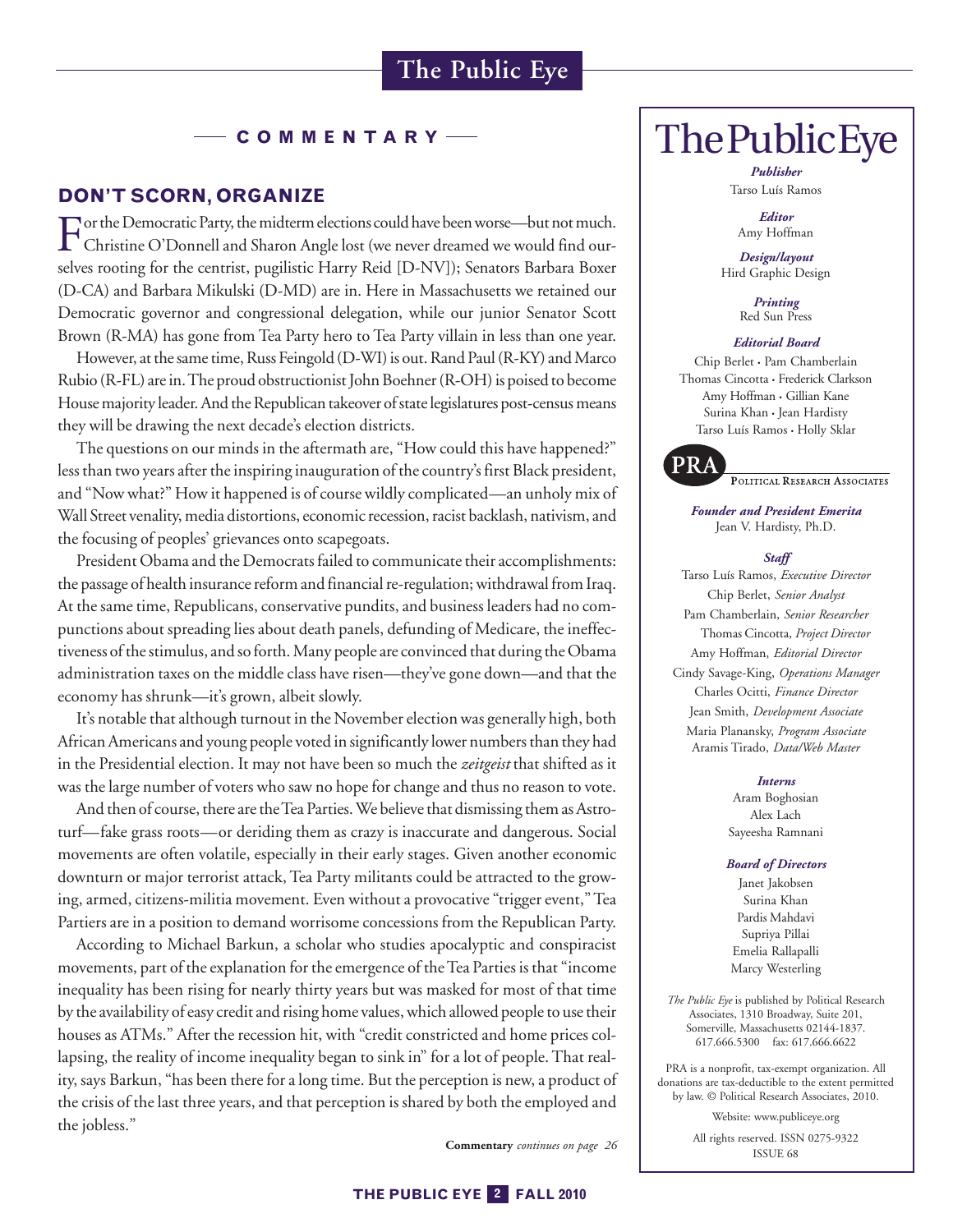# **Who ' s Colonialist? AfricanAntigay Politics in the Global Discourse**

#### *By Kapya Kaoma*

In August 2010, more than 400 African<br>Anglican Bishops gathered in Entebbe, n August 2010, more than 400 African Uganda, for their second All-Africa Bishops Conference, which attracted global media attention because of the debates on LGBT rights. Bishops from Rwanda, Nigeria, Uganda, and Kenya used the conference as an opportunity to speak out in favor of criminalizing homosexuality. Their antigay statements gave new life to Uganda's notorious Anti-Homosexuality Bill, which would mandate the imprisoning and in some cases the execution of homosexuals. The bill was introduced into the Ugandan Parliament in 2009 after a seminar in March of that year in Kampala called Exposing the Homosexual Agenda, led by U.S. religious conservatives such as Scott Lively, a Holocaust revisionist who argues that LGBT-rights movements are inherently fascistic, and Don Schmierer, the director of the Exodus Institute, which claims to convert lesbians and gay men to heterosexuality. Henry Orombi, a friend of Rick Warren, the well-known pastor of the Saddleback megachurch in Orange County, California, is reported to have told the conference, "Homosexuality is evil, abnormal, and unnatural as per the Bible. It is a culturally unacceptable practice. Although there is a lot of pressure[from theWest], we cannot turn our hands to support it."<sup>1</sup> Nevertheless, two African provinces, or districts, at the conference distanced themselves from such attacks: the Anglican Church of Southern Africa and the Church of the Province of Central Africa. They issued a counterstatement saying, "The majority

*Kapya Kaoma is a priest in the Episcopal Diocese of Massachusetts.Heis the author of the PRA report,* Globalizing the Culture Wars.*Hereceived his doctoratefrom Boston University.*



*Uganda's* **Rolling Stone** *newspaper printed photos and personal information about what it called "Top Homos." Subheadings read "We Shall Recruit 1,000,000 Innocent Kids by 2012," and "Parents Now Face Heart-Breaks as Homos Raid Schools."*

**"Homosexuality is evil, abnormal, and unnatural as per the Bible. It is a culturally unacceptable practice."**

of the provinces at this conference are being ambushed by an agenda that is contrary to the beliefs and practices of our various provinces."2 Downplaying the counterstatement, the Ugandan media, which often presents Africans as united in their denunciation of LGBT people, predicted that the bishops' voices would help pass the Anti-Homosexuality Bill. 3

The Anglican religious leaders are not alone in their condemnation of LGBT people. On October 10, the *Rolling Stone* newspaper of Uganda (which has no relationship to the U.S. magazine, which has demanded that the Ugandan paper stop using its name) published the names of people it called "top" homosexuals, revealing their addresses and places of work. The article called for their hanging, claiming that "gays were recruiting 1 million children by raiding schools."4 One person whose picture appeared in the paper was attacked, while others "have received threats," according to Frank Mugisha, the chair of Sexual Minorities Uganda. 5

#### **Global Influence**

During the past decade, U.S. religious<br>conservatives have stepped up their work with African religious and political leaders to incite hatred against LGBT people. Right-wing pastors such as Warren have cultivated Ugandan religious and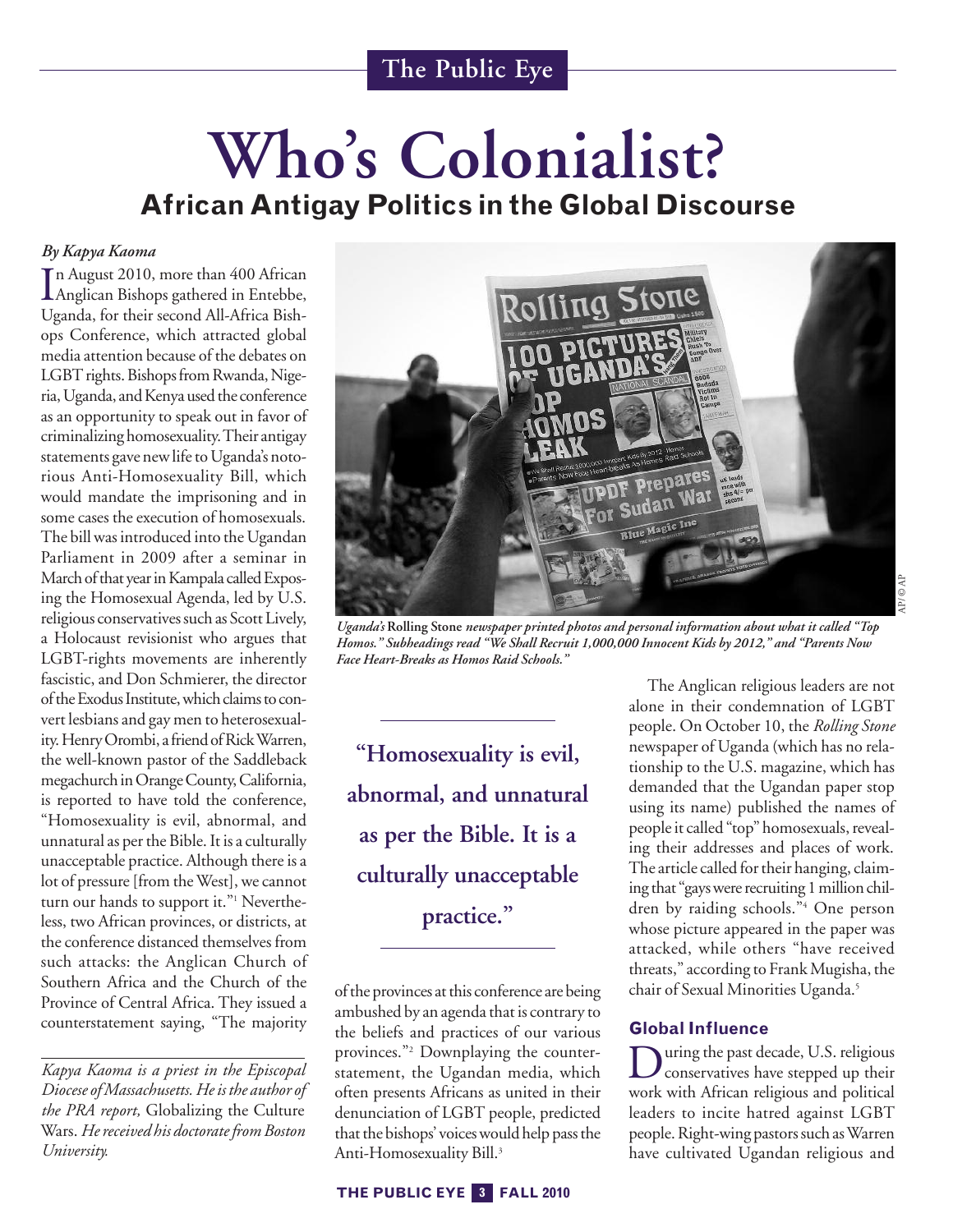political leaders. Working across denominational boundaries, they have succeeded in impeding the social-justice activism of mainline churches and provided both ideological and financial backing to their African allies, in order to increase their own political power. While promoting their religious values in Africa, they present themselves as defenders of African traditions and liberal religious groups as imposing alien ideas on the continent.

Yet many western Christian teachings are un-African-for example, the western definition of "family" as father, mother, and children,which family-values "defenders" have used to organize their opposition to homosexuality. For Africans, "family values"means upholding community responsibilities and each person's relationship to other members of clan. African family values recognize that human beings cannot survive in isolation; they can be summed up in the Bantu word *ubuntu*, which means "I am because we are." The individualistic, nuclear family that western conservatives promote is foreign to Africans.

In addition, most Africans view the goal of human sexuality as procreation and tend to see same-sex relationships as unproductive. They condemn childlessness, regardless of the cause. Yet traditionalAfrican communities did not beat or abuse their LGBT members. Some even believed LGBT people had extraordinary powers.Christian and Islamic fundamentalists, who blame homosexuality on the West, are using the remnants of European colonialist attitudes and laws to exacerbate violent homophobia in Africa.

U.S. conservative religious leaders such as Lively and Warren have traveled to Africa to spread homophobia, using rhetoric and tactics from this country's culture wars. In May 2010, Lou Engle, an American evangelical from Kansas City and the founder of The Call Ministries, who terms homosexuality a "spirit of lawlessness," joined the parade of U.S. conservatives warning Ugandans about the so-called homosexual agenda. According to Josh Kron ofthe*NewYorkTimes*,Engle praised Uganda's "courage" and "righteousness"

for introducing the Anti-Homosexuality Bill into parliament. Engle told Ugandans, "Today, America is losing its religious freedom. We are trying to restrain an agenda that is sweeping through the education system.Uganda has become ground zero."6

The Anti-Homosexuality Bill affirms some long-held stereotypes of Africa, both in the West and among Africans themselves. For many, Africa is a continent where democracy, women's rights, sexual rights, and even children's rights are luxuries. Rather than seeing these rights as fundamental, to be defended and respected, some argue that they are un-African and

**African family values can be summed up in the Bantu word** *ubuntu,* **which means "I am because we are."**

even un-Christian. They dismiss human rights advocates as puppets of the West who would destroy traditional African values. U.S. religious conservatives who wish to transform African states into "western Christian colonies"—Christian at least according to their lights—promote these stereotypes.

Engle and others like him claim that western governments, mainline churches, and the United Nations are forcing homosexuality on the continent, thereby acting as neocolonialists. This amounts to turning history on its head.In fact, it was U.S. mainline churches that worked tirelessly withAfrican religious and political leaders to condemn racism and support African liberation struggles—while U.S. conservatives, including Mark Tooley, the president of the neoconservative Institute on Religion and Democracy, opposed these struggles. And until the introduction of the Anti-Homosexuality Bill, most western governments and mainline churches had avoided defending the rights of sexual minorities in Africa. Just as U.S. conservatives sided with oppressive White governments, they are now partnering with African conservatives to promote antigay sentiment and legislation.

#### **Spreading Antigay Bigotry Around the Continent**

Although a Parliament committee rec-<br>
commended against passage of the Anti-Homosexuality Bill last spring, and the bill's supporters are scrounging for votes, the Anti-Homosexuality Bill is not dead. 7 Mugisha noted that Minister of Ethics and Integrity James Nsaba Buturo said, "They are going to pass the bill soon."8 Although Buturo just lost his parliamentary seat, he warned that this does not mark "the end of our war on homosexuality and pornography….I am still here… It is our stand as a government, and we are not going to shift even an inch from it."9

The bill still has a good chance of passing in one form or another. <sup>10</sup> And if it does, many African countries will probably follow suit with similar laws. Despite the international condemnation the bill has received, antigay laws have been introduced in Zambia, Zimbabwe, and Malawi. In each, the laws' supporters spread the myths that homosexuality originates in the West, and that there are LGBT people in Africa now because of western influence.

On May 18, Steven Monjeza and Tiwonge Chimbalanga, a Malawian gay couple,were convicted of "unnatural acts" and "gross indecency."<sup>11</sup>The BBC reported that before handing down the fourteenyear prison sentence, Judge Nyakwawa Usiwa-Usiwa told the pair, "Iwill give you a scaring sentence so that the public will be protected from people like you, so that we are not tempted to emulate this horrendous example."12 International pressure forced Malawian President and current African UnionChair Bingu wa Mutharika—who has called same sex-relations un-African and disgusting—to pardon the couple. <sup>13</sup> How-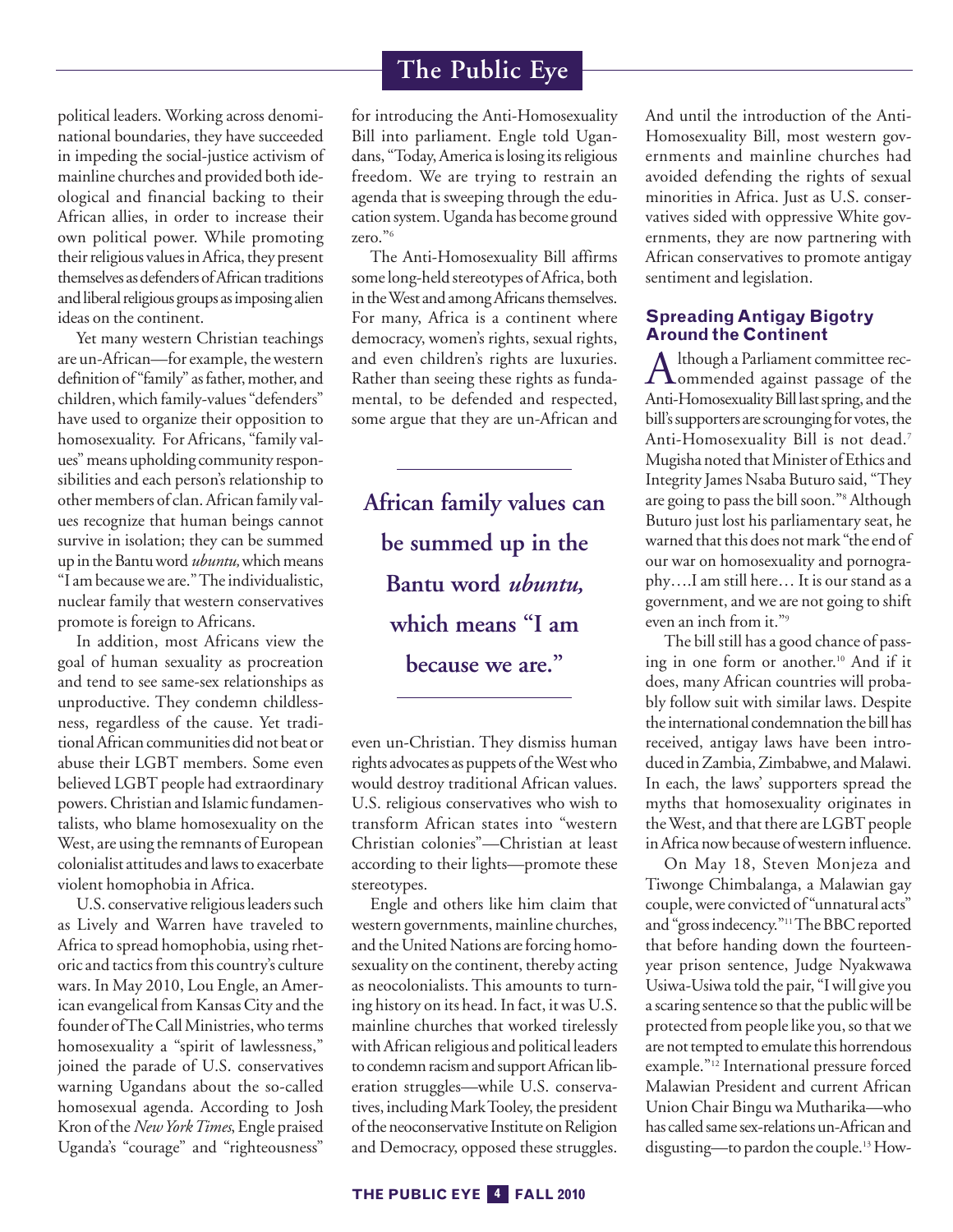ever, the Malawi Council of Churches (MCC), a group of about 22 Protestant churches, urged the government not to give in to alleged donor pressure to accept gay rights in exchange for aid. In a statement released on May 19, the MCC called on the international community to "respect Malawi's cultural and religious values and refrain from using aid as a means of forcing the country to legalise sinful acts like homosexuality in the name of human rights."<sup>14</sup>

Meanwhile, in Zambia, political and religious leaders are calling for criminalizing homosexuality in the newconstitution. Former President Kenneth Kaunda, Pentecostal Bishops Joe Imakando and Joshua Banda, and Anglican Bishop Robert Mumbi of Luapula Diocese made statements against homosexuality. Mumbi claimed that homosexuality "violated Christian beliefs and African values," and stated that the "church would not take western cash to support its development projects if required to endorse the campaign to mainstream homosexuality."<sup>15</sup> Reinforcing the notion of western intervention, the government newspaper the *Times of Zambia* claims that western donors are offering their support to the opposition leader Michael Sata in his presidential bid in return for a promise that he will come out in favor of reversing a constitutional clause that declares Zambia a "Christian nation" and will support LGBT rights. 16

#### **A Blessing in Disguise**

Despite the virulence of the Anti-<br>Homosexuality Bill campaign, it is in some ways a blessing in disguise for sexualrights activists. For one thing, it has forced into the open the hidden relationships among U.S. conservatives and African political and religious leaders. U.S. religious conservatives had always denied funding African churches, and according to the *Uganda Monitor,* when the bill's sponsor David Bahati was asked whether he received western funding, he replied, "not a penny."<sup>17</sup> However, Jeff Sharlet, the author of *The Family: The Secret Fundamentalism at the Heart of American Power* (2008), revealed

that the conservative U.S. politicians collectively known as the Family or the Fellowship trained and supported Bahati.<sup>18</sup>

Bahati is not the only African leader to deny receiving funding from U.S. conservatives while secretly benefitting. Others who claim they've never received such funding include Stephen Langa, the head of the Family Life Network, which organized the March 2009 antigay conference, and Martin Ssempa, the pastor of the Makerere Community Church and a leading promoter of the Anti-Homosexuality Bill(heregularly screens pornographic gay videos in his church to stir up disgust and hatred). An examination of their tax doc-

**Traditional African communities did not beat or abuse their LGBT members. Some even believed LGBT people had extraordinary powers.**

uments shows that they received funding from Right-leaning U.S. churches. <sup>19</sup> On May 29, 2009, the *NewVision,* the Ugandan government newspaper, concluded that money from religious conservatives in the U.S. and Europe was fueling the gay war in Uganda. 20

Although many Africans still believe that Europeans and Americans recruit Africans into homosexuality, the bill has made some more aware of the humanity of gays. As LGBT people have come out in Uganda and other African countries, Africans have realized that LGBT people arefound not only in the West but also in Africa, where they are citizens and church members.

Finally, the Ugandan bill has opened up discussion of human sexuality across the continent.Africans are generally reluctant to discuss sexual issues; however, the introduction of the bill forced African theologians and politicians to change their stance. The first dialogue on Christianity and Human Sexuality was held in Cape Town in November 2009. The meeting was attended by 77 people from all over Africa, 35 ofwhomwerelesbian, gay, bisexual, or transgender.

#### **Religious Conservatives Respond to Criticism**

Jeffrey Gettleman of the *New York Times*,<br>Jacqui Goddard and Jonathan Clayton<br>of the *Times* of London, Tara Carman of the effreyGettleman ofthe*NewYorkTimes,* Jacqui Goddard and Jonathan Clayton *Vancouver Sun,* and reporters from ABC News and National Public Radio have each independently confirmed the contention in a November 2009 report issued by Political Research Associates, *Globalizing the Culture Wars,* that conservative U.S. Christians are using homophobia to advance their agenda of taking over African churches. Right-leaning U.S. missionaries and pastors have consistently promoted hate in Africa.

And, as Rachel Tabachnick observes on the Talk2Action blog, the influence goes both ways:

The relationship between American Religious Right leaders and Uganda goes far beyond a few visits and presentations. Apostle John Mulinde, for instance, has a U.S. branch of his ministry and is advertising his ministry's work with both the Orlando and Baltimore police forces. . . . Apostle Julius Oyet works extensively with the College of Prayer, which is headquartered in the Atlanta suburbs and has branches in West Palm Beach and in Ontario, Canada. … Julius Oyet was recognized by the Ugandan

The **Reproductive Rights Activist Resource Kit** is now available online at **www.publiceye.org!**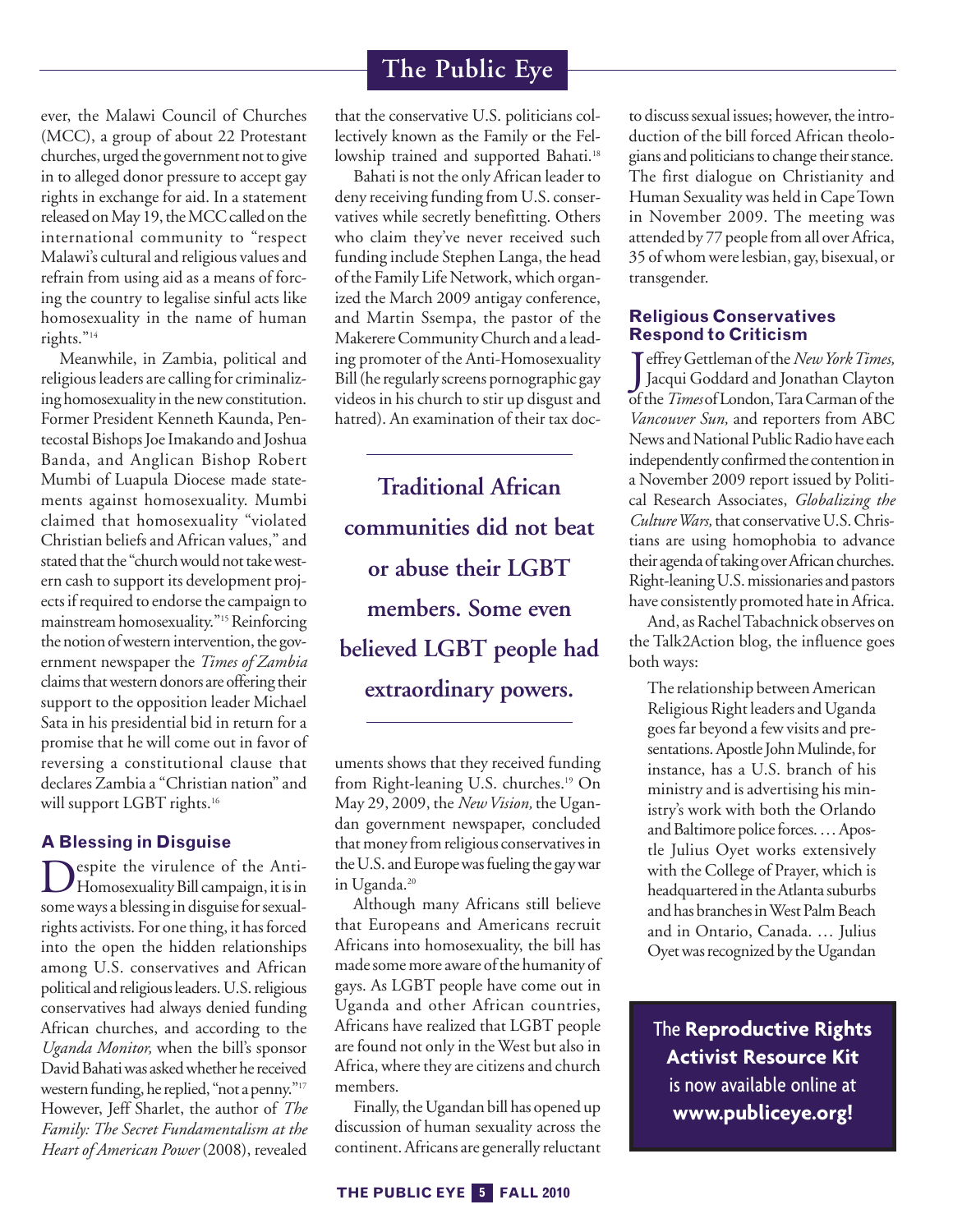Parliament when the antigay bill was initially introduced. 21

According to Michael Wilkerson of the Religion Dispatches blog, Oyet argued that "homosexuality is an import of the West" that "recruits" new members primarily by bribing children. "Father, our children today are being deceived by the West. To buy them, to give them school fees so that they can be homosexuals. We say no to that."22 Ironically, Oyet himself has received money from U.S. Christian Right groups. 23

While many African scholars and Christians read *Globalizing the Culture Wars* with interest, western conservatives attacked it, claiming it is neocolonialist, imperialistic, racist, and insulting.<sup>24</sup> David Virtue, the founder of virtueonline.org, which calls itself "the voice for global, orthodox Anglicanism," accused *Globalizing the Culture Wars* of being "designed deliberately to add credence to the 'fact' that Africans still hover in the Dark Ages." Africans are highly educated, says Virtue, and to maintain that "western Anglicans have imposed their views of sexual morality on Africans is not only a colonialist mentality it is also racist."25 Meanwhile, the IRD's Tooley said the report portrayed African Christianity "as primitive and easily manipulated by conservative U.S. religionists." In addition to maintaining that it "is patronizing to African religious leaders," Tooley said it failed to "understand African Christianity's own worldview, rooted in Scripture, orthodox church teaching, and responsibilities beyond theself."26

Vinay Samuel and Chris Sugden of Anglican Mainstream, a conservative wing of the Church of England with links to breakaway U.S. Episcopalian churches and some African archbishops, claim that "sexual rights campaigns" are foreign to Africa, since "there has been no movement generated by gay people in Africa for their place in society."27 They go on to argue that "the western approach of individual rights" should not be "forced" on Africans since "African culture has long resisted the notion thatwestern norms are in anyway universal norms" and that "the

Church has been a bastion of this resistance." They conclude that "far from going beyond colonialism, this report falls back into it by universalizing the local culture of the United States."28

Samuel and Sugden fear that *Globalizing the Culture Wars* may affect European and U.S. funding for African churches. Noting that the report "appeared on the desks of officials in the aid and development sector," they said, "[i]ts purpose appears to be not to get media coverage but to influence governments and aid institutions. And it appear[s] to be making some progress here." They continue, "The thrust of the paper is to discredit the African

**Money from religious conservatives in the U.S. and Europe is fueling the gay war in Uganda.**

churches, especially in the eyes of those who make governmental grants to assist them." $^{29}$ Possible disruption of funding may be conservatives' true objection to the report.

#### **Who's Colonialist?**

In fact, Africans do not oppose western<br>ideas and values: African economies, n fact, Africans do not oppose western governments, churches, and even constitutions are informed by the West. Africans' acceptance of western religious teaching suggests that they may be equally accepting of new definitions of human rights, including those of sexual minorities.

It is U.S conservatives who have continually patronizedAfrica. *Globalizingthe Culture Wars* shows that they have rewritten African religious leaders' documents, spoken on behalf of African churches, and as with the Ugandan bill, imposed their ideologies on Africans.They seem to believe that it is fine for African conservatives to fight for the Anti-Homosexuality Bill in Uganda but wrong for African sexual minorities to fight for their human rights. What they oppose is not the involvement of westerners in Africa, but the involvement ofreligious progressives committed to the social gospel.

Right-wing Christians from the U.S. have exploited Africans' internalized colonialism. In Zambia, Uganda, Kenya, and Malawi, among others, a successful person is said to have become a *muzungu,* or White man. In this environment, Americans visiting Africa have enjoyed great power and influence.The Kenyan-American journalist Edwin Okong'o attributes the excellent reception Rightists have among many Africans to the colonial inferiority complex wrought upon Africa. Africans, he says, "staunchly believe in the supremacy of the white man. Ill-informed Christians …place the white man immediately belowthe Holy Spirit, a beliefwith its roots in the colonial era."30

#### **The Hand-Washing Strategy**

Just after Scott Lively's<br>March 2009, he explain<br>of his trip to his followers: ust after Scott Lively's African tour in March 2009, he explained the purpose

The campaign was to teach about the "gay" agenda in churches, schools, colleges, community groups, and in Parliament….The international "gay"movement has devoted a lot of resources to transforming the moral culture from a marriage-based one to one that embraces sexual anarchy. Just as in the U.S. many years ago, they areleadingwith pornography to weaken the moral fiber of the people and propagandizing the children behind the parents' backs.

He went on to say that on Ugandan television, "We exposed a book distributed to schools by UNICEF that normalizes homosexuality to teenagers."<sup>31</sup> Lively reported that he expected "a massive protest by parents, who are mostly not aware that such materials even exist in their country, let alone in their children's [classrooms]."32 He boasted that his campaign would increase "pro-family activism in every social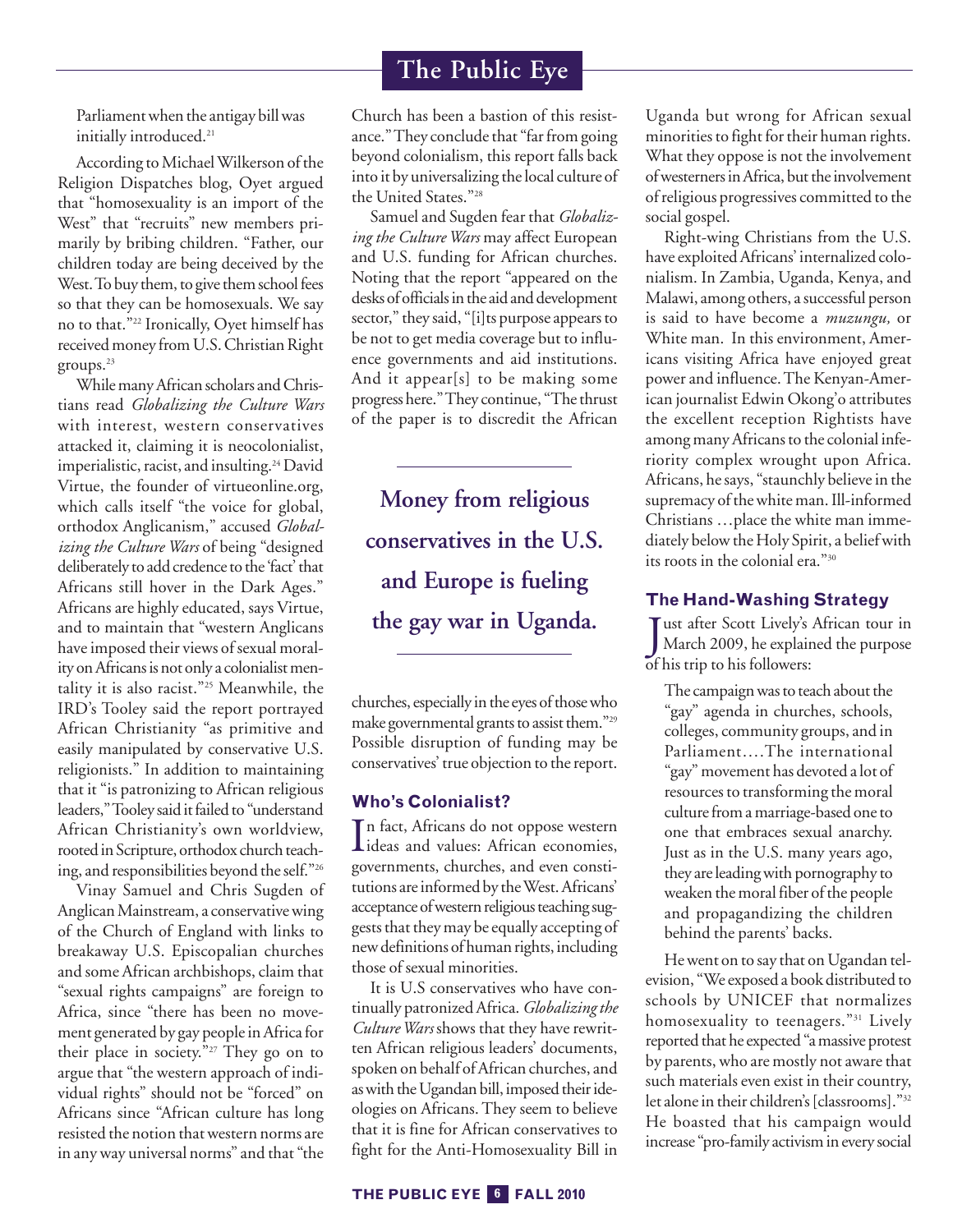sphere…Our campaignwaslike a nuclear bomb against the 'gay' agenda in Uganda."33 Yet Lively told Christianity Today that linking the Anti-Homosexuality Bill to him or other U.S. conservatives is insulting:

That's really a racist perspective that these guys are pushing, somehow that a couple of little-known American commentators on cultural issues, that our opinions can outweigh the combined resources of a sovereign nation on an issue …. It's as if the Africans are unable to shape their own public policy, and somehow they're swayed by foreign influences."34

When the bill became embarrassing, Lively disclaimed responsibility. Likewise, Exodus International's Don Schmierer told the *New York Times*, "I feel duped."<sup>35</sup> Despite having previously told Ugandans that "gay rights are not human rights," Rick Warren denounced the bill on December 10, 2009, calling it "unjust, extreme and unchristian towards homosexuals."36 Bill promoter Martin Ssempa, feeling betrayed, demanded a formal apology fromWarren for his "inappropriate bully use of your church and purpose-driven pulpits to coerce [Ugandans] into [homosexuality]."37

The bill is based on the teachings of U.S. conservatives. For them to turn around and condemn it is hypocritical. They are engaging in what the writer M.S., on the *Economist* blog, calls a "hand-washing strategy,"38 disclaiming culpability. "It's one thing to recognise that Africans are responsible for what happens in African societies," M.S. writes:

But it would be silly to claim that therefore, no one besides Africans bears any responsibility for anything that happens in African societies. That's using a faulty anti-imperialism argument to wash your hands of all responsibility.

Some academics also minimize the influence of U.S. right-wing Christians in Africa. For instance, Philip Jenkins, a professor of Humanities at Pennsylvania State University, <sup>39</sup> suggested at an event spon-

# **The Public Eye**

sored by the conservative-leaning Ethics and Public Policy Center that the Anti-Homosexuality Bill can be traced not to U.S. Christian influence but rather to Ugandan Christians' rejection of what he called an "Arabic pederasty culture."40This, hesaid, led, in the 1880s, to the killing of converts to Christianity who refused to engage in same-sex relations with their king, Kabaka Mwanga. For Ugandan Christians, he says, the issues of Islam, tyranny, and homosexuality are historically intertwined; hence antigay activismis "not something that was dropped on the Ugan-

**Just as U.S. conservatives sided with oppressive White governments, they are now partnering with African conservatives to promote antigay sentiment and legislation.**

dan Christians from America." However, King Mwanga's reign is just one event in a long history, and if Ugandan culture were as broadly antigay as Jenkins claims, Mwanga would probably have been dethroned.

U.S. religious conservatives accuse their critics of neocolonialism. As an African, however, I believe that questioning the Right's dealings with African politicians and Christians is an important scholarly undertaking. As long as the Right continues to use its religious ideologies as the basis for policies in Christian Africa, the continent is likely to see more and more bills that are detrimental to human rights. **■**

#### **Endnotes**

<sup>1</sup>Ephraim Kasozi, "African bishops unite to denounce homosexuality," http://www.monitor.co.ug/ News/National/-/688334/998598/-/x4kdcm/-/.

2Pat Ashworth, "African bishops split over 'ambushed' agenda, but together on development," http://www.churchtimes.co.uk/content.asp?id=99857. "Dr Williams warns African bishops to listen and take risks," http://www.churchtimes.co.uk/content. asp?id=99538.

<sup>3</sup> Ephraim Kasozi of the *Uganda Monitor* observed that "The anti-homosexuality voices from the bishops are a likely boost to proponents of the Anti-Homosexuality Bill (2009), before the Ugandan Parliament which proposes life imprisonment for acts of homosexuality and introduces 'aggravated homosexuality' as a serious crime." "African bishops unite to denounce homosexuality." http://www.monitor.co.ug/News/National/-/688334/ 998598/-/x4kdcm/-/.

4Godfrey Olukya and Jason Straziuso, "'Hang them': Uganda paper publishes photos of gays," http:// www.washingtonpost.com/wp-dyn/content/article/ 2010/10/19/AR2010101903438.html?sub=AR.

5Email Correspondence, October 2010.

6http://www.nytimes.com/2010/05/03/world/africa/03 uganda.html?fta=y.

7http://www.globalpost.com/dispatch/africa/100510/ uganda-anti-gay-bill.

8Email Correspondence, October 20, 2010.

<sup>9"</sup>Uganda Defeated Minister Threaten Gays," http://www.rnw.nl/africa/article/ugandan-defeatedminister-threatens-gays.

<sup>10</sup> Jim Burroway, "Uganda May Pass Portions of the Anti-Homosexuality Bill On The Downlow," http://www.boxturtlebulletin.com/2010/09/08/25981?utm\_source=feed burner&utm\_medium=email&utm\_campaign=Feed%3 A+BoxTurtleBulletin+%28Box+Turtle+Bulletin%29.

<sup>11</sup>"Malawi Gay Couple Found Guilty of Love," http://allafrica.com/stories/201005180910.html.

<sup>12</sup> "Malawi gay couple get maximum sentence of 14 years," http://www.bbc.co.uk/news/10130240.

13After the pardon, Steven Monjeza left his partner for a woman. Monjeza told people that he "was no longer interested to be associated in what he called 'gay trash,' and accused 'hidden hands' of engineering their marriage." He added that "he was offered to be taken outside the country as a token for the engagement." Elsewhere, he said, he did it for money. Reports said that Monjeza did "not mention the names behind their engagement." Rex Chikoko, "Malawi Gay Dumps Man for a Woman," http://allafrica.com/stories/201006081218.html.

<sup>14</sup>"Malawi Gay Couple Found Guilty of Love," http://allafrica.com/stories/201005180910.html.

<sup>15</sup> Other religious leaders in Zambia have joined into condemning homosexuality, including Bishop Mususu, the current chair of the Evangelical Fellowship of Zambia; Northmead Assemblies of God Bishop Joshua Banda; and Bishop Joe Imakando of the Bread of Life Church International. Banda argues that homosexuality is alien to Zambia, while Imakando maintains that gays "had no room in society because Zambia had been declared a Christian nation," http://www.zamnet.zm/newsys/news/ viewnews.cgi?category=10&id=1273214001.

<sup>16</sup> *Times Reporter,* "Sata pushing for gay rights" http:// www.times.co.zm/news/viewnews.cgi?category=all&id=1 286439652.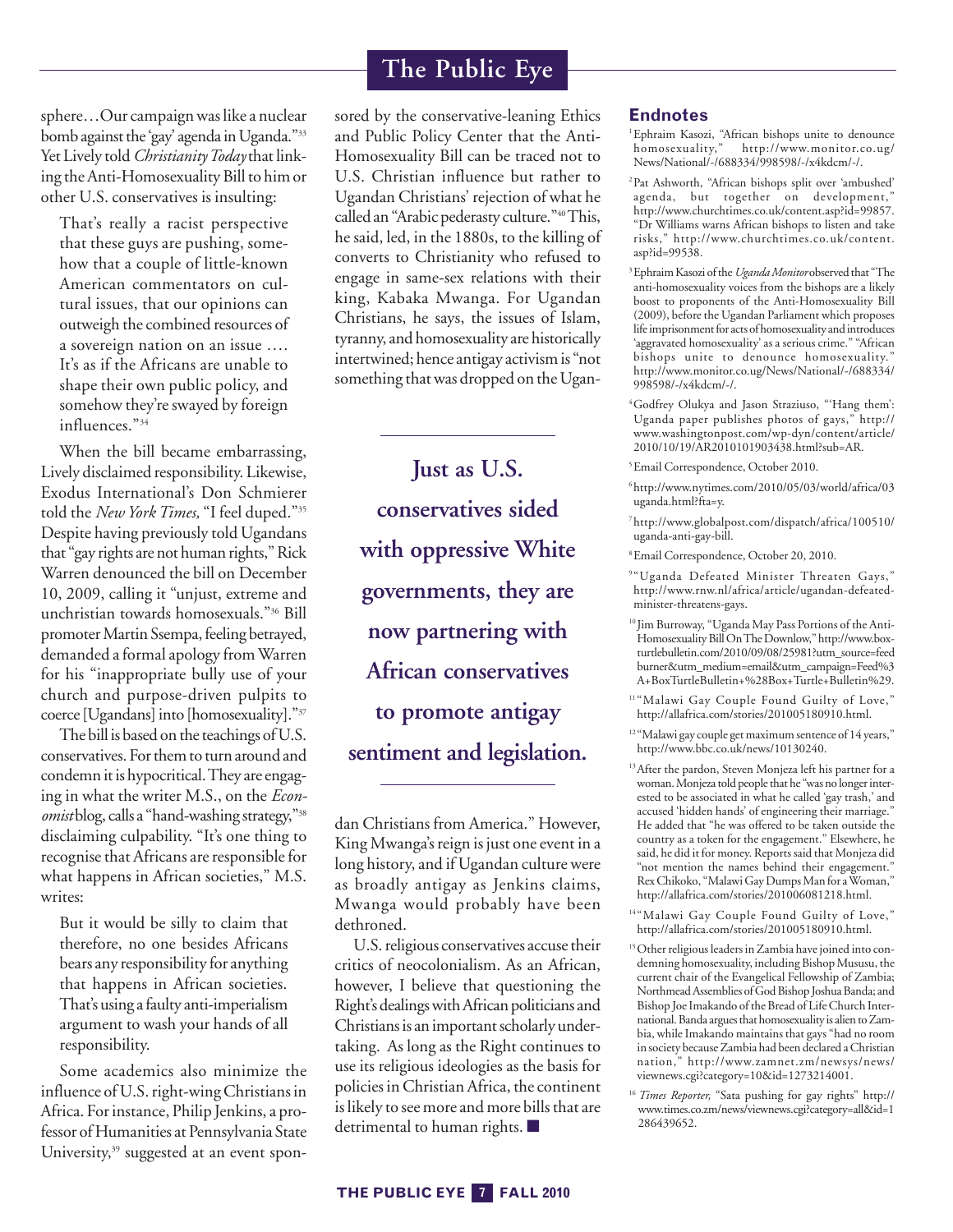- <sup>17</sup> "What Next For Bahati," http://www.monitor.co.ug/ Magazines/-/689844/843418/-/n5cj94/-/ index.html.
- <sup>18</sup> Jeff Sharlet, "Straight Man's Burden: The American roots of Uganda's anti-gay persecutions," http://www.harpers.org/archive/2010/08/hbc-90007535. Accessed September 21/2010.
- 19WarrenThrockmorton, "A U.S. church and its 'kill the gays'partnerinUganda,http://www.salon.com/news/feature/2010/07/02/church\_uganda\_gays\_bill/index.html. Accessed September 20, 2010.
- <sup>20</sup> New Vision, "Is money fuelling the gay war?" Friday, 29th May, 2009.
- <sup>21</sup> Lou Engle's "The Call Uganda Reported but NAR Remains Under Radar," http://www.talk2action.org/ story/2010/5/5/85049/41272.
- <sup>22</sup> Michael Wilkerson, "American Supports Ugandan Anti-Gay Bill: An on-the-ground report from Lou Engle's 'The Call Uganda," http://www.religiondis patches.org/archive/2531/lou\_engle%E2%80%99s\_%E 2%80%98the\_call\_uganda%E2%80%99\_rallies\_support\_for\_anti-homosexuality\_bill\_/?page=entire.
- <sup>23</sup> According to Warren Throckmorton, "the College of Prayer paid \$11,350 in 2007." http://wthrockmorton.com/2010/08/02/juliusoyetarrests/.
- <sup>24</sup> I have presented the findings of this in Africa on two different occasions and sent a copy to Martin Ssempa at his request.
- **The Public Eye**
- <sup>25</sup> David W. Virtue, "Homophobia in Africa: The Real Truth Please," http://www.virtueonline.org/portal/modules/news/article.php?storyid=11604&com\_mode=threa d&com\_order=1&com\_id=114221&com\_rootid=1140 92.
- <sup>26</sup>Mark Tooley, "Resenting African Christianity," http://spectator.org/archives/2010/05/21/resentingafrican-christianity," Accessed September 23/2010.

- <sup>29</sup> "*GlobalizingtheCultureWars: USConservatives,African Churches and Homophobia* – a response," January 20th, 2010, http://www.anglican-mainstream.net/2010/ 01/20/globalizing-the-culture-wars-us-conservativesafrican-churches-and-homophobia-a-response/.
- 30RHRealityCheck, Jan 12, 2010.
- <sup>31</sup> Defendthefamily.com, Report from Kampala, March 10, 2009.
- <sup>32</sup> Defendthefamily.com, Report from Kampala, March 10, 2009.
- <sup>33</sup> Defendthefamily.com, Report from Kampala, March 10, 2009.
- $\rm{^{34}S}$ arah Pulliam Bailey, "Anti-Homosexuality Bill Divides Ugandan andAmericanChristians," http://www.christianitytoday.com/ct/2009/decemberweb-only/151- 41.0.html?start=3 posted 12/17/2009 01:36PM.
- 35http://www.nytimes.com/2010/01/04/world/africa/ 04uganda.html.
- 36http://www.time.com/time/world/article/0,8599, 1946921,00.html
- 37Martin Ssempa, "Ugandan Pastors demand Rick Warren to apologize to them," http://ssempanews. blogspot.com/2009\_12\_20\_archive.html.
- 38M.S., "Anti-imperialism as a hand-washing strategy," Mar. 11, 2010, http://www.economist.com/blogs/ democracyinamerica/2010/03/america\_and\_ ugandan\_homophobia.
- 39Michael Cromartie, "Have the Culture Wars Gone Global? Religion and Sexuality in the Global South," http://www.eppc.org/programs/religionandmedia/publications/programID.37,pubID.4121/pub\_detail.asp
- <sup>40</sup> Jenkins follows Paul Ssembiro's argument that homosexuality came to Uganda with Arabs. There is no evidence for the idea that fear of Islam is a major factor in Africa's response to homosexuality save in western scholarly works. Even conservatives in Africa have disproved this argument.

# **POLITICAL RESEARCH ASSOCIATES BOOKSTORE**

#### Reports and books from the premier watchdog on the US Right

#### *Special rates for Public Eye readers!*

#### **Our Activist Resource Kits**

*Defending Justice* (2005): \$10 *Defending Immigrant Rights* (2002): \$5 *Defending Public Education* (1999): \$5 *Defending Reproductive Rights* (2000): \$3 *Defending Democracy* (2001): \$3

#### **New Reports!:** \$5

*Toxic to Democracy: Conspiracy Theories, Demonization, & Scapegoating (2009),* Chip Berlet

*Marriage as a Cure for Poverty? Social Science Through a "Family Values" Lens (2009),* Jean Hardisty

*Pushed to the Altar: The Right Wing Roots of Marriage Promotion (2008),* Jean Hardisty

#### **Special Reports:** \$3

*Deliberate Differences: Progressive and Conservative Campus Activism in the United States* (2004)

*Privatizing the Common Wealth: The Pioneer Institute* (2002) *Calculated Compassion: How the Ex-Gay Movement Serves the Right's Attack on Democracy* (1998 )

*Challenging the Ex-Gay Movement: A resource packet* (1998)

#### **Books by PRA Associates**

*Right-Wing Populism in America* by Chip Berlet and Matthew N. Lyons: \$17

*Mobilizing Resentment: Conservative Resurgence from the John Birch Society to the Promise Keepers* by Jean Hardisty: \$10

*Eternal Hostility: The Struggle Between Theocracy and Democracy* by Frederick Clarkson: \$10

To order, call PRA at 617.666.5300 Or send your check with \$3.50 postage for first item plus \$1.50 for each additional item to: PRA, 1310 Broadway, #201, Somerville, MA 02144 www.publiceye.org Visa and Mastercard accepted

<sup>27</sup> *Ibid.*

<sup>28</sup> *Ibid.*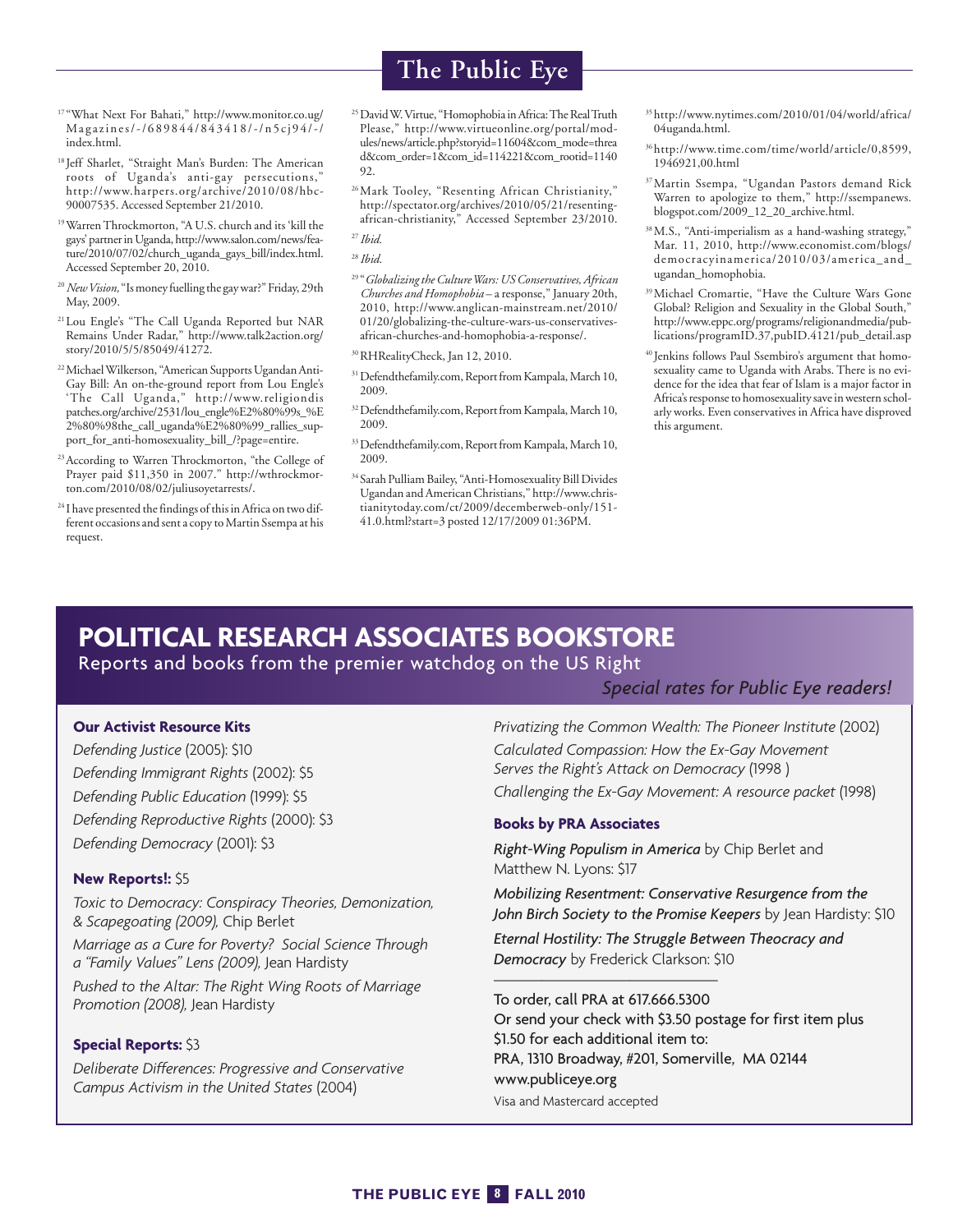redevelopment, its innovations made possible by an unfortunate storm called Katrina. **THE LONG HURICANE** *cont'd from page 1*

Concurrent with this neoliberal economic project is a neoconservative cultural project, the goal of which is to remold impoverished Blacks and other underclass people—who are portrayed by the redevelopers as living in a pathological state of dependency, turned into irresponsible burdens on society by decades of failed big government—into "productive citizens." Foundations both liberal and conservative have converged on New Orleans to experiment with housing, schools, parks, and economic development.

The results of the economic attacks and philanthropic experiments have been mixed. On balance, though, the urban poor have become more vulnerable and their lives more difficult as the prices of everything from housing to healthcare have increased, wages have stagnated, and the welfare state has been dismantled, replaced by a punitive police state riddled with corruption and violence.

#### **The Demographic Shift**

New Orleans first became <sup>a</sup> majority Black city in thelate 1970s. Driven from the agricultural economy by mechanization, sharecroppers left rural Louisiana and southern Mississippi by the thousands and headed for the Crescent City. This demographic shift coincided with a period of economic stagnation for New Orleans that reached its nadir in the mid-1980s with the bust of the oil industry. <sup>1</sup> The city's White political and business elites eventually agreed that the source of their collective malaise was not a flawed economic development model that had bet first on shipping, oil, and gas, then on burlesque, alcohol-fueled tourism, and casino entertainment; rather, they decided, it must be

*Darwin BondGraham is a an ethnographer and historian with a Ph.D. in sociology. His forthcoming book aboutNew Orleans is entitled* Bounce Back: Struggles Against Displacement and Dispossession After Hurricane Katrina.



Pam

*Members of Survivors Village, an organization of displaced New Orleans public-housing tenants, and their supporters occupy the Columbia Parc rental office in June 2010.*

**Tens of thousands of New Orleanians, most of them poor, have joined a permanent and involuntary Katrina diaspora.**

all those poor Black people living in public housing, filling the public schools, and relying on the public hospital.

Under the logic of the free market and the political reality of enduring racism, concentrated Black poverty cannot be "solved" by establishing a more egalitarian economy and society. After all, that would undermine the sources of wealth upon which many urban regimes base their growth: rents and low-wage service workforces disciplined by the racial divide. Therefore, the problems must originate inside poor communities, with their "underclass" values. The solutions are always experimental and affect only the poor, never the middle class and the majority of Whites, who actively maintain segregation, nor the banking and real estate sectors of the economy, which exploit poor communities of color and exclude them from the wealth and social goods their labor produces. 2

Liberals and conservatives, Democrats and Republicans alike believe, to varying degrees, that the public sector has failed. The best the state can do is to yield to or stimulate the market, while forcing individuals to accept personal responsibility and a work ethic. Very much a southern city, New Orleans has always been averse to building up the public sector, defending workers, and leveling racial inequalities.

#### **Privatizing Public Housing**

The privatization of public housing<br>across the United States began in the 1990s. President Clinton embraced the recommendations of his predecessor George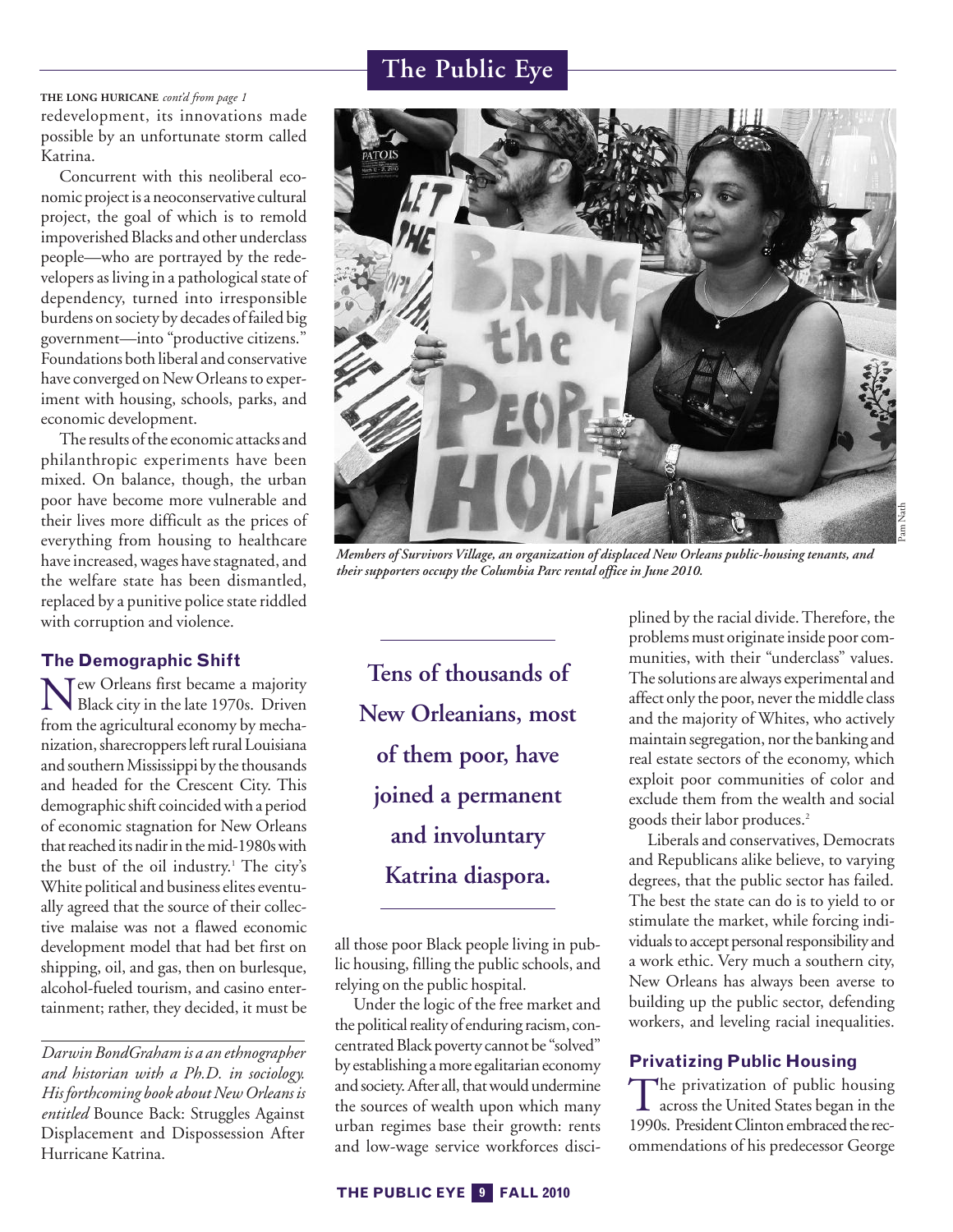H. W. Bush's National Commission on Severely Distressed Public Housing. The commission's members had included real estate entrepreneurs such as Richard Baron, whose company, McCormack Baron and Associates, had created a business model that called for enclosing and privatizing urban public land and public housing; and political officials such as Alphonso Jackson, the industry-friendly head of the Dallas Housing Authority and a socially conservative darling of the Republican Party. Stacked with such "reformers," the commission recommended various means of privatizing public housing. Their marquee program was Housing Opportunities for People Everywhere (HOPE VI), which provided large federal investments in developer-owned and -managed homes built on the sites of demolished public housing projects. The commission also recommended the mass voucherization of housing assistance.New ventures led by urban redevelopers, banks, and landlords, some of them for-profit, others nonprofit, received large subsidies, as governments divested from traditional public housing. In all, these programs have constituted the transfer of hundreds of billions of dollars from the public to the private sector. Even though HOPEVI was supposed to create opportunities for poor families, studies show that it harmed them instead.<sup>3</sup>

Nonprofit corporations and foundations proclaiming their interest in remolding the life chances of impoverished Blacks and other tenants of inner-city public housing paved the way for profit-driven companies to gentrify urban neighborhoods and to produce revenue streams that flowed from low-income renters and governments to corporations and banks. The sociology of scholars such as William Julius Wilson and Xavier Briggs was simplified and used to justify notions of deconcentrating poverty and transforming the poor with exposure to middle class norms.<sup>4</sup> Pseudoscientific theories of poverty and cultural capital identifying "pathological cycles" and "subcultures" were invoked to portray the whole exercise in mass displacement and gentrification as a gift to the poor.Thus began a nowtwo-decades-long effort to disrupt, break apart, incarcerate, discipline, and finally purge majority working-class Black communities from cities.

In New Orleans, there were 6,000 public-housing apartments in the late 1990s, down from a high of 14,000 in the early 1980s. By 2004, only about 5,000 New Orleans families lived in public housing. 5 However, just prior to Katrina, the physical presence and political power of public housing residents prevented further mass demolitions.The controversial 2001 demolition of the St. Thomas development—at that time the city's largest

**Liberals and conservatives, Democrats and Republicans alike believe, to varying degrees, that the public sector has failed.**

public housing community—had alienated residents as well as working-class Blacks across the city. The Housing Authority of New Orleans (HANO), real estate developers, the city council, the mayor, and nonprofit groups involved in privatization knewthat any additional demolitions would be met with massive resistance. 6 The demolitionists had hit a wall, their previously effective system of undercutting resident and community resistance discredited and impotent. 7

In contrast to the divestment from and disappearance of public housing during the 1980s and 1990s, the number of beds in Orleans Parish Prison (OPP) grew by 1,000 percent. In 1974, when White voters, reacting to the militance of the New Orleans Black Panther Party and other Black Power activists, elected Sheriff Charles Foti on a tough-on-crime platform,

the population ofOPP stood at about 800 prisoners. During Foti's thirty-year tenure, which coincided with the decline of the Port ofNewOrleans and disappearance of other major industrial employers, as well as with White flight to the suburbs, OPP became the largest per-capita urban prison in the United States, with more than 8,500 prisoners. 8

The cause and dynamics of the Katrina disaster must be understood in this context. When the hurricane hit, New Orleans' political and business leaders, White and Black, saw it as an opportunity to purge the city of its most conspicuous concentrations of Black poverty, with the added benefit that they could redevelop these cleansed zones into highly profitable housing and tourist attractions.

#### **The End ofThe Bricks**

The June 2010 issue of the National<br>Apartment Association's magazine Units carried a cover story entitled "Rebirth On the Bayou." The feature waxed enthusiastic, declaring, "New Orleans' Columbia Parc has revitalized a former public housing site destroyed by Hurricane Katrina, proving for some that you can go home again."9This is false. In fact, tens of thousands of New Orleanians, most of them poor, have joined a permanent and involuntary Katrina diaspora. In the five years since the hurricane, the city's population has shrunk by roughly 100,000, from its height of 455,000 one month before Katrina. 10

Columbia Parc was conceived in the days after the storm, as a group of New Orleans business leaders and foundation executives gathered to take advantage of the opportunity inherent in the displacement of virtually the entire Black working-class population of the city.They incorporated as the Bayou District Foundation, a private nonprofit redevelopment authority with a board of directors that included some of the region's top real estate, tourism, and banking leaders, and patched together a plan to socially, economically, and geographically remake a large swath of the city's 7th Ward.

The federal Department of Housing and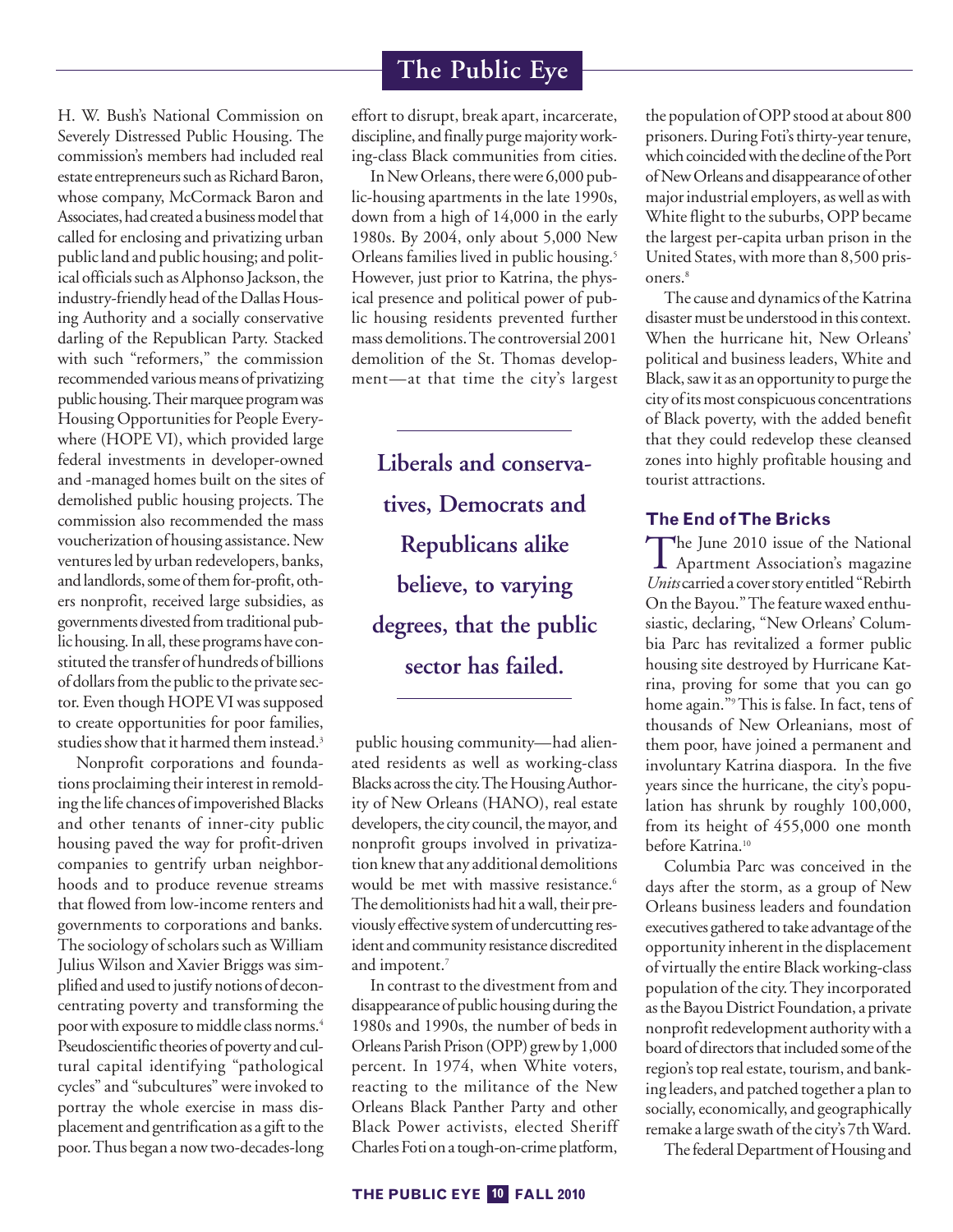

*Protesters occupy the Columbia Parc rental office with a banner reading, "Housing is a Human Right.*

Urban Development (HUD) cooperated readily with the Bayou District Foundation and other developers interested in privatizing public housing. In June of 2006 HUDannounced its decision to demolish the city's Big Four public housing projects: the C.J. Peete, B.W. Cooper, Lafitte, and St. Bernard, which together comprised a total of more than 5,000 apartments. 11 Contracts were soon cut with developers to build mixed-income developments on the sites.

The contract for the 900-unit Columbia Parc, to be built on the site of the St. Bernard, was awarded to Columbia Residential, an Atlanta-based firm owned by the developerThomas Cousins. Constructed immediately after World War II, the St. Bernardwas a sprawling 1,464-unit apartment complex that was made up of dozens of two-story buildings interspersed with giant oak trees and lush lawns. Locals called it The Bricks. Like many public housing developments, it acquired a troubled reputation in the 1970s, due to White flight, capital flight, the dismantling of the welfare state, and other countermovements against the Black political and economic

**Pseudoscientific theories of poverty identifying "pathological cycles" and "subcultures" have been invoked to portray mass displacement and gentrification as a gift to the poor.**

gains of the mid-twentieth century. Nevertheless, the St. Bernard community persevered through the disinvestment and reactionary politics—at least until the hurricane season of 2005.

The Bayou District Foundation and Columbia Residential's redevelopment plan for St. Bernard included a promise that one-third of the units constructed would be public housing. Former residents of the St. Bernard are quick to point out, however, that there will be ten times fewer public housing units built on the site than the number in the original development. Fewer than 100 public-housing apartments are ready to be occupied, and only some of these will go to former residents.

In addition to tearing down the St. Bernard, the Bayou District Foundation drew up plans to privatize local schools, using charters, and to take over a portion of City Park and turn it into an eighteenhole, PGA-level golf course and country club.

St. Bernard residents were locked out of their former homes between 2005 and 2007. In 2007 the St. Bernard's bricks fell to a demolition company's bulldozers. Columbia Parc's first few apartments were not built and rented until late in 2009.

#### **PhilanthropyWith a Purpose**

In March 2010, Warren Buffett, the<br>world's third-wealthiest man, arrived in world's third-wealthiest man, arrived in New Orleans to join Thomas Cousins on a widely publicized tour of Columbia Parc. They were joined by Alex Robertson, the son and representative of Julian Robertson, a hedge-fund manager and the financial backer ofCousins's philanthropic projects. Their visit was part of a public relations junket for another Cousins scheme, Purpose Built Communities. Cousins had founded Purpose Built Communities after his work during the 1990s on Atlanta's East Lake Meadows public housing development, where he gentrified a mostly Black, lowincome neighborhood into a de-densified, "planned community" of market-rate houses and apartments, a charter school, and a private golf course—all thewhile using a discourse of philanthropic assistance for the poor. In the organization's own words, its mission isto: "help local lead organizations develop the strategies and partnerships they need to effectively address all issues that trap a neighborhood and its people in intergenerational poverty."12 Purpose Built Communities advises local developers on massive urban redevelopment schemes that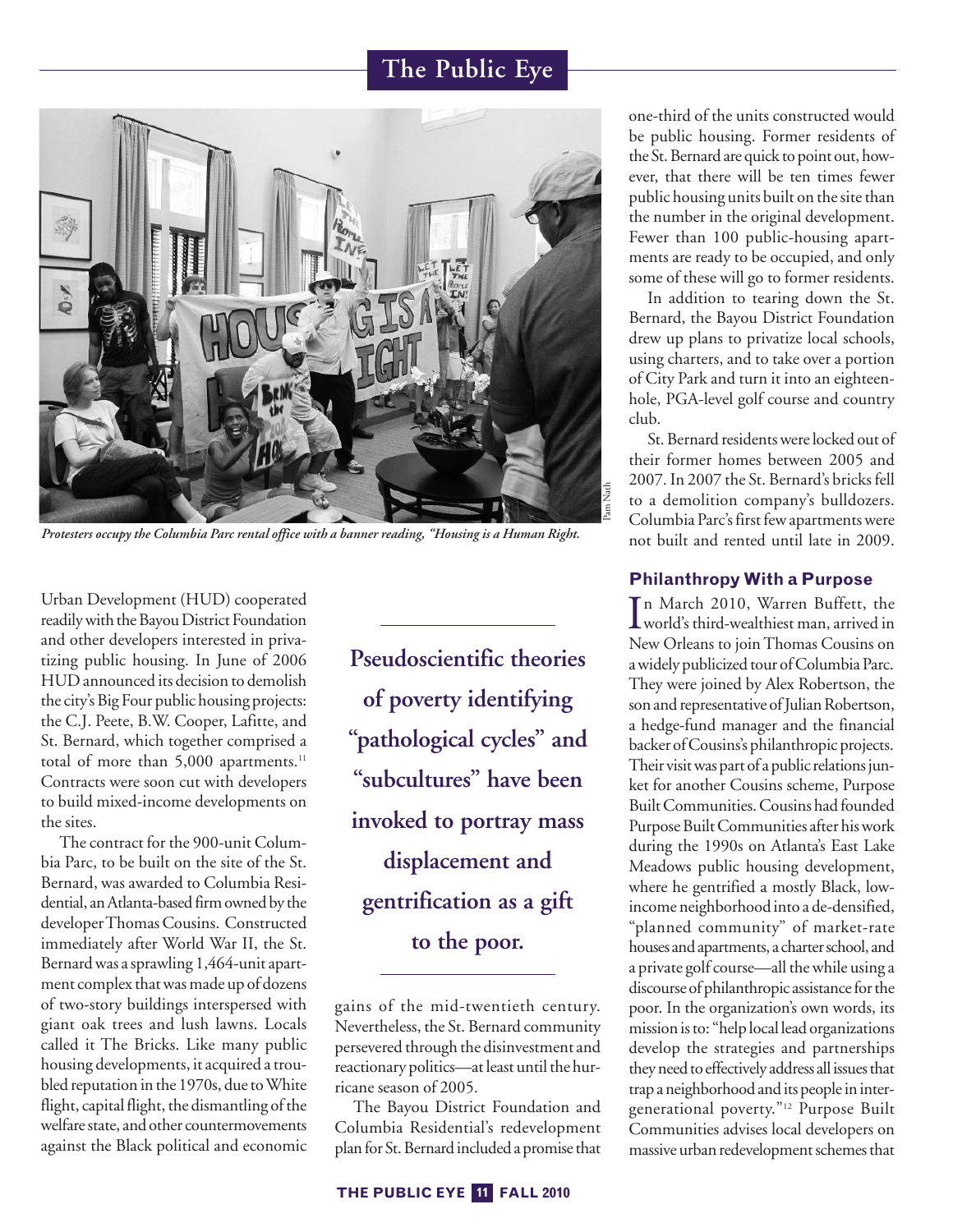go beyond housing or commercial real estate; its specialty is the master planning of entire districts using public subsidies and private capital, keeping rents and land-use decisions in private hands.

Walking around the privatized, demolished, and freshly redeveloped St. Bernard, Buffett, Cousins, and Robertson extolled the new homes and the plans for the surrounding neighborhood, and explained their development strategy. Cousins remarked, "Children that growup here are going to be good citizens—taxpayers not tax users." Buffett added, "We are changing a lot of lives," and predicted, "New Orleans is going to prove [Purpose Built Communities] can be replicated." (Ironically, at the same time that the senior Robertson was lending his name and personal assets to Purpose Built Communities, ostensibly to provide housing and economic opportunity for the urban poor, his vast private wealth was invested in a series of hedge funds that were reaping enormous profits from the subprime mortgage meltdown by short selling mortgage-backed securities.<sup>13</sup>)

#### **Send the Poor to Charm School**

"Mixed income" housing assem-blages are amajor aspect of pseudoscientific (and real-estate industry friendly) social engineering. Distributed among "normal" middle-class residents, the urban poor will supposedly alter their pathological behavior, and learn to accumulate wealth and obey the law. Rules for aspiring tenants are spelled out on the Columbia Residential website www.stbernardnow.com, whose "Frequently Asked Questions" section tells displaced residents:

No. Columbia Residential will NOT develop a new "housing project." A newmixed-income apartment community will be built where people from a mixture of incomes will live in attractive and healthy neighborhoods.

The website goes on to tell applicants:

• Unless disabled orelderly the head

of household and co-head of household, if any, must be legally employed with verifiable income.

• All adult residents in the new community who are not disabled, elderly or the primary care giver for minor children must be working, in school or in an approved training program.

**In contrast to the divestment from public housing during the 1980s and 1990s, the number of beds in Orleans Parish Prison (OPP) grew by 1,000 percent.**

- All school-age children must attend school.
- Drug use or drug dealing or a history of criminal activity can disqualify any applicant.
- Every person in the household 18 years of age or older must have a clean criminal background. Each situation will be reviewed on a caseby-case basis.
- There must be a good, verifiable landlord history and if you have received a subsidy in the past, you must be a "resident in good standing" with the Housing Authority of New Orleans. 14

Stephanie Mingo, a former St. Bernard resident and mother of four who has led fellow residents in opposing Columbia Residential and the Bayou District Foundation's plans for the 7th Ward, says that many in her community are choosing not to apply for a home in Columbia Parc because of objections to Columbia Residential's rules and regulations. "They're insulting, unfair, and probably not even legal," Mingo says of the company's work requirement, criminal background and credit checks, and behavioral rules that ban residents from having guests for extended stays, sitting on their porches at certain hours, or playing music.

Columbia Parc's rules are not unique. At other redeveloped public housing sites in New Orleans, residents must sign leases that require them to work and prove an income, allow home inspections, and adhere to similar behavioral standards. Public housing in New Orleans had been known for its lively street life, socializing on stoops and porches, kids and teens playing in the commons, large picnics, and dance parties in the courts. Some of the developments, such as the Lafitte and C.J. Peete, were important parade sites for the Mardi Gras Indians on Fat Tuesday and St. Joseph's Night. To the city's politicians, business leaders, and White middle class, however, none of this mattered: the projects were frightening zones of drugs, mayhem, and murder. If the community itself could not be physically removed from the city, they reckoned, then its members could be alienated from themselves and from the vitality of their own culture, and its norms and values.

#### **Creating a Housing Crisis**

As a substitute for project-based public<br>housing, HANO executives are now promoting landlords'favorite housing subsidy: vouchers. Because vouchers do not interfere with the maintenance of high real-estate prices, they are popular with developers and property managers—unlike traditional public housing, which directly intervenes in the market and can reduce all rents in a given area. Vouchers are susceptible to all kinds of abuses, by everyone from slumlords who receive government funds but maintain run-down housing to HANO staff who have embezzled hundreds of thousands from the federal Section 8

#### **THE PUBLIC EYE FALL 2010 12**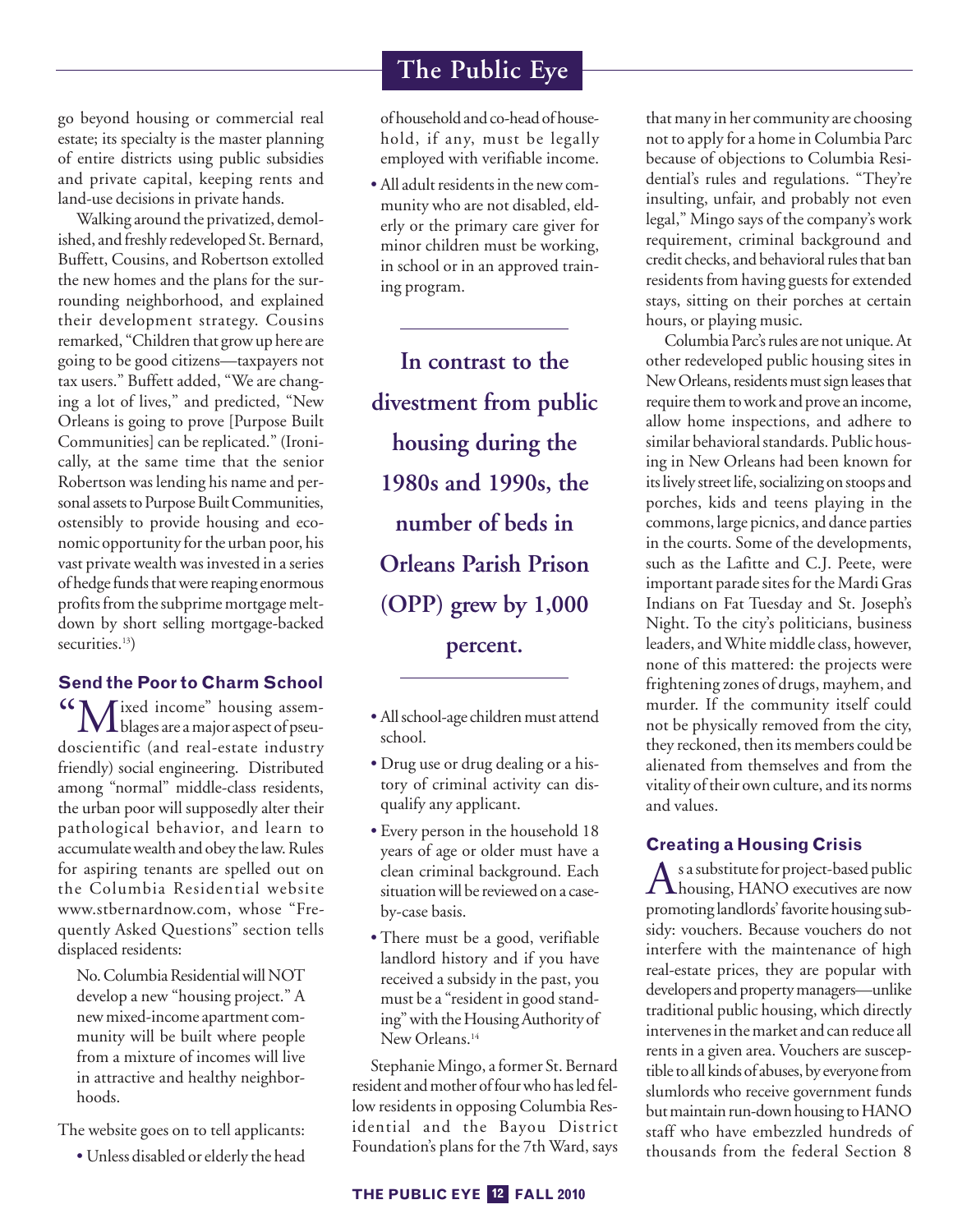#### voucher program. 15

After Katrina, public housing residents who had lived in traditional project-based public housing were provided with emergency housing assistance through several disaster voucher programs administered by the Federal Emergency Management Agency (FEMA) and HUD. When their homes were condemned and demolished to accommodate schemes like Columbia Parc, many residents were either transferred to the Section 8 voucher assistance program or forced into the private market after slipping through the cracks of the HANO bureaucracy.

In addition to voucherization, two programs have exacerbated the New Orleans housing crisis. The first is the Road Home Program. Now mostly paid out, Road Home was a \$10 billion fund for homeowners, who were given the choice of receiving a one-time lump sum either to rebuild their damaged houses or to move out and allow their houses to be demolished. Renters, who made up more than half of the New Orleans population in 2005, <sup>16</sup> received nothing under Road Home, and there was no comparable multibillion dollar commitment to rebuild affordable rental housing in the region. Furthermore, the Road Home Program was racially discriminatory. Remuneration was based on pre-Katrina home values. Homes of the same age and size, with the same yard space and amenities, were valued differently depending on whether they were located in a Black or a White neighborhood.The average claims paid out to Black homeowners were well-below the average claims paid to Whites. 17

The Gulf Opportunity Zone Act of 2005 (GO-Zone) gave developers of privately owned rental housing tax credits they could usewhen assembling financing packages. Congress passed the legislation as a "market-based" approach to reconstruction, but only a fraction of the credits allocated to New Orleans for low-income housing have been used.Tax creditsworth many millions, supposedly meant for lowincome housing construction, languished as developers chose to invest instead in lux-

# **The Public Eye**

ury condos and apartments in the expensiveWarehouse District or avoided building in Orleans Parish entirely, focusing instead on the booming exurbs of St.Tammany and Jefferson Parishes. Ultimately the biggest benefactor of GO-Zone Act bonds could prove to be cancer-alley industry; the state now proposes subsidizing the construction of a pig-iron factory with \$600 million in GO-Zone bonds, and another \$30 million from the Louisiana State Bond Commission. 18

With the onset of the financial crisis, the tax credits lost much of their value, so much so that the few projects utilizing them

**At the same time that New Orleans' public housing was being privatized, nearly every school was placed in the hands of charter operators.**

in New Orleans to build affordable housing became imperiled and required more straightforward infusions of taxpayer dollars, in effect nullifying the original "market-based" approach. Stalled projects quickly exceeded the statutory time limit for their construction. At the former publichousingdevelopmentsB.W.Cooper and Lafitte, which were privatized using lowincome housing tax credits, millions were spent to keep the developers afloat. 19

#### **Here Come the Charters**

At the same time that New Orleans'<br>public housing was being privatized, nearly every school was placed in the hands of charter operators, many of which pay their executives hefty salaries.<sup>20</sup> The privatization of schools is the result of many converging forces, from the lobbying of forprofit charter operators who seek to open up new"markets" to the good intentions of neoliberal philanthropists who believe the best way to reform public schools is to abolish everything public about them except the income stream. Justifying the charter takeover were the stereotypes that impoverished Black children and their parents did not value education and that public schools were failing because of unmotivated, incompetent staff. The reformers entirely ignored the inequalities built into the divides between public and private parochial schools, and between the underfunded, urban, majority-Black Orleans Parish district and the wealthier, suburban, majority-White Jefferson Parish, St. Tammany, and other districts.

The charter takeover was the largest in U.S. history. <sup>21</sup> After Katrina, Louisiana's Recovery School District (RSD) was empowered by the legislature to take over 107 Orleans Parish schools, which it then handed over to charter operators. The Orleans Parish School Board's contract with the United Teachers of New Orleans was not renewed, in effect banning union teachers from the new schools. A cheap labor pool of new educators was readily available in the thousands of young, idealistic college graduates flocking to the city to help in its recovery, many of them volunteers with the NewTeacher Project, Teach for America, and similar nonprofits.

After four years of operation, New Orleans' experiment with charters has produced results roughly equivalent to those nationally, which were summed up recently in a report by Stanford University's Center for Research on Education Outcomes (which included Louisiana schools in its survey data):

Seventeen percent provide superior education opportunities for their students. Nearly half of the charter schools nationwide have results that are no different from the local public school options, and over a third, 37 percent, deliver learning results that aresignificantlyworsethan their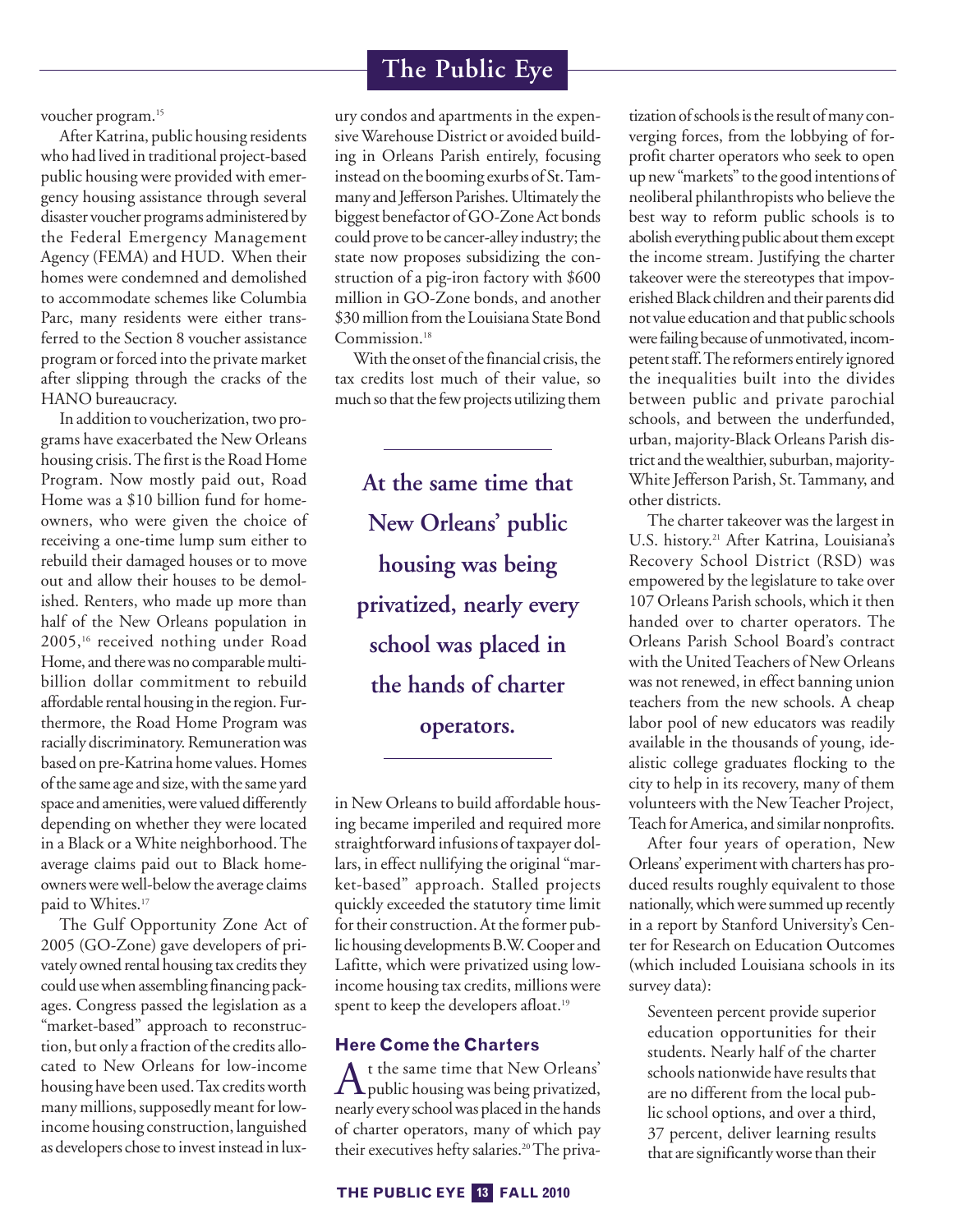

*A colorful banner at a New Orleans tenants' "right to return" protest in May 2010.*

students would have realized had they remained in traditional public schools. 22

Even so, the New Orleans charter experiment shows no signs of abating. Schools continue to be consolidated around charter operators, and measures to increase competition between schools and to improve teacher performance with merit pay remain popular, as do demands that students and parents take greater responsibility for education.

The charter schools are maintaining the segregation of the pre-Katrina New Orleans school system, when public schools were virtually all Black and the majority of students came from low-income families. Whites and students from wealthier families overwhelmingly went to private schools or to a few select, suburban public schools. Although enrollment in the charter schools is, in theory, open, the charters find ways around this. Underperforming students, typically those from poor neighborhoods, are expelled for nonacademic behavior, such as tardiness, or "counseled out," as the school argues that it cannot provide them with appropriate services. This selectivity has created a hierarchy among the charters. The sociologist Jay Arena summed up the charter system's ability to reinforce preexisting inequalities:

Lifting of local control allowed maybe the most blatant racist takeover of all: the chartering of the formerly all-black, low-income Fortier High School, located next to

Tulane University, by the elite, "magnet," selectiveadmission Robert Lusher [charter school], appropriately named after a post-Civil War-era segregationist. Fortier, taken over through collaboration with Tulane University, denies entry to the former students, while guaranteeing admission, in a typical phony "antiracist" neoliberal multicultural form, to students of full-time

employees of the historically Black universities of Dillard and Xavier as well asTulane and Loyola Universities. This school, which before Katrina regularly went without even toilet paper, nowoperates in a renovated facility, with plenty of amenities, and a "progressive" multicultural student body, which excludes, in a neo-apartheid manner, the former low income Black students, many of whom remain in the post-Katrina diaspora. 23

The charter movement is linked both ideologically and practically to the privatization of public housing. Both movements have relied heavily on nonprofit corporations and foundations to support and execute their plans. Both have utilized the same neoconservative rhetoric of responsibility and accountability. At Columbia Parc thelink is quite direct: the Bayou District Foundation has incorporated a charter school into its plans for the 7th Ward and intends for residents of Columbia Parc to send their children there. Whereas with housing the targets of the privatization efforts are primarily Black women (who are the majority of leaseholding tenants), in the schools the targets are children.

#### **TheTaj Ma-Hospital**

After Katrina, Louisiana State Univer-<br>
Sity (LSU), the administrator of the state's Charity Hospital, the largest campus of which was located in downtown New Orleans, shuttered the building and moved to replace Charity Hospital with a new, LSU-administered hospital.Charity Hospital had become synonymous with the problems affecting other public-sector institutions. It was seen as the hospital of last resort, with poor services and long waits, its halls filled with the indigent uninsured.

Supporters of the plan, such as Louisiana Governor Bobby Jindal, believe eliminating the hospital will also eliminate a drain on state coffers. Unlike Charity Hospital, the new hospital will supposedly attract insured, paying customers seeking the best medical care. Its boosters promote it as the catalyst for the rebirth of a two-and-ahalf-square-mile section of the city, to be called the Greater New Orleans Biosciences Economic Development District (GNOBEDD). City leaders and real-estate speculators dreamed of a central business district filled with research institutions and small- and medium-sized biotechnology and medical companies, anchored around the new LSU and Veteran's Administration (VA) hospitals.

One of the most serious consequences of closing the city's main trauma unit and central source of healthcare for the uninsured was an increase in mortality rates in the area. Medical researchers have found that as many as several thousand people have died as a result of lack of care. One study concluded that:

A significant (47%) increase in proportion of deaths was seen compared with the known baseline population. From January to June 2006, there were on average 1317 death notices per month for a mortality rate of 91.37 deaths per 100,000 population, compared with a 2002–2004 average of 924 deaths per month for a mortality rate of 62.17 deaths per 100,000 population. 24

Additionally, in order to build the new hospital, LSU and the VA gained permission to demolish an entire neighborhood, 27 square blocks containing 249homes and dozens of businesses. Ironically, these homeowners and businesses had struggled to come back after Katrina, received

#### **THE PUBLIC EYE FALL 2010 14**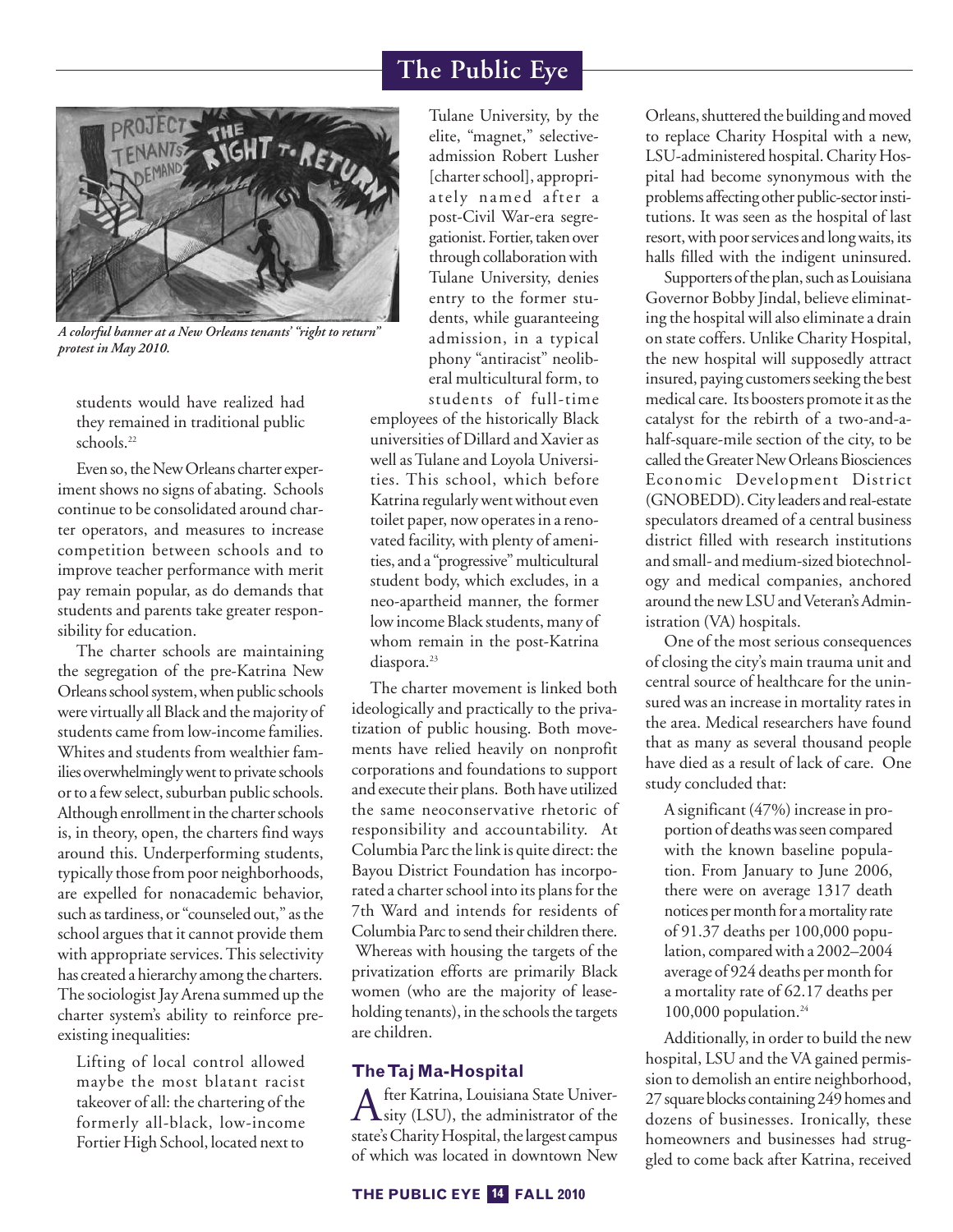assistance from the state and federal governments through the Road Home Program and others, and were then told to vacate upon announcement of the biomedical district plan.

The leader of the GNOBEDD is a real estate executive, James P. McNamara. In anticipation of the new LSU and Veterans Administration hospitals, real-estate insiders bought up land throughout the GNOBEDD footprint, hoping to see hikes in value. McNamara has sold the GNOBEDD project to politicians and business leaders with the promise that it will generate 10,000 to 12,000 jobs, with salaries of \$70,000 per year and above. 25 Most native New Orleanians are, unfortunately, ill-prepared for these kinds of positions, and it is unlikely that any but the most low-paying service jobs will be available to them, while the salaried scientific, technical, and medical jobs will go to highly educated newcomers. Instead, the project aims to attract young professionalclass and "creative class" workers to the city.

Local activists and healthcare advocates have led an effort to reopen Charity Hospital but face the same argument that public housing residents confronted: LSU claims that the building was ruined in the hurricane and required replacement. Surprisingly, the Bush administration disagreed and refused to give Louisiana the hundreds of millions it asked from FEMA to build what critics had by then started calling the "Taj Ma-Hospital." In the end, however, the Obama administration delivered the funds.

#### **The Party Zone**

In addition to the GNOBEDD scheme,<br>several other high-profile plans for ecoseveral other high-profile plans for economic development are taking shape in New Orleans that will drastically remake large sections of the city. The Benson family, which owns the Saints football team, is attempting to build a "sports entertainment" or "party" zone andshoppingmall, adjacent to the GNOBEDD. It would be financed using state and city subsidies, in cooperation with the Louisiana Stadium and Exposition District, a state board operated by prominent real-estate investors.

Another tourism industry project is Reinventing the Crescent, a plan to build parks and entertainment facilities along a 4.5 mile stretch of the Mississippi River. Run by a City Council-created nonprofit called the New Orleans Building Corporation, the plan has sparked land speculation. The project's head, Sean Cummings, claims that it "could trigger \$3 billion in private investments, add 4,500 permanent jobs, and increase the city's tax revenues by \$40 million a year."26 Cummings and his family happen to own at least twenty properties within a stone's throw of Reinventing the Crescent. 27

**New Orleans remains, even after Katrina, highly disorganized and corrupt at all levels.**

Whether any of these schemes will cometo fruition is anyone's guess, because the fiscal situation is continually worsening, and because the city remains, even after Katrina, highly disorganized and corrupt at all levels.

#### **The Prison-Industrial Complex**

At least one major public sector is<br>receiving investments and rapidly expanding: the warfare or penal state.

The New Orleans Federal Alliance, a nonprofit corporation, secured agreements from the marine corps and the navy to locate two large military installations within Federal City, a large development in New Orleans' Algiers neighborhood. The alliance claims the project will improve the economy of the entire city, even the country, saying, "Federal City offers an approach that could make it a National Model for the future configuration and operation of small- to mid-sized [Department of Defense] installations, the decommissioning of military installations, and largescale urban development." Project proponents claim that one of Federal City's innovations is its incorporation of housing for military and civilianworkers: "All tenants will share Federal City's amenities and gain the advantages of the force protection features that will be provided," says the project's website. <sup>28</sup> Federal City's 10,000 military, contractor, and civiliansupport employees will work and live in a virtual Green Zone—only in New Orleans rather than Baghdad.

A "correctional complex" proposed for the current Orleans Parish Prison and CriminalCourt area has been linked to the GNOBEDD and framed as yet another anchor around which the city's new economy can takeshape. 29Companies building large apartment complexes in Mid-City are advertising their proximity to the correctional complex, hoping to lure in the prison, court, and police workforces as tenants. The New Orleans City Council has already approved a significant expansion of the jail, which is operated by the Orleans Parish sheriff. The number of beds in the jail will be increased by 5,832, which will solidify OPP's status as the largest per-capita jail in the nation. Before Katrina, the jail had 7,500 beds but regularly housed more than this number of inmates.Thesheriff's office receives \$22.39 per day per prisoner from the city, and in 2010 the city paid OPP more than \$20 million to lock up mostly young Black men for nonviolent offenses. 30

Expansion of the city's prison is poised to happen just as the New Orleans Police Department is under investigation by the Department of Justice for brutal murders and cover-ups during the weeks after Katrina.<sup>31</sup> But despite the thoroughly corrupt police force, many developers and economic strategists are hoping the militarization of New Orleans will accomplish two goals: it will serve as an economic base around which to build housing and amenities for police officers and corrections staff; and it will lock up the city's surplus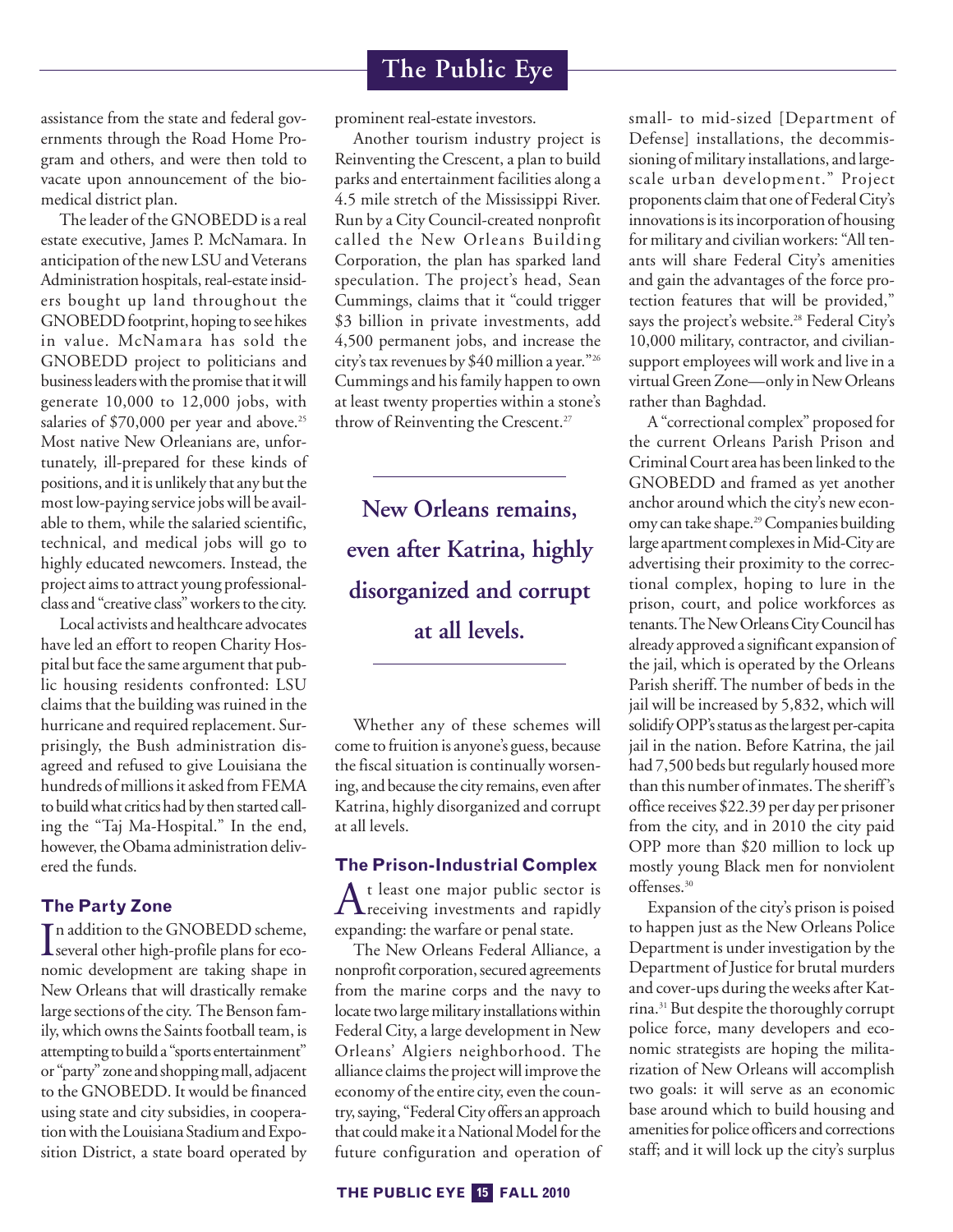population, including thosewho returned home despite policies designed to force their chronic displacement.

#### **The Struggle Over Development**

One journalist recently noted that "There Was Nothing Good About Katrina," and advised policy makers to "stop suggesting that Hurricane Katrina provided an opportunity to improve New Orleans."32Government officials and business leaders, however, seized on the storm as an opportunity.

The sudden disappearance of the city's poor provided city officials and business elites—who had decided decades before to purge the city of poor people, particularly working class Blacks in and around public housing—with an unprecedented opportunity. Whether it involved urban planning, reductions in public housing, closure of the public health system, privatization of the schools, or other plans to transformNewOrleansinto a lean, neoliberal metropolis, mass displacement worked in the favor of privatizers and the White middle class.

If five years have proven anything, it is that the Katrina story is about development, in the broadest sense of the term. The storm only intensified a conflict over the role of government and the shape of the region's economy. And while the picture looks bleak, the story is by no means over. New Orleans remains a Black majority city, and tens of thousands of itsworkingclass citizens have returned, in spite of all the exclusionary obstacles and dangers. Movements to re-establish the public schools, health system, and affordable housing are opposing privatization and continuing to organize. But the city also remains terribly imperiled, as the BP Deepwater Horizon disaster reminds us. **■**

#### **Endnotes**

- <sup>1</sup> Fussel, Elizabeth. "Constructing New Orleans, Constructing Race: A Population History of New Orleans." *Journal of American History,* 94 (Dec. 2007), 846–55.
- <sup>2</sup> Wyly, Elvin K. et al. "American home: Predatory mortgage capital and neighbourhood spaces of race and class exploitation in the United States." *Geografiska Annaler: Series B, Human Geography,* Volume 88, Issue 1.

<sup>3</sup> Popkin et al. "A Decade of HOPE VI: Research Findings and Policy Challenges." The Urban Institute, 2004; Wilen, William and Rajesh Nayak. "Relocated Public Housing Residents Have Little Hope of Returning: Work Requirements for Mixed-Income Public Housing Developments," in *Where Are Poor People to Live?* (Eds. Bennet, Larry, Janet Smith and Patricia Wright). ME Sharpe, 2006; Greenbaum, Susan. "Report from the Field: Social Capital and Deconcentration: Theoretical and Policy Paradoxes of the HOPE VI Program. *North American Dialogue.* Vol. 5, Issue 1 (Sept. 2002).

- <sup>4</sup> Wilson,WilliamJulius.*TheDeclining Significance ofRace : Blacks and Changing American Institutions.* University ofChicago Press, 1980; Xavier de Souza Briggs, Susan J. Popkin and John Goering. Moving to Opportunity: The Story of an American Experiment to Fight Ghetto Poverty. Oxford University Press, 2010.
- <sup>5</sup> HANO. "Housing Authority Of New Orleans Pre-Katrina Resident Survey." http://hano.org
- <sup>6</sup> Harrist, Eileen. "The Challenger: Pres Kabacoff calls him dangerous. But so far, Brod Bagert Jr.'s organizing efforts, family name and master's thesis haven't been enough to derail the Wal-Mart/St. Thomas development." *New Orleans Gambit,* December 3, 2002.
- <sup>7</sup> Arena, John David. Winds of change before Katrina : New Orleans' public housing struggleswithin a race, class, and gender dialectic. Dissertation, Tulane University, 2007.
- <sup>8</sup> National Prison Project of the American Civil Liberties Union. "Abandoned and Abused: Orleans Parish Prison in the Wake of Hurricane Katrina." August 10, 2006.
- <sup>9</sup> Boston, Laura. "Rebirth On the Bayou." *Units,*Volume #34, Issue 6.
- <sup>10</sup> U.S. Census Bureau, Population Division. County total population and estimated components of population change: April 1, 2000 to July 1, 2009. From a compilation by the GNO Community Data Center. http://www.gnocdc.org.
- <sup>11</sup> HUD. "HUD Outlines Aggressive Plan To Bring Families Back To New Orleans' Public Housing. Plan includes having 2,000 units opened by August, raising voucher values to expand local rental opportunities." Press release, June 2006. http://archives.hud.gov/ news/2006/pr06-066.cfm.
- <sup>12</sup> http://www.purposebuiltcommunities.org/
- <sup>13</sup> O'Keefe, Brian. "Tiger's Julian Robertson roars again." *Fortune*, January 29, 2008; Mallaby, Sebastian. *More MoneyThan God: Hedge Funds and the Making of a New Elite.* Penguin Press, 2010.
- <sup>14</sup> Columbia Residential. "Frequently Asked Questions: For Former Residents of the St. Bernard Projects.' https://www.stbernardnow.com/questions.php
- <sup>15</sup> FBI. "Former HANO Official Sentenced for Theft of Funds from Section-8 Voucher Program." Press Release, March 10, 2010. http://neworleans.fbi.gov/dojpressrel/pressrel10/no031010a.htm
- <sup>16</sup> Luft, Rachel, with Shana Griffin. "A Status Report on Housing in New Orleans after Katrina: An Intersectional Analysis," in *Katrina and the Women of New Orleans.* Newcomb College Center for Research on Women. December, 2008.
- <sup>17</sup> Kennedy, Henry H. Jr. "Memorandum Opinion." Greater New Orleans Fair Housing Action Center, et al. Plaintiffs, *v.* United States Department of Housing and Urban Development and Robin Keegan, Executive Director of the Louisiana Recovery Authority, Defendants. Civil Action 08-01938 (HHK). http://naacpldf.org/files/case\_issue/Opinion.pdf.
- <sup>18</sup> Sayre, Alan. "Jindal: Nucor picks Louisiana site for \$3.5B iron plant project to be built in 5 phases." Associated Press. September 15, 2010.
- <sup>19</sup> Alpert, Bruce. "GO Zone housing tax-credit extension endorsed byU.S. Senate." *NewOrleansTimes-Picayune.* March 5, 2010.
- <sup>20</sup> Holley-Walker, Danielle. "The Accountability Cycle: The Recovery School District Act and New Orleans' Charter Schools."*Connecticut LawReview,*Vol. 40,No. 1 (November 2007).
- <sup>21</sup> Adamo, Ralph. "NOLA's Failed Education Experiment." *The American Prospect,* August 15, 2007. http://www.prospect.org/cs/articles?article=nolas\_failed\_ education\_experiment; Saltman, Kenneth. Capitalizing *on Disaster: Taking and Breaking Public Schools.* Paradigm Publishers, 2007.
- <sup>22</sup> "Multiple Choice: Charter School Performance in 16 States." Center for Research on Education Outcomes (CREDO), 2009. http://credo.stanford.edu/; also see PBS Newshour. "New Orleans Charter Schools Produce Mixed Results." http://www.pbs.org/newshour/bb/education/jan-june09/nolacharter\_05-06.html
- <sup>23</sup> Arena, Jay. "Has Change Come to Post-Katrina New Orleans? Bush, Obama, and the First 100 Days." *MR Zine,* May 26, 2009.
- <sup>24</sup> Stephens Sr, Kevin U. MD, JD, et al. "Excess Mortality in the Aftermath of Hurricane Katrina: A Preliminary Report." *Disaster Med Public Health Prep*.Vol. 1 No. 1, 2007.
- <sup>25</sup> McNamara, James. Comments on WWLTV, "N.O. biomedical corridor continues to move forward." July 17, 2010.
- <sup>26</sup> Kennedy, Shawn. "New Orleans Waterfront Plan Takes Shape." *Architectural Record.* December 19, 2007.
- <sup>27</sup> Styborski,M. "ReinventingConflictOfInterest."*Humid City,* July 26, 2009.
- <sup>28</sup> http://www.nolafederalcity.com/index.html
- <sup>29</sup> Moran, Kate. "Apartment buildings could spell renaissance ofTulane Avenue." *New OrleansTimes-Picayune.* January 12, 2009.
- <sup>30</sup> Eggler, Bruce. "New prison complex plan approved by NewOrleansCityCouncil."*NewOrleansTimes-Picayune.* July 1, 2010.
- <sup>31</sup> Bond-Graham, Darwin. "New Orleans Police Corruption and Repression: Under federal investigation into civil rights violations and police murders of civilians." *Z Magazine.* June, 2010. http://www.zcommunications.org/new-orleans-police-corruption-andrepression-by-darwin-bondgraham.
- <sup>32</sup> Mock, Brentin. "There Was Nothing Good About Katrina." *The Root.* August 29, 2010. http://www.theroot.com/views/there-was-nothing-good-aboutkatrina.

# Keep PRA Healthy **DONATE NOW**

www.publiceye.org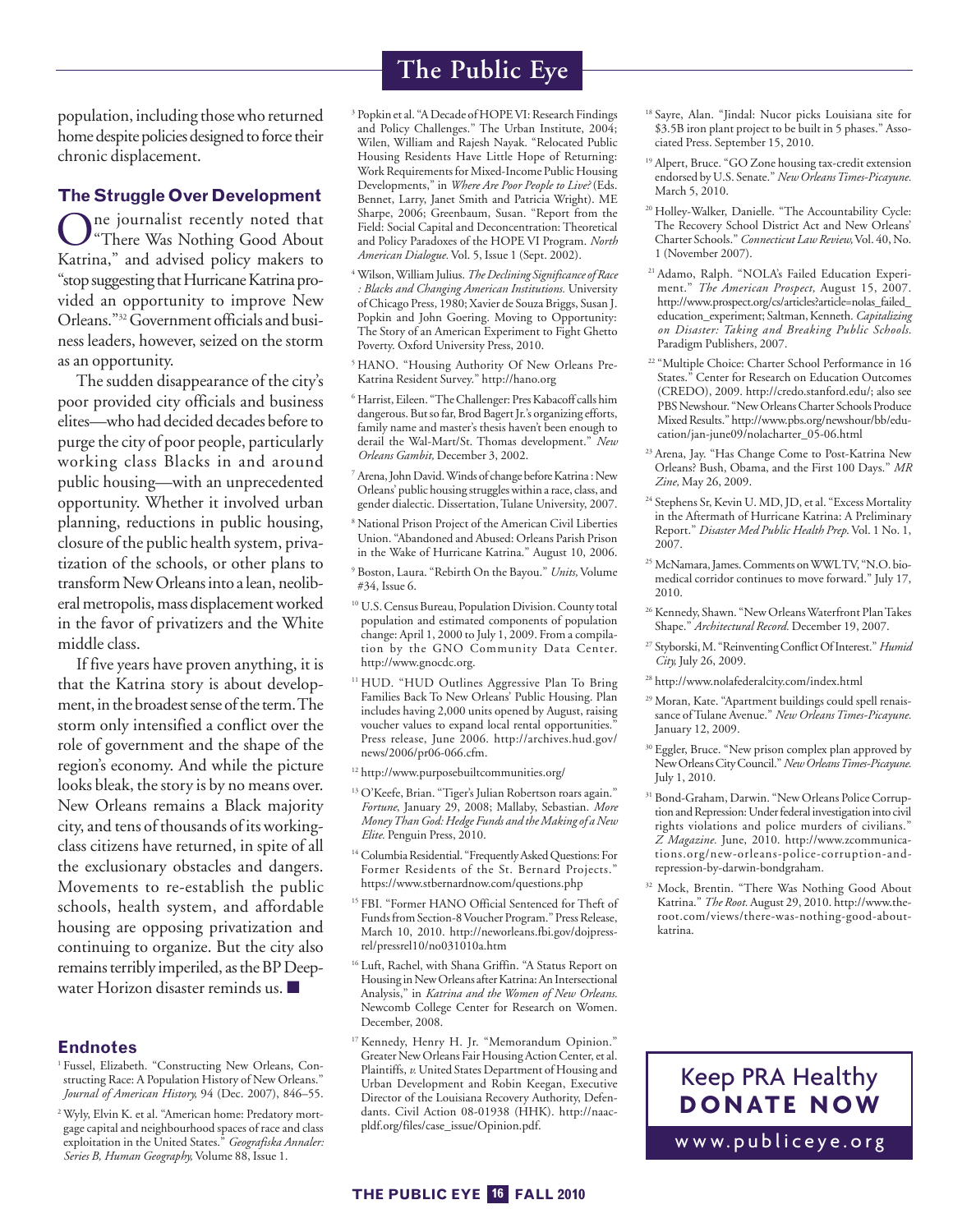who viewany push for an environmentally sustainable economy as simply an excuse to further regulate business.The influential Heritage Foundation, for one, claims that a green economy is a contradiction in terms, an approach that will eliminate more jobs than it would create. <sup>4</sup> Heritage also argues that green jobs are anti-free enterprise, propped up by government subsidies. It even pokes fun at green jobs, asking, as Peter Brookes and J. D. Foster do on the Heritage website, "What could be greener than a rickshaw?"<sup>5</sup> **BEYOND GREEN JOBS** *continued from page 1*

Such levity, however, belies a wellfunded strategy for manufacturing and promoting ideas that strengthen the fortress protecting the fossil-fuel economy. At the heart—and bank account of this strategy are corporations such as Koch Industries which, according to a 2010 Greenpeace report, contributed \$24.9 million in funding over three years to "support organizations and front-groups opposing progressive clean energy and climate policy."<sup>6</sup> Koch Industries is hardly a household name, but Greenpeace reports that "it is a conglomerate of petroleum and chemical interests with approximately \$100 billion in annual sales, operations in nearly 60 countries and 70,000 employees."7 It is currently ranked as the second largest privately held company in the United States.Two brothers,Charles and David Koch, own the majority of the company, channeling their influence through three foundations that gave grants to forty organizations at the forefront of efforts to stop green jobs and climate legislation. Their donations included \$5 million to the Americans for Prosperity Foundation, a leading group behind the Tea Party movement; \$1 million to the Heritage Foundation; and \$360,000 to Pacific Research Institute for Public Policy. The Kochs also run a political action committee that has spent \$2.51 million on contributions to federal candidates. 8

*Julie Quiroz-Martinez is a senior fellow with the Movement Strategy Center in Oakland, California.*

# **The Public Eye**

As part of their overall effort to influence public understanding and public policy regarding pollution and climate, the Kochs have funded efforts to discredit green jobs ideas and programs. According to the Greenpeace report, their dollars supported the widely publicized "Spanish study"— 2009 research by an economics professor from Madrid arguing that Spain's policy commitment to renewable energy development had cost the country 2.2 jobs for each clean-energy job created.With initial support from the Koch-funded Institute for Energy Research, the study gained fol-

**Right-wing leaders are going after green jobs by stirring up one of their favorite messaging cocktails, a blend of racism and anti-immigrant fear.**

lowers in key venues such as a Heritage Foundation briefing inWashington, DC, and a Congressional Western Caucus hearing, in which Phil Kerpen, the policy director of the Koch-funded Americans for Prosperity (AFP), testified. While the Department of Energy and others have challenged the validity of the study, <sup>9</sup> it continues to bounce around the Internet and public debate.

Of course, the most visiblestory of the Right and green jobs is the 2009 resignation of Van Jones, President Obama's special adviser for green jobs, enterprise, and innovation. As the *New York Times* reported in September 2009, Jones's resignation was "a victory for Republicans and the Obama administration's conservative critics."<sup>10</sup>While FOX television talk-show host Glenn Beck enjoyed the spotlight in the attack on Jones, organizations such as AFP played a crucial role in the ambush. Days after Jones's resignation, Kerpen commented that the campaign against Jones was "one of the most significant things I've ever had the honor of being involved in."<sup>11</sup>

#### **Racism + Xenophobia = Opposition to Green Jobs**

Right-wing leaders are also going after green jobs by stirring up one of their favorite messaging cocktails, a blend of racism and anti-immigrant fear. Indeed, an Internet search of "illegal immigrants and green jobs" turns up a multitude of hits, including a 2008 *New York Times* Green Blog article summarizing local newspaper reports that "illegal aliens" are employed in green jobs.The article concludes, "[J]ust as the 'green jobs' machine starts revving up, another hot political issue is arriving at its doorstep: illegal immigration."<sup>12</sup> And while the argument that Mexican immigrants generate more carbon dioxide (CO2) when they come across the border may seem laughable, the Right can nonetheless wave a scholarly article in the faces of those eager to hearsuch claims. 13AsColinRajah ofthe National Network for Immigrant and Refugee Rights explains, the Center for Immigration Studies, a right-wing think tank, "started talking about climate about eight years ago":

They put out "scientific" studies showing that immigrants have higher birth rates and that immigrants from Mexico increase their CO<sup>2</sup> emissions when they migrate to the U.S. They argue that sending immigrants home is a way to cut global  $CO<sup>2</sup>$  emissions. Basically they are preserving overconsumption for the U.S. while feeding racist notions.

Roy Beck, the head of the anti-immigrant policy center Numbers USA, even managed to get himself invited to speak at the Tenth National Conference on Science, Policy, and the Environment: The New Green Economy, an annual gathering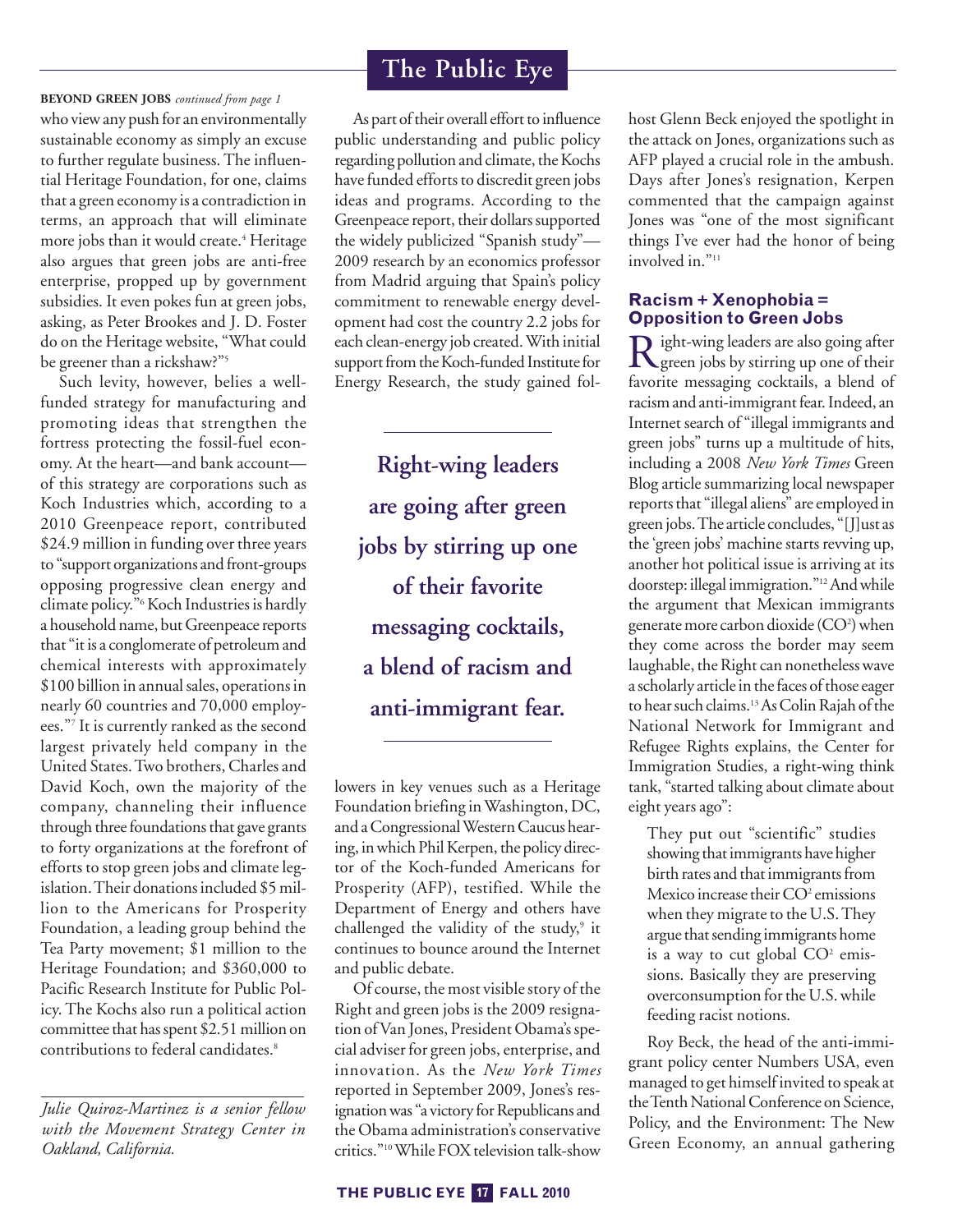whose 2010 aim was to explore "how investment in green education, research and jobs can help solve both the economic and environmental crises."<sup>14</sup>The conference is sponsored by the National Council for Science and the Environment (NCSE), which seeks "to improve the scientific basis of environmental decision making,"<sup>15</sup> and has hundreds of university affiliates including Yale, Brown, and Duke. To the shock of progressives who know Beck, the NCSE invited him to present his views on a panel about "greening the tax code." Despite letters of protest—including one from the Apollo Alliance, <sup>16</sup> a national leader on green jobs—Beck remained a speaker. According to one workshop attendee, Beck framed his usual assertion that immigration is causing overpopulation<sup>17</sup> as part of a commitment to a green economy, as well as suggesting that tax incentives be offered to encourage families to have fewer children. Beck leveraged his small role as a conference panelist for significant impact: his call for a Bureau on Population and Consumption was adopted by the workshop attendees and incorporated into the conference's list of recommendations. 18

#### **What's the Fight About?**

Most people understand <sup>a</sup> "green job" to be one that benefits both the economy and the environment. Yet, interpretations and arguments over the meaning of "green jobs" abound.

The term "green jobs" was first written into law in the title of the Green Jobs Act of 2007, legislation signed by George W. Bush. According to the bill's co-author, for-

#### NOW AVAILABLE

# **Platform for Prejudice:**

*How the Nationwide Suspicious Activity Reporting Initiative Invites Racial Profiling, Erodes Civil Liberties, and Undermines Security*

By Thomas Cincotta

A Publication of Political Research Associates

**Visit www.publiceye.org**

mer Congresswoman (and current Secretary of Labor) Hilda Solis, the bill was designed "to establish national and state job training programs, administered by the U.S. Department of Labor, to help address job shortages that are impairing growth in green industries, such as energy efficient buildings and construction, renewable electric power, energy efficient vehicles, and biofuels development."<sup>19</sup> According to the bill, a job was considered green if it was located in one of these industries.

Green for All, the organization cofounded by Van Jones, had a different take. Green for All emerged in 2007 as one of many players seeking to take control of the green-economy agenda. First in line were the wide array of corporations who

**"Decisions are being made all the time. Progressives' response needs to be more than 'Oh my gosh!'"**

define themselves as "clean energy" and who seek to expand that sector with more profits, subsidies, and workers. Next came organized labor and its economic-justice allies, such as the Apollo Alliance, who had long advocated forfamily-wage green jobs as part of a strategy to revive the devastated U.S. manufacturing sector. A range of social-justice organizations such as the NAACP have also entered the debate, seeking to ensure that green jobs benefit traditionally marginalized people of color and women.

Within this constellation, Green for All has carved out a role as a champion of green equity, seeking to "build an inclusive green economy strong enough to lift people out of poverty" and hold "themost vulnerable people at the center of our

agenda."<sup>20</sup> Green for All is guided by Jones's 2008 book, *The Green Collar Economy,* in which he advocates harnessing green-business energy and channeling it toward support for "family-supporting, career-track, vocational, or trade-level employment in environmentally friendly fields."<sup>21</sup>

Green for All also sought to establish itself as an important political player willing to work with allies outside the progressive infrastructure. "Green for All sits in a broader political landscape than just social-justice organizations," explains Vivian Chang, Green for All's director of state and local initiatives. "Green businesses may not care about equity, but we are building relationships with them that we can leverage," shesays.The alternative, believes Chang, is a progressive sector that watches from the sidelines. "Decisions are being made all the time," she argues. "Progressives' response needs to be more than 'Oh my gosh!""<sup>22</sup>

The new green jobs framing was powerful, says Penn Loh, a Tufts University Urban and Environmental Planning professor and the former director of Alternatives for Community and Environment in Boston. "We were inspired by Van," reflects Loh. "He put out an opportunity framing on how fundamental shifts are coming, and we need to take leadership on the issue and decide our own opportunities within that. Van framed something positive to work for."23 Loh and others point out, though, that while the term "green jobs" is relatively new, the idea of linking the needs of communities of color with the pursuit of a greener economy is not.

#### **Shrinking from Racial Justice**

"Long beforethe green-development movement became trendy," writes BrentinMock in a 2009*American Prospect* article, <sup>24</sup> "environmental-justice groupshad a significant history with federal employment programs related to the environment, even before they were labeled as 'green jobs.'" Mock points to programs such as the 1995 Minority Worker Training Program, which targeted minority youth for work in environmental fields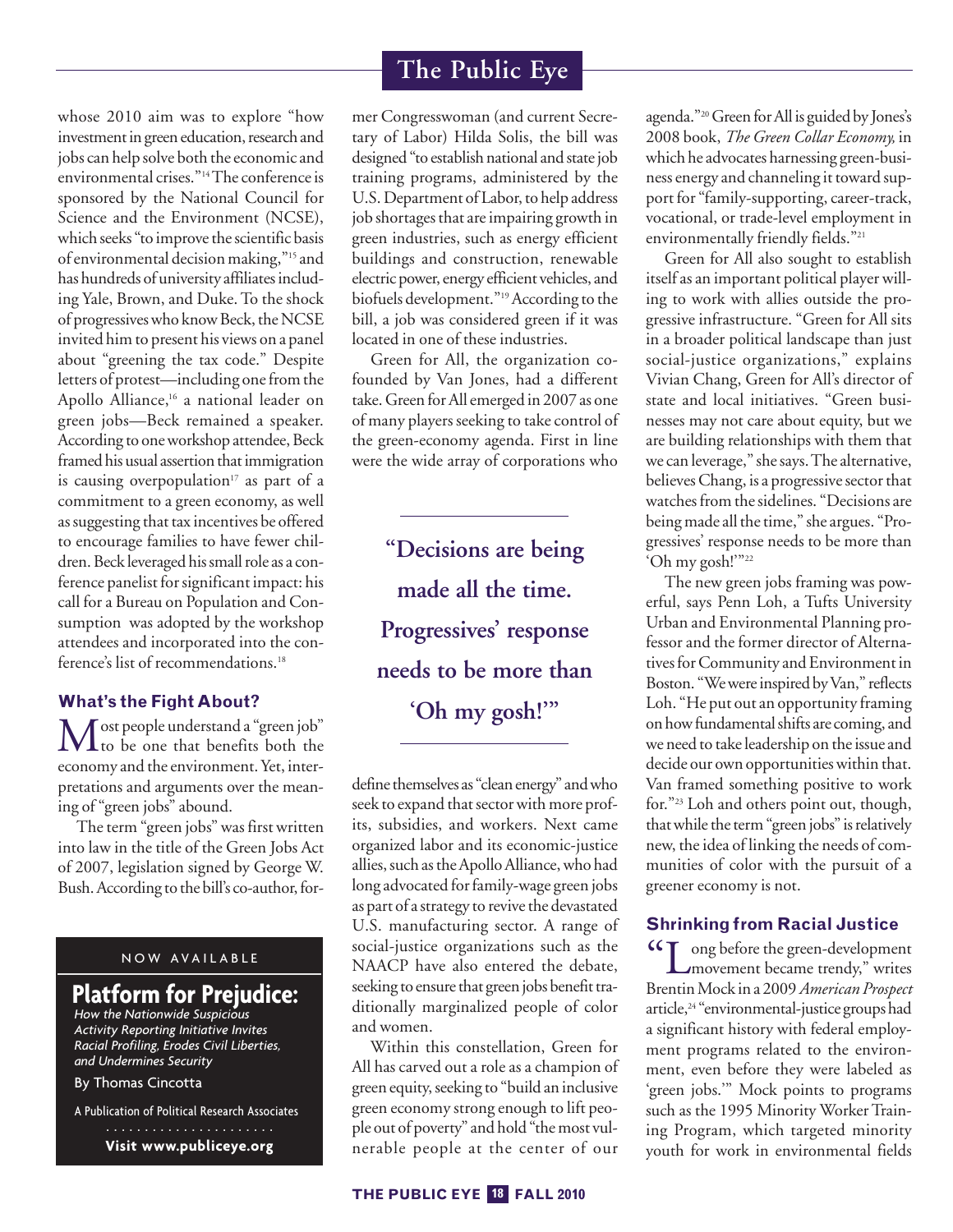and included a program in which they were trained in the cleanup of brownfields, or polluted properties.

"When theGreen forAll conception of 'green jobs' was rolled out in 2007 it was framed in a way that would not ruffle feathers and trigger an outcry from the Right," says Robert Bullard, the director of the Environmental Justice Resource Center at Clark Atlanta University. "In its inception, in order for 'green jobs' to move forward politically and strategically, its scope needed to be limited," observes Bullard. 25

"Green jobs' was a great reframing of a good environmental justice idea," argues Karlos Gauna-Schmieder, communications strategist with the Center for Media Justice. "But pulling out only the 'jobs' piece diluted the analysis of racism that environmental justice brought to it."26

"Progressiveswereframing green jobs as 'race neutral," agrees Bullard. "Green jobs came at a time when antidiscrimination measures like set-asides and affirmative action had been dismantled. Without those how do you mandate that people of color have access to green jobs? Very few communities have sat down and written out antidiscrimination protections.Everyone's skittish due to concerns about the Right."<sup>27</sup>

"If you pay attention to history," asserts MakaniThemba-Nixon, executive director of the Praxis Project, a nonprofit organization that helps community groups organize around issues of public health, you find that things like green retrofitting and weatherization and federal initiatives going on now were going on in the nineties. There were subsidies, but once they disappeared folks were subject to the same market racism as before. Without addressing how race structures opportunities and outcomes, people get lifted up then dropped. 28

In the Green Jobs Equity Toolkit, the Applied Research Center, a leading racialjustice advocacy organization, makes a similar point:

[T] here are too many instances where so-called green jobs are low-wage and dead-end, where women and

people of color are excluded, and whereworking conditions are unsafe and workers' rights are ignored. When policy makers and green firms don't consciously weave equity into a strategy for developing the green economy, green jobs are not guaranteed to be any more equitable or sustainable than jobs in the gray economy. 29

Indeed, the challenge of targeting green jobs to low-income communities of color remains formidable. In a 2010 report, *ARRA One Year Later: Failing to Address*

**The Right's attack on Van Jones was part of a larger strategy of "using race to take mainstream concepts and make them seem marginal and scary."**

*Joblessness for Marginalized Racial Popula*tions, the Kirwan Institute for the Study of Race and Ethnicity concluded that "the scale and scope of the [economic] crisis has overwhelmed the federal response. The Administration should now consider more significant actions" including "an equitablejobs bill" that "would ideally support community development in urban and minority-majority areas,which have been damaged most severely by the recession and credit crises."<sup>30</sup>The report calls for renewed efforts to "ensure that marginalized communities are brought fully into the green economy, as'green job' initiatives begin to take shape in both federal and state policy."

The irony, maintains Bullard, is that "the Right has been willing to focus on race even if progressives aren't. That's what happened to Van." Themba-Nixon agrees: "The attack on Jones was a test case for America's right wing," she writes in *Fair Game: A Strategy Guide for Racial Justice Communications in the Obama Era*  $(2010).$ <sup>31</sup>

[The Right] easily leveraged racial stereotypes and long-time phobia of Black men and left-thinking progressives to gain his ouster. More casualties followed as the Right used this potent combination of racism, anti-Jewish sentiment, and fear ofleft ideas to frame other appointees as un-American. 32

While the Right's attack on Jones was part of a larger strategy of "using race to take mainstream concepts and make them seem marginal and scary," observes Themba-Nixon, undermining the popularity of green jobs was also an aim. "The Right uses race in subtle ways: their message is 'These aren't jobs, they're regulations. You are being fooled by people who want to give something to 'undeserving' people of color.'" Shying away from racial justice, it seems, has both weakened the effectiveness of green-jobs efforts and made the green-jobs agenda vulnerable to right-wing assault.

#### **ProgressiveVisions for the Future**

A growing number of progressive organ-<br>izations are pushing to expand the idea of green jobs beyond what has been politically possible thus far. "The way green jobs are defined suggests that we can continue to have expanding growth if we have an economy that is based on clean energy and solar panels," says Gopal Dayaneni of Movement Generation, an organization that works on environmental justice issues in the San Francisco Bay Area. "It's not challenging who controls those jobs. It legitimizes overconsumption."33

"Green jobs' isn't the right framework," says Loh, "It's too narrow. If the shifts coming are really that big, then 'green the economy' is not just about capitalism fixing itself. It's also about shifting who ben-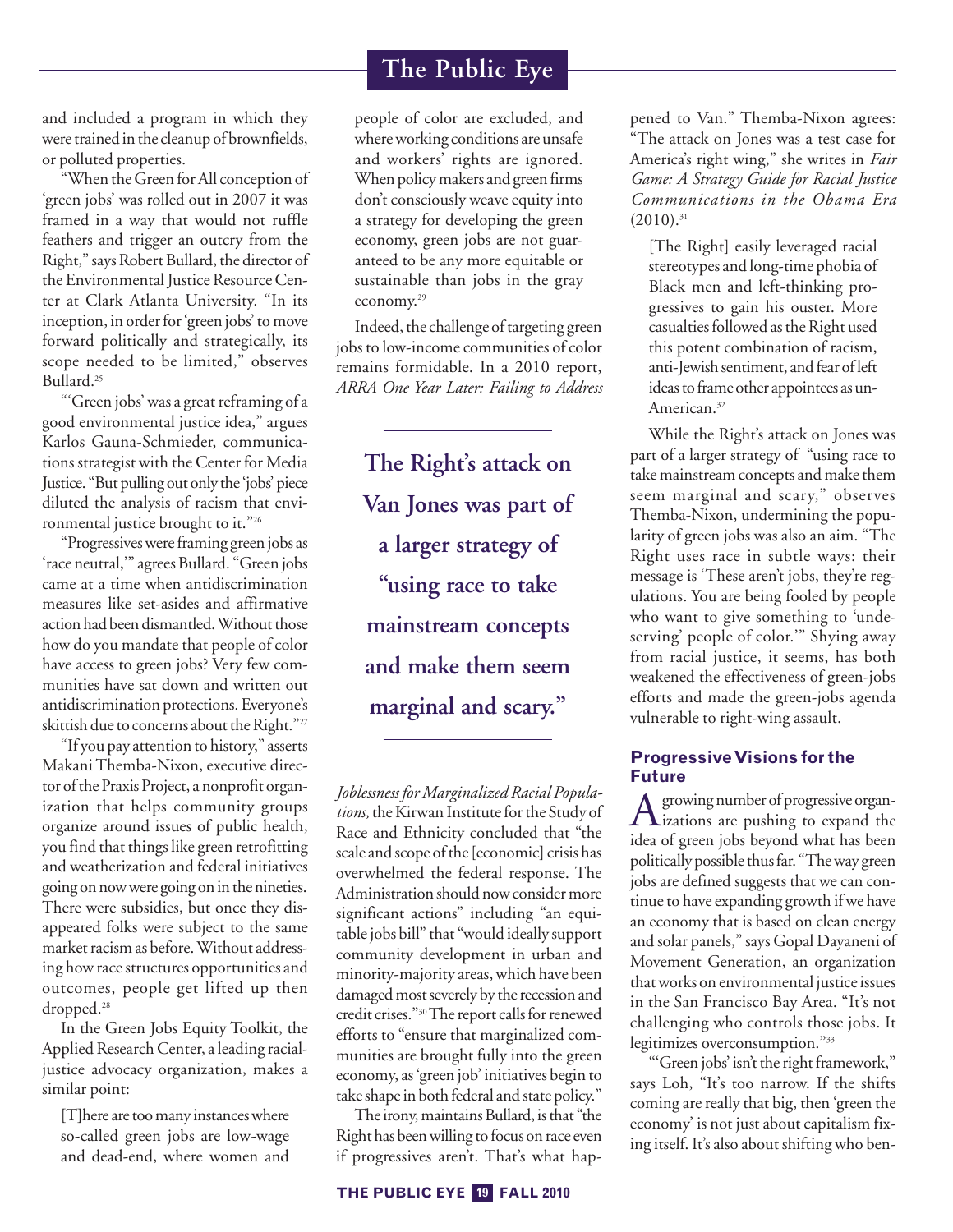efits from and who controls the economy." Dennis Rhoden, head of the Energy Democracy Program for the Center for Social Inclusion, asserts, "We have an opportunity to think about green jobs *and* beyond. Even working in a traditional marketstructure,westill need to try to turn the market idea on its head."34

"We have to make more of a distinction between corporate-led greening and community-led greening," agrees Loh. "There are certain elements that really do think all we have to do is put competitive economic markets to work to solve all our problems." Loh describes how "communityled greening" is beginning to work in his liberal state of Massachusetts.

During the 2008 Green Jobs Actwe saw green venture-capital and hightech start-ups going for the bulk of the subsidies in the bill. The speaker of the House [Sal DiMasi, now under indictment for corruption] was with them but the legislators pushed back and really questioned those companies on how they were creating jobs for the inner city. Their arguments for a green, Ph.D.-based innovation economy backfired with committee members from economically depressed communities. 35

Darlene Lombos, co-director of Community Labor United (CLU) in Massachusetts, was one of the authors of *The Green Justice Solution* (2008),<sup>36</sup> which asserts that the bottom line for success is "building community capacity and ownership for greening." She says,

We must start from the question: "What does it take for a community to develop the capacity to green its own economy and environment?" Although the public sector and businesses have major roles to play in creating new energy and efficiency opportunities, greening our communities is not something that can come from outside, something that can be "done to" or "done for" us. Each family, each work group, each neighborhood and congregation has

a critical role to play. 37

Like Loh, Lombos believes, "We need to reframe green jobs to be not just jobs but collective power and community building in a green economy."38 This could, of course, mean many things. For Dayaneni it includes immediate choices, such as using federal stimulus funds "to incubate local worker-owned collectives, not just jobs for local residents."

**"We need to reframe green jobs to be not just jobs but collective power and community building in a green economy."**

The 2010 report, "Environmental Justice and the Green Economy,"<sup>39</sup> which Loh co-edited, offers three key principles to guide the building of a just and sustainable economy: full and meaningful participation of all communities in spending decisions; investment only in truly sustainable infrastructure and economic development; and creation of economic alternatives that can generate shared green wealth.

#### **A Green Economy from the Bottom Up**

Lombos points to her work with the<br>Boston Green Justice Coalition on the federally mandated increases in energy efficiency for utilities. The coalition ran a campaign to ensure that these mandates would result in low-income communities' access to rebates and incentives as well as "high road" green jobs. "Cost effectiveness," Lombos points out, "is usually defined only in terms of energy reduction, not in terms of social and economic benefits."

For example, utility companies often offer rebates for homeowners who weatherize but this doesn't help low-income families who cannot put up the initial investment. Moreover, says Lombos, utilities are creating weatherization jobs that are intermittent and not concentrated in one geographic area; they are temporary and often out of reach for low-income communities. Utility companies "usemarket-based solutions for what [they see as] market-based problems," concludes Lombos. "The result is green-economy marginalization of communities of color who have been systematically marginalized by the fossil-fuel economy."40

Recognizing this, the Green Justice Coalition ran a successful campaign to establish a publicly funded pilot project to make energy-efficiency resources available to low-income communities and create real employment opportunities for residents. The project establishes neighborhood-basedweatherization programs, through which resources can be accessed collectively. Weatherization projects get "bundled" in time and location in an effort to create steady employment. A union partnership seeks to ensure that the weatherization jobs will be high quality. While the coalition continues to struggle with the utility company, Lombos believes "this campaign helped us break apart the market-based ideology while we were pushing for real impacts. We need to find more opportunities like this, to really shape what a community-defined green economy looks like."

Native communities are leading some of the most innovative work on the green economy. "Our definition of green jobs challenges every aspect of the mainstream green jobs definition," says Nikke Alex, director of the Black Mesa Water Coalition in Flagstaff, Arizona, the organization that launched the Navajo Green Economy Coalition. <sup>41</sup> In 2009 this coalitionwon the enactment of the Navajo Green Economic Plan, which created a structure through which tribes control the influx and use of green jobs funding, directing it toward local economy projects such as wool mills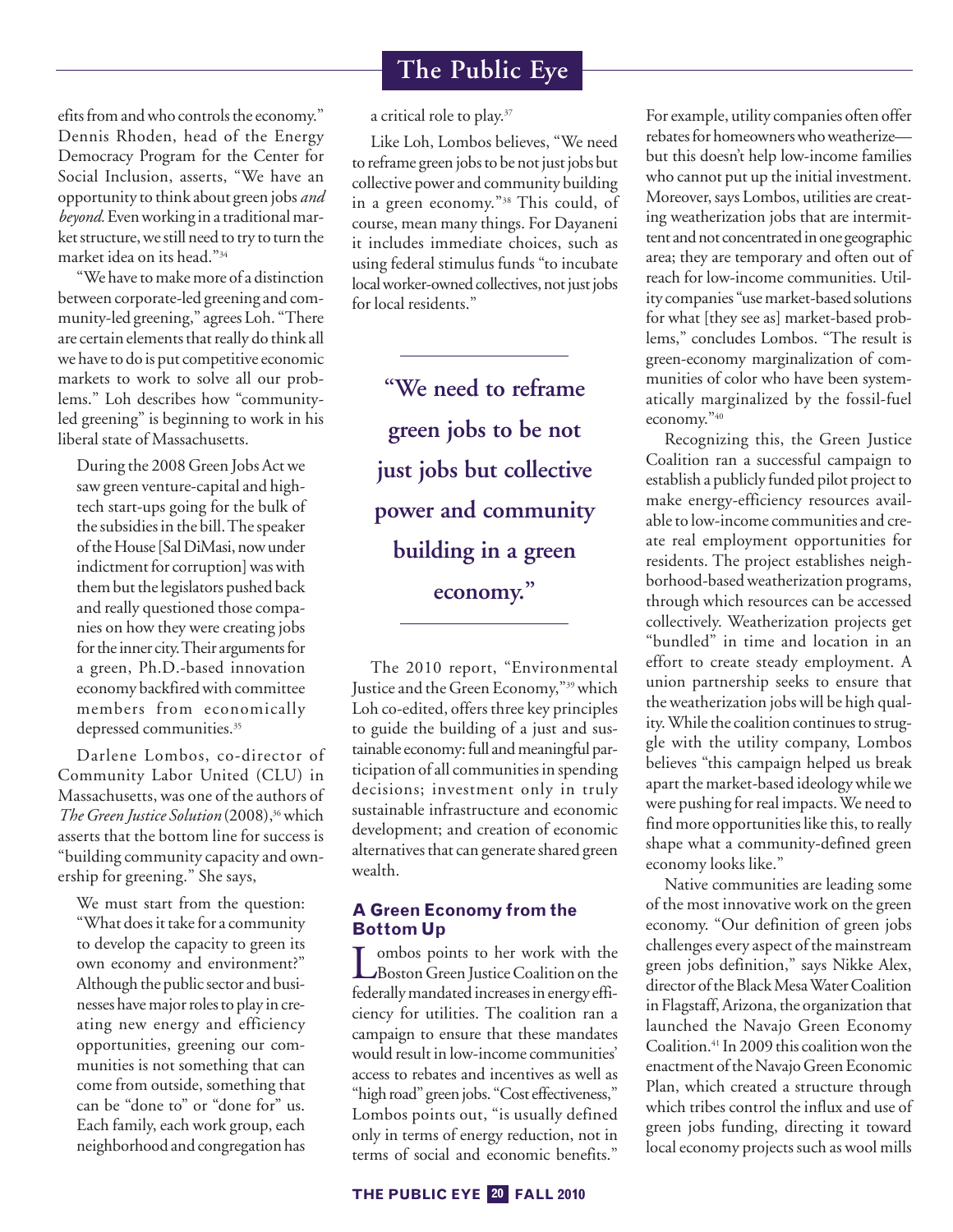and farmers' markets. "For us, green jobs means revitalizing tradition that has been lost," maintains Alex. "White environmentalists' definition of green jobs is at large, regional scale. It doesn't work. Every community needs to define green jobs for itself, neighborhood to neighborhood, around cultures and lifestyles."42

Alex describes the difference between the coalition's green-jobs efforts and the interests of wind and solar companies seeking accessto Indian land. "Renewable energy companies are really interested in tribal lands. There were two wind-energy companies trying to come in; one was approaching one part of tribal government and the other was approaching another. Both were promising jobs. It was a big diversion from the Navajo Green Economy Plan," she says.

"Renewable energy companies come in and give tribes horrible deals," continues Alex. "They're just as bad as coal." Alex believes that without grassrootsdirected energy policies, marginalized people are vulnerable to exploitation. "Tribes need strong energy policies that focus on helping grassroots people rather than on having huge renewable-energy companies come here."

#### **Getting Bold**

In the face of right-wing attacks, expand-<br>ing the green-jobs agenda may seem  $\mathsf{T}$ n the face of right-wing attacks, expandunwise. Some argue, however, that now is the time. Progressives must put forth "a coherent alternative vision that people can get behind," argues Loh. "We can't win that much without challenging market-based ideology." Dayaneni, too, urges greenjobs advocates to openly challenge corporate-defined "green" solutions. "Green venture- and renewable-energy capital usually thought of aswind orsolar—is getting into crazier things like synthetic biology and novel microbial life forms," he says. "These are not only false solutions, they are also scary."

Colin Rajah, at the National Network for Immigrant and Refugee Rights (NNIRR) agrees, noting, for example, that the "green corporations want cheap

immigrant labor. They want expansion of a guest-worker program for green jobs. Guest workers are needed for seasonal jobs, some of which could be classified as 'green.'" Rajah points to the construction of solar panels as an example of seasonal work "creating a temporary demand for exploitable labor."43

"We need a loud voice making it clear that the drive for growth is at the heart of

the problem," maintains Dayaneni. Progressives, he adds, should challenge the policies and ideas of the Right directly, in order to widen the spectrum of political debate. "Progressives need to say 'we won't solar power our way out of this' so the Right will attack us, not the center, and the debate will shift toward real solutions rather than just what is politically possible at this time."

#### **California Green Economy Hopes Survive Right-Wing Attack PROPOSITION 23 GOES DOWN TO DEFEAT**

**In one of the few bright spots for progressives in the November election, California voters strongly rejected the proposed "dirty energy" initiative funded by big oil companies1 including a \$1 million contribution from Koch Industries—and supported by Tea Party activists in the state. <sup>2</sup> Proposition 23 sought to suspend the state's 2006 Global Warming Solutions Act until the unlikely event that unemployment in the state fell to 5.5 percent for at least one year. With 97 percent of precincts reporting, defeat of the initiative was officially declared with a 61 percent "no" vote. 3**

**The arguments for Proposition 23—that while "we all want to do our part on global warming … protecting jobs and the economy should be our first priority"4 —were crafted to demonstrate concern for communities hard hit by the recession. While exit polls will need to be reviewed for a full analysis, California voters of color may prove to have been decisive in the defeat of Proposition 23.**

**Findings on the views of communities of color have varied depending on the polling questions and methods. However, a Field poll in July showed a majority of Asians, African Americans and Latinos in favor of the proposed initiative. <sup>5</sup> An October poll by the Public Policy Institute of California found statewide opposition to Proposition 23 had grown, <sup>6</sup> and support appeared to be falling among groups such as Latinos. <sup>7</sup> One poll found that 53 percent of African American voters surveyed opposed Proposition 23. 8**

**"We knew from the start that our communities could be the key swing votes," says Ian Kim, the campaign manager for Communities United Against the Dirty Energy Prop, a coalition of environmental-justice organizers and green-jobs advocates that targeted voters in low income communities of color. "We mounted a massive effort to educate Californians of color, and all signs are that it made a big difference."9**

*– Julie Quiroz-Martinez*

#### **Endnotes**

- <sup>1</sup> "The Brothers Koch and AB 32," The *New York Times*, September 20, 2010.
- <sup>2</sup> See, for example, "California tea party activists work to pass Proposition 23", *San Jose Mercury News*.com, October 4, 2010, and "Koch-funded Americans for Prosperity Pushed Koch-funded Prop 23 at official RNC rally inCalifornia,"*Climate Progress,October 19, 2010, http://climateprogress.org/.../koch-funded-americans-forprosperity-pushes-koch-funded-prop-23-at-official-rncrally-in-california/.*
- <sup>3</sup> *San Francisco Chronicle* online, November 3, 2010. http://www.sfgate.com/election-results/?tsp=1.
- <sup>4</sup> Yes on 23: California Jobs Initiative website, http://www.yeson23.com/.
- <sup>5</sup> Minorities Drive California Environmental Movement, New America Media, News Report, Aug 04, 2010, http://newamericamedia.org/2010/08/minorities-drive-california-environmental-movement.php.
- <sup>6</sup> California Voters Turning Against Prop. 19 and Prop. 23, Poll Shows. October 28, 2010. Fox40 News website, http://www.fox40.com/news/capitolpulse/ ktxl-news-propspoll,0,7422126.
- <sup>7</sup> Proposition 23PitsJobsAgainst Health,Environment. EGP News, October 28, 2010. http://egpnews. com/?p=21472.
- <sup>8</sup> CA Ethnic Voters: Anti-Pot, Pro-Environment, Pro-Budget Reform. New America Media website, October 31, 2010, http://newamericamedia.org/ 2010/10/ca-ethnic-voters-anti-pot-proenvironment-pro-budget-reform.php.
- <sup>9</sup> Communities United Against the Dirty Energy Prop website, November 1, 2010. http://communities againstprop23.com/press-room/.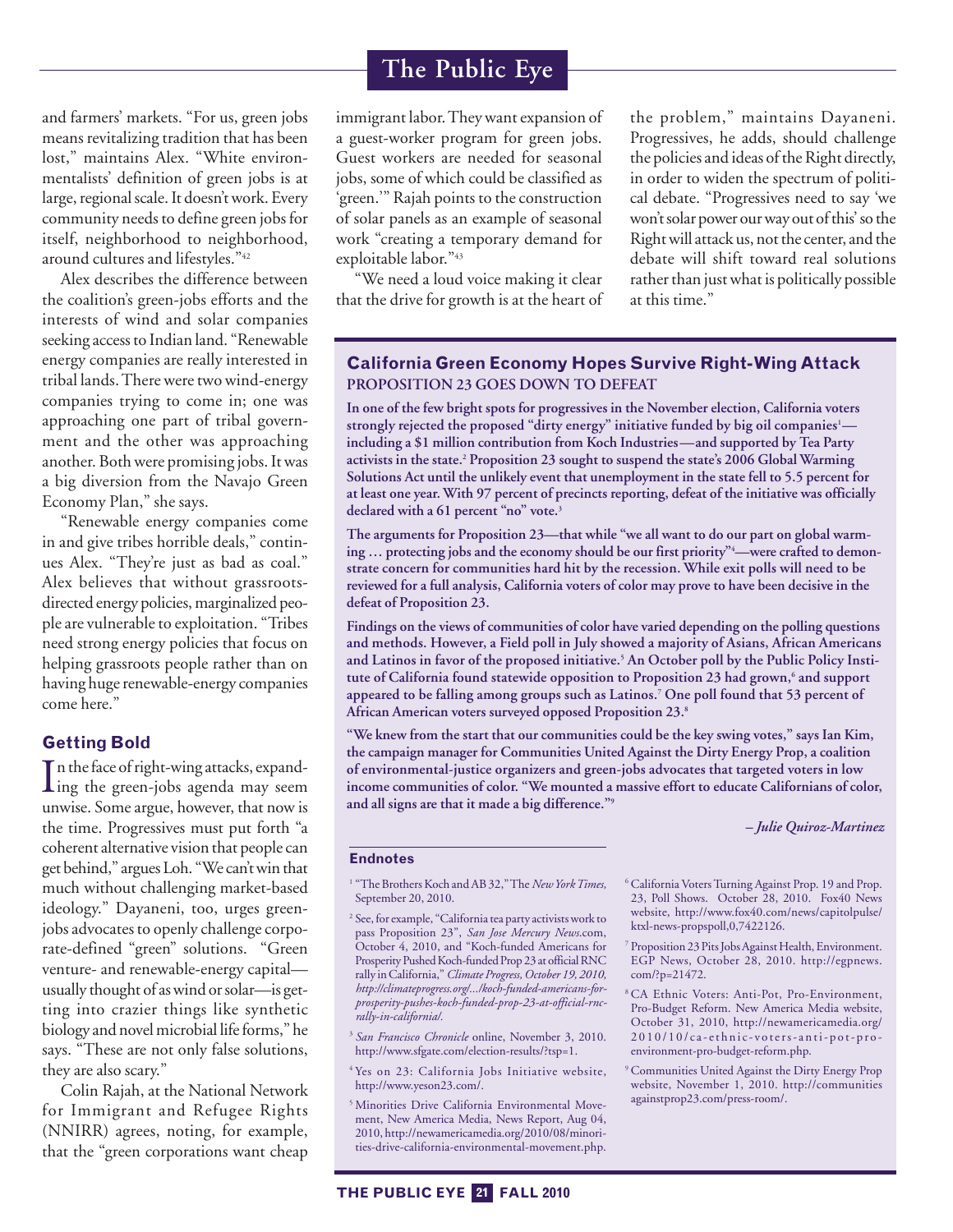Ultimately,says Loh, progressives need to develop a deeper long-term strategy. "We are doing incremental work," he says, "but we need to answer, 'What is the framework that should undergird the work?"" Bullard agrees. "The green economy cuts across a lot of policies, programs, and ideas. We on the Left haven't done a lot of thinking across all those sectors. We need to roll out initiatives that see the connections across areas."

"We're not being bold enough," says Lombos. "We're too careful, too worried about making moderates look bad." She believes it's crucial "to build coalitions with communities of color as decision makers. These create a path to a deeper analysis ofwhat a green economymeans."

#### **Reuniting Green Jobs and Environmental Justice**

In early October, Van Jones joined the<br>longtime environmental-justice leader n early October, Van Jones joined the Pam Tau Lee and the farmworker organizing legend Delores Huerta to throw support behind a new effort, Communities United Against the Dirty Energy Prop,<sup>44</sup> a grassroots campaign to defeat Proposition 23 inCalifornia's November election. [See sidebar, page 21]

The group feared a tight race as advocates such as the Koch-funded Pacific Research Institute once again trotted out the Spanish study to stir up fears of job loss. <sup>45</sup> California Tea Party activists had turned out to support Proposition 23, even organizing a protest at the state headquarters of the California Air Resources Board waving "Save Jobs" placards. <sup>46</sup> Not surprisingly, an election-eve Field poll found that voters who identified strongly with the Tea Party movement favored Prop. 23 by 61 percent. Voters who identified somewhat with the Tea Party supported the initiative by nine points. 47 Against this backdrop, Communities United, representing more than 130 community organizations and renewable energy businesses, launched to galvanize votersin low-income communities of color. "If we don't jump in," explained Mari Rose Taruc, the state coordinator, who is based at the Asian-Pacific Environmental Network, in an interview prior to the election, "this would be the usual fight between white environmentalists and industry.That's not okay, becauselowincome communities of color are the most impacted by pollution and climate change. Our leadership needs to be central in this fight." 4<sup>8</sup> According to Taruc, the campaign focused on "talking directly to voters, doing fieldwork, not ad campaigns, taking interaction with voters to a deeper level that turns people around and gets them fired up to go to the polls." With Jones, Lee, and Huerta co-chairing, Communities United sought to inspire African American, Asian/Pacific Islander, andLatino voterswith its bottom-up vision of community health and green jobs.Over the course of the campaign, Communities United held over 250,000 one-on-one conversations with voters through door-

**"We need a loud voice making it clear that the drive for growth is at the heart of the problem."**

knocking and phone-banking and sent direct-mail letters in English, Spanish, and Chinese to more than 280,000 households of color. 49

Remarkably, less than a year has passed since a cross-section of environmentaljustice leaders from across the country signed an open letter to Jones criticizing him for his published comments that environmental justice groups were too focused on gaining "equal protection from bad stuff," while his green jobs allies sought "equal access to good stuff."<sup>50</sup>The threat of Proposition 23 encouraged collaboration between environmental-justice and greenjobs leaders.

"The work against Proposition 23 is one of the most exciting and aligned places between environmental justice and green jobs in a long, long time," observesTaruc. "Because Proposition 23 has two clear sides it made it easy to lift up environmental justice concerns around the negative health effects of pollution and climate, as well as the new opportunities that good green jobs can offer."

But the campaign against Prop 23 is more than just a united front, maintains Taruc. Through Communities United, environmental justice organizers and green jobs advocates forged a direct working relationship, with space for dialogue and creative tension. "Because environmental justice folks are working alongside green jobs folks," explained Taruc, "the [environmental justice] people are reminded that we have ideas for green jobs too. We're allowing ourselves to articulate those ideas, to imagine alternatives." Neither fighting against each other nor compromising their principles, both sectors are seeing and hearing other points of view. For example, said Taruc, "When we've brought the green jobs folks to a community next to a refinery they have been really moved. They've gotten a better sense of the urgent problems we're fighting against, and seeing how these are the same communities they're trying to work with on green jobs."

The defeat of Proposition 23 is cause for celebration. At the same time, larger questions loom as to how progressives can win on offense as well as defense. Answering these questions will be neither quick nor easy, and it will require leadership from the communities most harmed by a fossil-fuel economy as well as bold articulation of a green-economy agenda that challenges the confines the Right has successfully imposed. It will require candid reflection on recent history and development of strategy that starts immediately but spans decades. The Communities United experience, Taruc concludes, offers a glimpse of possibility, a moment in which progressives came together "not just about green jobs but about what green jobs are for." **■**

# **The Public Eye**

#### **THE PUBLIC EYE FALL 2010 22**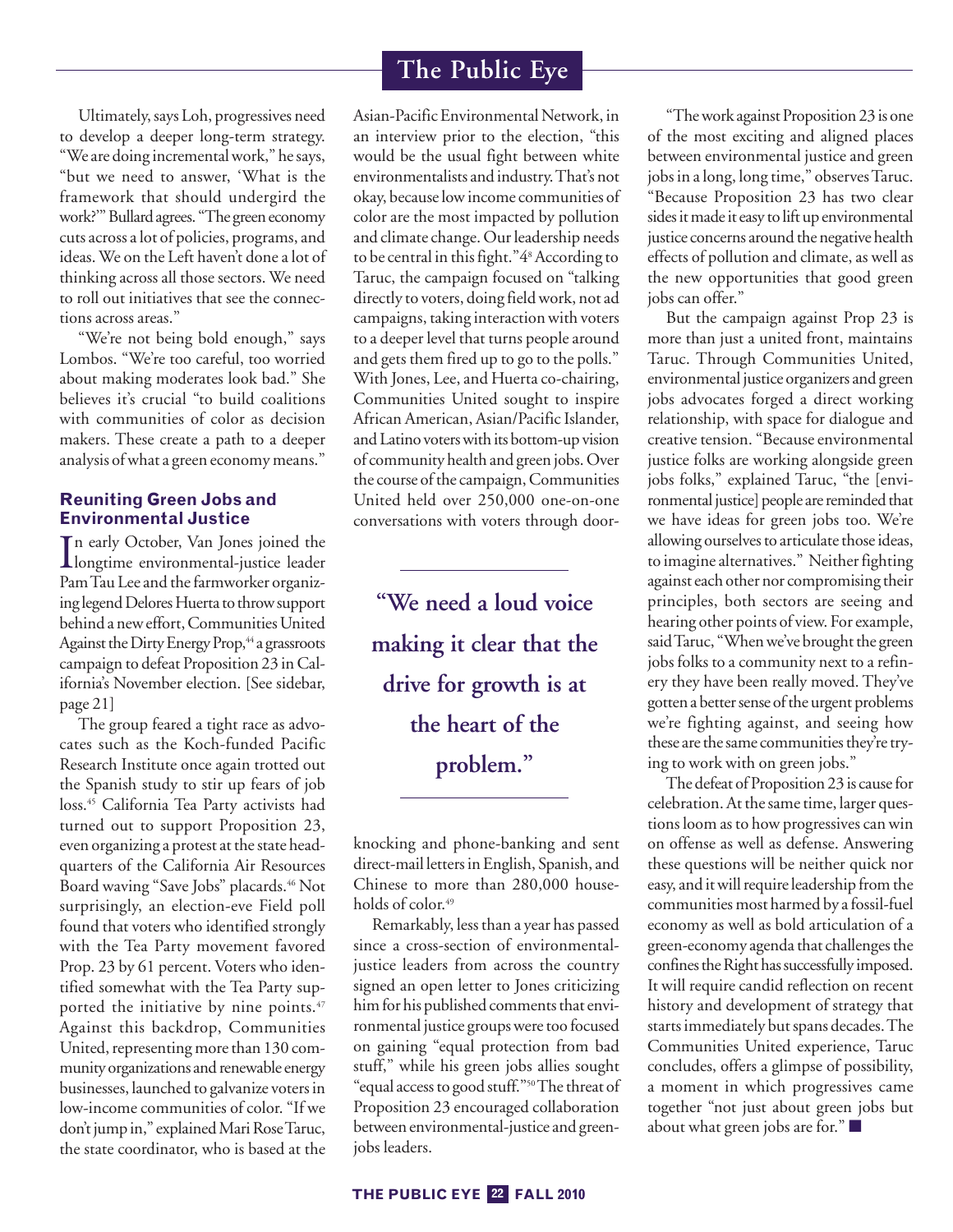#### **Endnotes**

- <sup>1</sup> "Chevron Energy Solutions Receives Green Apple Award," Business Highbeam Website, September 2008, http://business.highbeam.com/243/article-1G1- 184818892/chevron-energy-solutions-receives-greenapple-award.
- <sup>2</sup> "ExxonMobil: Green Company of the Year," *Forbes*.com, August 24, 2009, http://www.forbes.com/forbes/2009/ 0824/energy-oil-exxonmobil-green-company-ofyear.html.
- <sup>3</sup> "Poll Finds Nation Needs to Get to Work on Green Jobs," PR Newswire, May 20, 2010, http://www.prnewswire. com/news-releases/poll-finds-nation-needs-to-get-towork-on-green-jobs-94514739.html.
- <sup>4</sup> See, for example, "Obama's Green Jobs Plan Will Do More HarmThanGood,"Nicolas Loris, Heritage Foundation blog, January 8th, 2010, http://blog.heritage. org/?p=23167.
- <sup>5</sup> "Better Green Jobs: The One-Word Solution," Peter Brookes and J.D. Foster, Heritage Foundation website, March20, 2009,http://www.heritage.org/Research/Commentary/2009/03/Better-Green-Jobs-The-One-Word-Solution.
- <sup>6</sup> "Koch Industries Secretly Funding the Climate Denial Machine," Greenpeace USA, Washington, DC, March 2010, www.greenpeace.org/kochindustries.
- <sup>7</sup> Ibid.
- <sup>8</sup> Greenpeace report
- <sup>9</sup> "NREL Response to the Report, Study of the Effects on Employment of Public Aid to Renewable Energy Sources from King Juan Carlos University (Spain)", Eric Lantz and Suzanne Tegen, National Renewable Energy, U.S. Department of Energy Office of Energy Efficiency and Renewable Energy Operated by the Alliance for Sustainable Energy, White Paper NREL/TP-6A2-46261 August 2009.
- <sup>10</sup> "WhiteHouseAdviser on'GreenJobs'Resigns,"The*New York Times* online, September 6, 2009, http://www. nytimes.com/2009/09/06/us/politics/06vanjones.html.
- <sup>11</sup> http://www.foxnews.com/opinion/2009/09/06/philkerpen-van-jones-resign/.
- <sup>12</sup> "Green Jobs and Illegal Immigration," Kate Galbraith, *New York Times* Green Blog, November 3, 2008, http://green.blogs.nytimes.com/2008/11/03/greenjobs-and-illegal-immigration/
- <sup>13</sup> "Immigration to the United States and World-Wide Greenhouse Gas Emissions," Steven A. Camarota and Leon Kolankiewicz, Center for Immigration Studies, August 2008, http://cis.org/GreenhouseGasEmissions.
- <sup>14</sup> 10th National Conference on Science, Policy, and the Environment: The New Green Economy, http://ncseonline.org/conference/greeneconomy/cms.cfm?id=3110.
- <sup>15</sup> National Council for Science and the Environment website, http://ncseonline.org/.
- <sup>16</sup> Letter from Cathy Calfo, Executive Director, Apollo Alliance, to Peter Saundry, National Council for Science and the Environment, January 20, 2009.
- <sup>17</sup> See, for example, "Earth Day's Population Vision vs. Reality," NumbersUSA website, http://www.numbersusa.com/content/resources/video/educational/change-n umbers/earth-days-population-vision-vs-reality.html.
- <sup>18</sup> "Breakout Session Recommendations," National Council for Science and the Environment, 10th National Conference on Science, Policy, and the Environment: The New Green Economy, NCSE website, http://ncseonline.org/conference/greeneconomy/.
- <sup>19</sup> "House Passes Solis' Green Jobs Bill: Legislation Provides

# **The Public Eye**

Workforce Training for the 'Green Economy," press release, Office of Hilda Solis, U.S. House of Representatives, August 4, 2007, solis.house.gov/list/press/ ca32\_solis/wida6/greenjobsaug.

- <sup>20</sup> "Our Mission", Green for All website, http://www.greenforall.org/about-us.
- <sup>21</sup> Van Jones, *GreenCollarJobs:How One SolutionCan Fix Our Two Biggest Problems,* New York: HarperCollins, 2008.
- <sup>22</sup> Phone interview, June 7, 2010.
- <sup>23</sup> Phone interview, July 15, 2010.
- <sup>24</sup> "Fighting for Green Justice: In the Race For Green Jobs, Environmental Justice Advocates Don't Want Urban Communities To Get Left Behind," Brentin Mock, *AmericanProspect*.org, March 23, 2009, http:// www.prospect.org/cs/articles?article=fighting\_for\_green\_ justice.
- <sup>25</sup> Phone interview, July 26, 2010.
- <sup>26</sup> Interview, July 20, 2010.
- <sup>27</sup> Phone interview, July 26, 2010.
- <sup>28</sup> Phone interview, July 21, 2010.
- <sup>29</sup> Yvonne Yen Liu and Terry Keleher, *Green Equity Toolkit*, *Standards and Strategies forAdvancing Race, Gender, and Economic Equity in the Green Economy.* Oakland, CA: Applied Research Center, 2009.
- <sup>30</sup> Jason Reece, Matt Martin,Christy Rogers and Stephen Menendian, *ARRA and the Economic Crisis One Year Later: Has Stimulus Helped Communities in Crisis?,* Columbus, OH: Kirwan Institute for the Study of Race and Ethnicity, 2010.
- <sup>31</sup> "Fair Game: A Strategy Guide for Racial Justice Communications in the Obama Era." The Praxis Project, May 2010.
- <sup>32</sup> Jones was, of course, the first of many, including the National Endowment for the Arts Communications Director Yosi Sergant, the White House Communications Director Anita Dunn, the Federal Communications Commission Chief Diversity Officer Mark Lloyd, and of course more recently the Georgia Director of Rural Development at the Department of Agriculture, Shirley Sherrod.
- <sup>33</sup> Phone interview, May 25, 2010.
- <sup>34</sup> Phone interview, July 22, 2010.
- <sup>35</sup> Phone interview, July 15, 2010.
- <sup>36</sup> Mary JoConnelly,*TheGreen Justice Solution: aWin-Win*

*Plan to PreventClimateCrisis and Jumpstart an Equitable and Sustainable Economic Recovery,* Boston, MA: Community Labor United, 2010.

- <sup>37</sup> Summary of Green Justice Solution on Apollo Alliance website, http://apolloalliance.org/state-local/boston/ the-green-justice-solution/.
- <sup>38</sup> Phone interview, July 14, 2010.
- <sup>39</sup> "Environmental Justice and the Green Economy: A Vision Statement and Case Studies for Just and Sustainable Solutions," Roxbury, MA: Alternatives for Community & Environment, Inc., 2010.
- <sup>40</sup> Phone interview, July 14, 2010.
- <sup>41</sup> "Translating Green Into Navajo: Alternatives to Coal Mining and The Campaign for a Navajo Green Economy," Oakland, CA: Applied Research Center, 2010, http://www.arc.org/greenjobs.
- <sup>42</sup> Phone interview, July 12, 2010.
- <sup>43</sup> Phone interview, June 3, 2010.
- <sup>44</sup> http://communitiesagainstprop23.com/.
- <sup>45</sup> "HowCaliforniaCan Set a Better Example on Jobs and Environment," Julie Kaszton, *San Francisco Examiner,* October 6, 2010.
- <sup>46</sup> Tea party activists back Prop. 23 in Sacramento protest. Sacramento Bee. Friday, October, 15. http://www. sacbee.com/2010/10/15/3105545/hed-here.html
- <sup>47</sup> Voter Opposition To Prop. 19 (Marijuana) Has Grown. Strong Opposition To Prop. 23 (Suspending Ab32). Continuing Support For Prop. 25 (Majority Vote For State Budgets).The Field Poll. Release 2365. Field Research Corporation, San Francisco. October 31, 2010.
- <sup>48</sup> Phone interview, October 18, 2010.
- <sup>49</sup> Communities United Against the Dirty Energy Prop website, November 1, 2010. http://communities againstprop23.com/press-room/
- <sup>50</sup> Letter to Van Jones, Special Advisor for Green Jobs, Enterprise, and Innovation, White House Council on Environmental Quality, signed by 11 environmental justice leaders representing organizations such as WE ACT for Environmental Justice, Southwest Network for Enviromental and Economic Justice, and People Organized in Defense of Earth and her Resources, on letterhead listing 22 organizations, March 13, 2009.

# *Read the best analysis of the Christian Right on* **Talk2Action.org!**

Talk2Action *is a group blog led by* The Public Eye *writer and editorial board member Frederick Clarkson. Read weekly contributions from Fred, Political Research Associates researcher Chip Berlet, and the rest of the best thinkers about the Christian Right.*

**Visit Talk2Action.org.**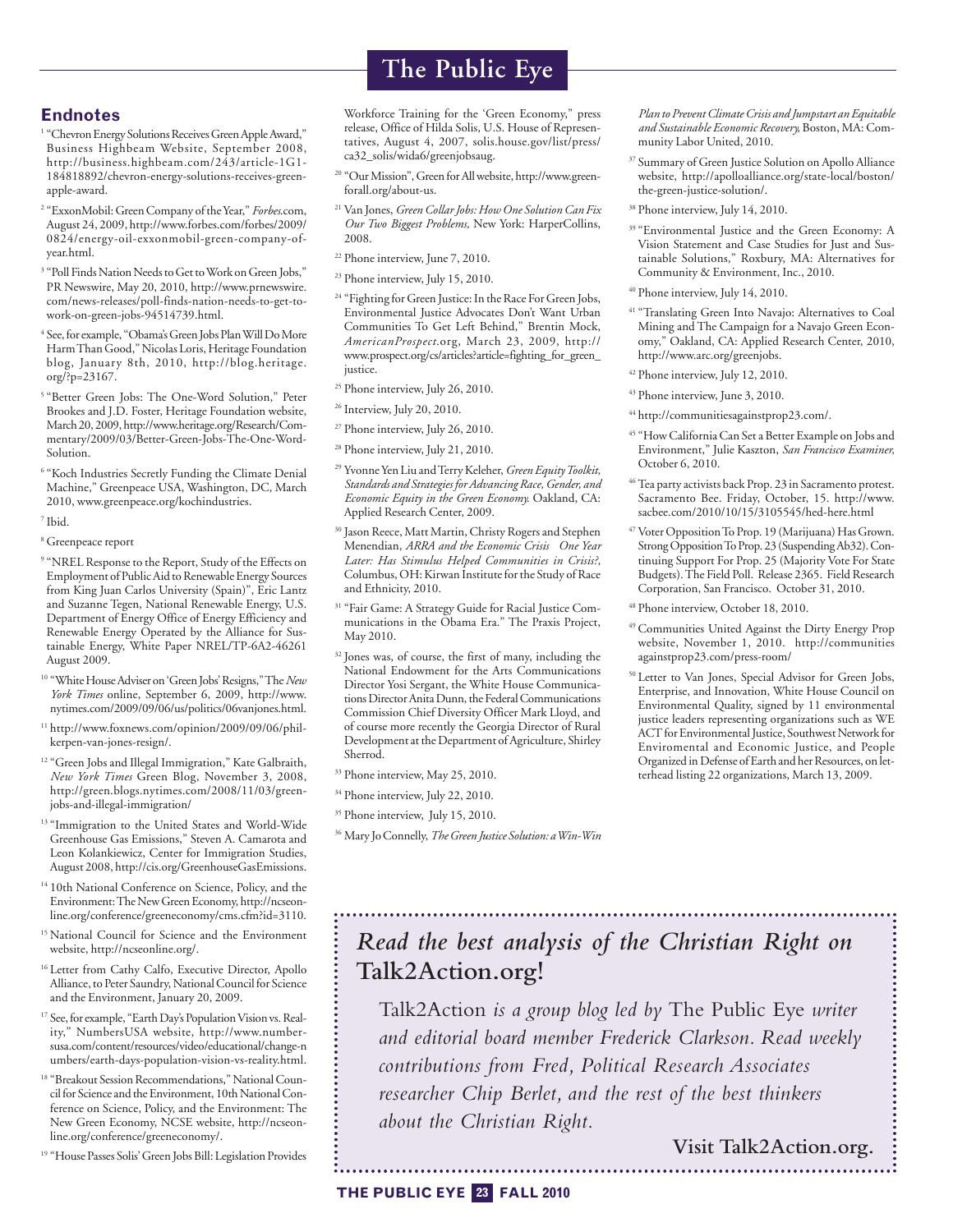# *……Reports in Review……*

# **REPORT OF THE MONTH**

#### **TheTea Parties' Racist Edge**

#### **Tea Party Nationalism**

*by Devin Burghart and Leonard Zeskind Institute for Research and Education on Human Rights, October 2010, 94pp. http://www.teapartynationalism.com/*

You are not alone if you are confused about the organization of the Tea Party—or more accurately, the Tea *Parties*—and what they stand

for. Are they run from above by "astroturf" groups that pretend to be grassroots, or are they a genuinely insurgent, right-wing populist phenomenon? Are they representative, as they claim, of mainstream America? Do they just want smaller government and lower taxes? If so, why do some members come to rallies sporting guns and waving hateful signs? This timely report tackles these questions, rekindles the debate about racism in the Tea Parties' ranks, and asks a few pointed questions of its own.

The Tea Parties have wrestled with criticism about their attitudes toward race since their beginnings in 2009. Last summer the NAACP challenged Tea Party leaders to repudiate their openly racist comments and to ask their members to stop using language that promotes White supremacism. The reactions of various Tea Party groups ranged from denial and righteous indignation to purges of overtly offensive spokespeople.

The collection of groups that identify as the Tea Party is arguably the most vigorous social

movement of the decade, a backlash against Barack Obama's successful presidential campaign and legislative agenda. It emerged from the ranks of overwhelmingly White working- and middle-class disaffected voters who are worried about their economic, political, and sometimes social status. While they have rallied around small government, lower taxes, and more freedom, this report reveals that many Tea Party spokespeople are also motivated by a fear of losing White privilege.

Authors Burghart and Zeskind published their important and relevant research less than two weeks before the midterm elections of 2010. Their report examines six Tea Party organizations, from the top-down Freedom Works group led by former Congressman Dick Armey, to grassroots groups such as theTea Party Patriots, toTea Party Nation, a for-profit group that organized a February 2010 convention keynoted by Sarah Palin.

Tea Party Nationalism argues that while most members of Tea Party groups are "sincere, principled people of good will," as the foreword by NAACP President Benjamin Jealous states, the leaders and spokespeople of five of the six factions described in the report have histories with anti-immigrant, nativist, "birther," or other racialized ideologies. Not only do Tea Party groups have crossover membership with racist groups such as the Council of Concerned Citizens, but they also repeatedly use bigoted language to present their vision of America as a place that values Whites above all others. The 1776 Tea Party, or TeaParty.org, has close associations with the anti-immigrant

> Minutemen. Dale Robertson, 1776's founder, infamously carried a sign to a Tea Party rally that said, "Congress = Slaveowner, Taxpayer = Niggar." According to the report, ResistNet, another group, has stated on its website, "We are at a point of having to take a stand against all Muslims." The report's evidence is damning, although in the immediate aftermath of its well-publicized publication, Tea Party representatives vehemently denied their racism.

> Tea Party members are not motivated only by racial resentment, however. A University of Washington poll showed that one-third of Tea Party supporters strongly opposed allowing gay men and lesbians to adopt children or to serve in the military. Information like this rounds out a picture of the Tea Parties and should help activists design more effective strategic responses.

> Analysts and progressive advocates arestill trying to get a handle on the phenomenon of the Tea Parties. Why does it matter whether the Tea Parties are astroturf or grassroots in their

structure? Top-down control indicates a national structure, presumably with access to money, trying to manage the messaging and influence of a political movement. Grassroots organizing suggests a more decentralized, harder-to-control movement. As it happens, the report makes a convincing case that both approaches are at play simultaneously. The implications for activists include the need to monitor the leading players as they jockey for power over the movement and to recognize that grassroots insurgencies are hard to manage, like the proverbial task of herding cats.

At this early moment in the development of the Tea Parties, their future remains unclear. How will they influence electoral politics? If they continue to attract members who are susceptible to overt or coded White supremacist ideas, the growth of such a movement would not portend well. *–Pam Chamberlain*



A CRITICAL EXAMINATION OF THE TEA PARTY MOVEMENT<br>AND THE SIZE, SCOPE, AND FOCUS OF ITS NATIONAL FACTIONS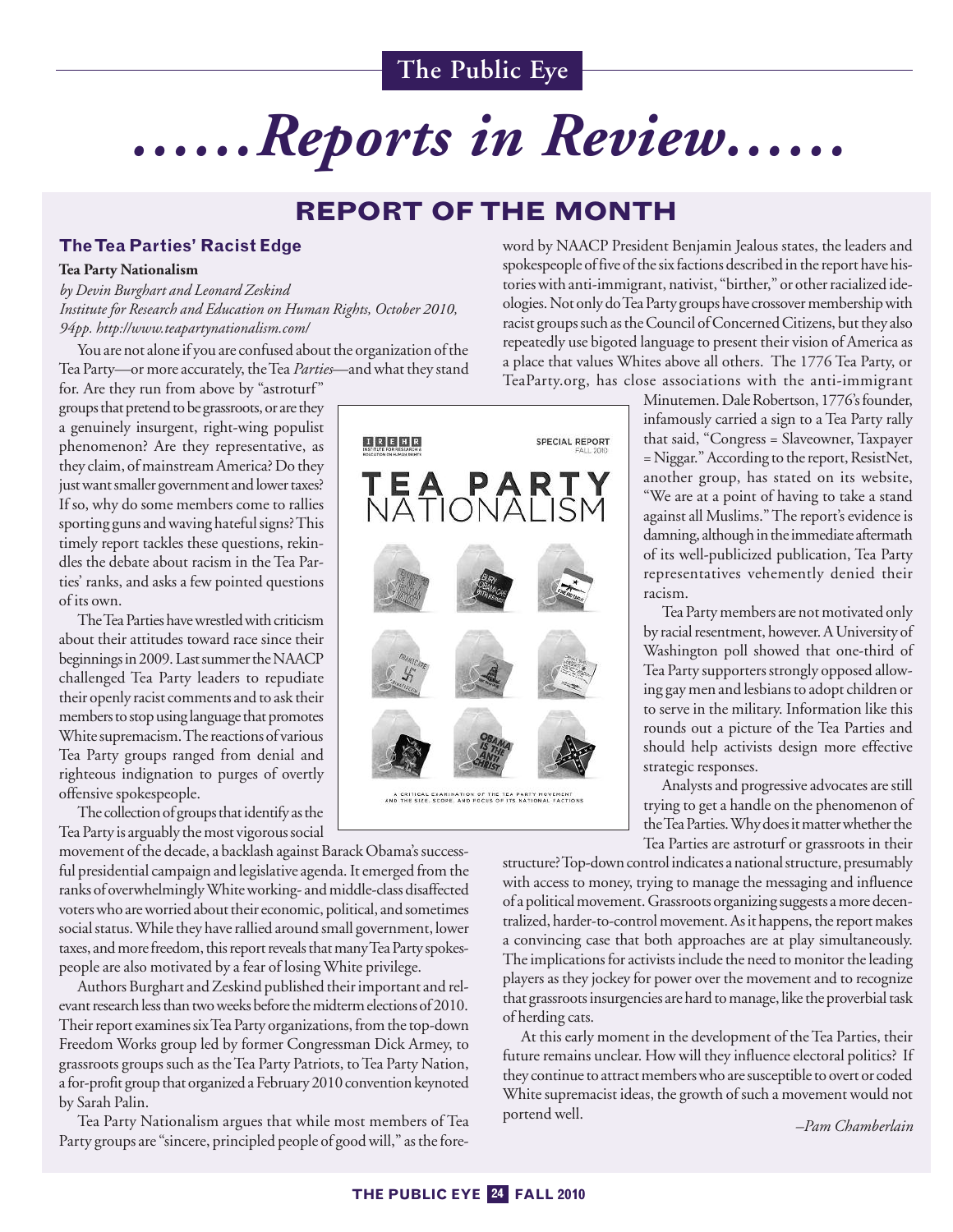## *Other Reports in Review*

#### **Better Together: Research Findings on the Relationship between Racial Justice Organizations and LGBT Communities**

*Rinku Sen, SethWessler, and Dominique Apollon Oakland, CA: Applied Research Center, 2010, 20 pp., http://www.arc.org/images/lgbt%20 report\_091710\_final.pdf*

A lot of talk circulates among activists these days about the value of organizing at the intersections of political issues, for example, looking at racial justice through a sexuality lens and vice versa. While progressive activists assume that this cross-sectional work is a good idea, according to this breakthrough report, very little of it actually occurs in our movements. Organizations do not focus on intersectional work often enough to overcome the inevitable barriers it meets. Nor do such groups develop what this report calls "strategic clarity" about why intersectional work is a good idea in the first place.

The researchers surveyed eighty organizations. About half were self-identified racial justice groups, and half were lesbian/gay/bisexual/transgender groups that focused on people of color. To tease out how to strengthen the relationships between racial justice and LGBT groups, the researchers also interviewed more than thirty LGBT activists who are working to improve that relationship.

The report looks at logistical questions about how racial justice and LGBT groups work, both together and side by side. How much is being done now; what barriers prevent enhanced cooperation; and what funders can do to support this effort were the central research questions.These are answered con-



cisely in a set of commonsense recommendations:

- 1 Increase support for LGBT groups of color and for collaborations among racial justice and LGBT groups.
- 2 Support research about LGBT people of color that will contribute to useful strategy designs.
- 3 Provide substantial leadership development for LGBT leaders of color.
- 4 Publicize important research results about LGBT people of color and build media and communications strength among racial justice and LGBT peopleof-color organizations.

But *Better Together* poses an important strategic question for movement organizations seeking to strengthen connections between racial justice and LGBT constituencies. Although these groupswould seem to have a natural connection because of common enemies and even common causes, the report suggests that groups do not make the commitment to doing cross-sectional work unless they have first reached "strategic clarity" about such activities. In other words, an organization will have a better chance of success if it knows why it is setting the goals it does. This process is of crucial value to any group, and the report is right in highlighting its importance. Its shortcoming is in not digging deeper to find out how to enable groups to reach a clear understanding of their shared agendas.

The report clearly describes the barriers to a nuanced understanding. For instance, half of the racial justice organizations polled said that LGBT issues were "not central to the organization's goals." Yet the policy issues central to racial justice, from education and healthcare to housing, employment, immigration, and criminal justice, are also issues of concern to LGBT communities. The activists interviewed report that although homophobia in some racial justice and religious communities, and lack of racial diversity in LGBT organizations, can be barriers, when groups buckle down and share work they can also learn to overcome such obstacles.

Reaching "strategic clarity" remains elusive for many groups. The report suggests two remedies: first, generate more data that demonstrates LGBT concerns in a racial justice lens; and second, explore the "sexuality dimensions of traditional racial justice issues." While important, these research activities are not a substitute for the in-house, honest review of goals and strategies in relation to other progressive issues that many activists report has been the turning point for their organizations. In fact, progressive groups can benefit from both aspects of collaboration: shared work and internal commitment to cross-issue activities. While *Better Together* does discuss the value of working together across issues, it would have been improved by highlighting how a group can facilitate that necessary internal self-examination.

*–Pam Chamberlain*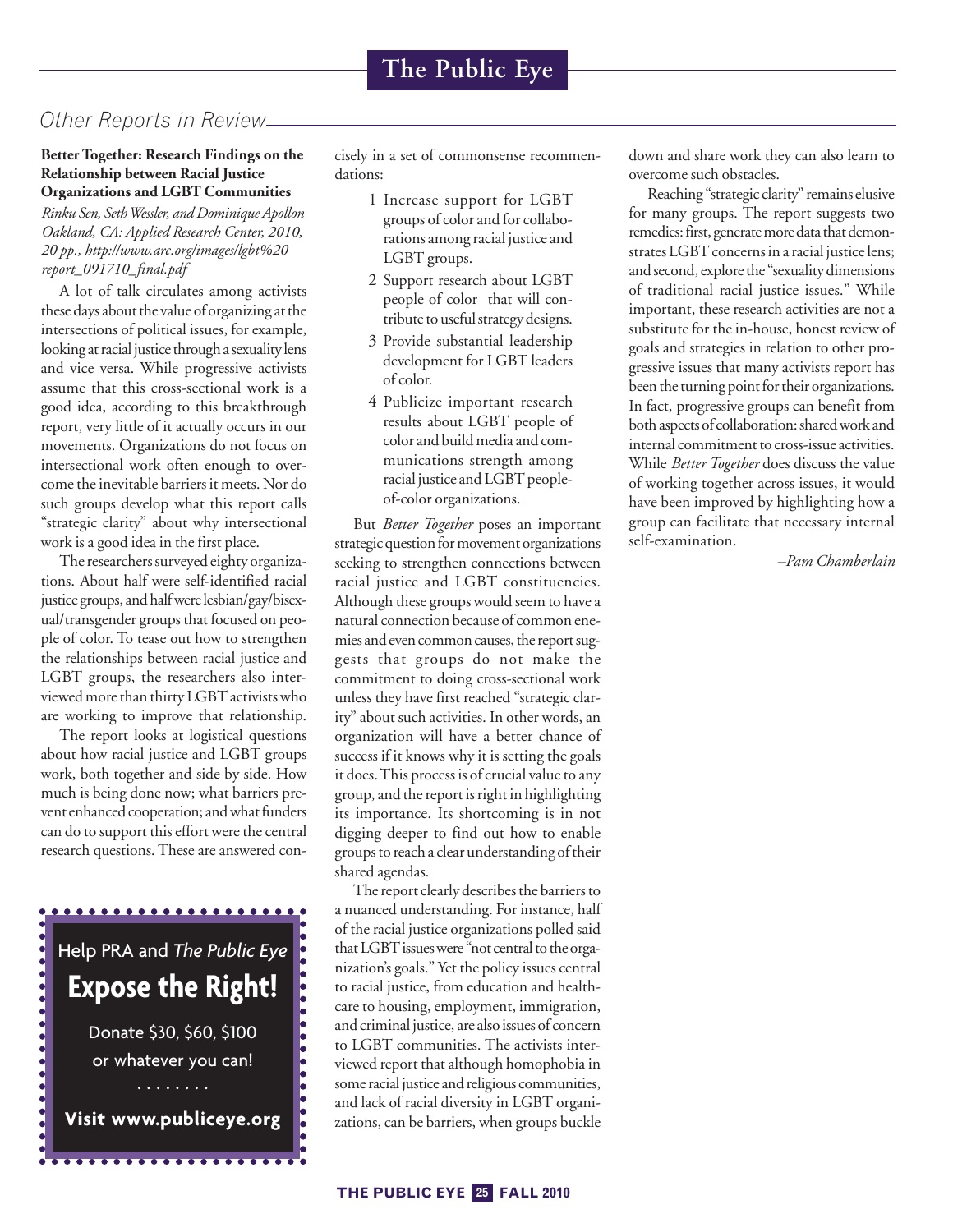#### **COMMENTARY** *cont'd from page 2*

Despite their rhetoric, the Tea Partiers are not really antigovernment; most undoubtedly want schools, roads and public transportation, sanitation and stewardship of the environment, protection from crime, fire, and natural disasters and their enthusiasm for military spending is generally undimmed. They're just against a government that, as they see it, drains away their money in taxes and redistributes it to the undeserving poor. Devin Burghart and Leonard Zeskind, in their report Tea Party Nationalism [see page 25], debunk the Tea Parties' self-invented myths, particularly their supposedly sole concentration on budget deficits, taxes, and the power of the federal government. In the ranks, an abiding obsession with Barack Obama's birth certificate is often a standin for the belief that the first Black president of the United States is not a "real American."

They find the "Tea Party ranks to be permeated with concerns about race and national identity." In a study of the Tea Party, the University of Washington political scientist Christopher Parker found that manyTea Party loyalists harbor troubling biases against Blacks, Latinos/Latinas, immigrants, and LGBT people.

Newly electedTea Partiers' loyalties are not to their political party but rather to their ideology, haphazard though it often seems. They may refuse to cooperate not only with Democrats but also with Republicans. This may diminish the Republicans' ability to pass legislation and tempt Boehner to keep the Tea Partiers out of his hair by unleashing them in congressional investigations—ofObama's birth certificate, voter fraud, Muslim "terrorists," immigrant "anchor babies," and other hot-button issues.

Even with Tea Party support, though, the Republicans will have trouble delivering on their promise of small government and balanced budgets, since the military allocation is for them sacrosanct, and

Medicare and Social Security the proverbial third rails. All that's left is the minuscule area of social programs, which even if it were eliminated altogether would barely make a dent in the deficit.

The Democrats, for their part, will find themselves between a rock and a hard place. Cave to Republican demands for immigration "reform" that's all prisons and barbed wire with no path to citizenship, for example, and they lose the support of Latinos and others in their base. Resist, and they are accused of undermining the American worker.

In exit polls, more than 25 percent of voters said they were angry and frustrated with government, and some 85 percent of them voted for Republicans in House races. Many, however, are not yet Tea Party true believers. To reach out to these people, the Democrats must shed their historical terror of being called soft on defense, unpatriotic, tax-and-spenders, liberals, coddlers of lazy, shiftless parasites. Holly Sklar, a progressive strategist, told *The Public Eye*that oneway to gain a foothold among the White working class, small-business owners, and many white-collar workers is for progressive organizers to breathe new life into the slogan that the U.S. economy should helping "Main Street not Wall Street." Democrats should hammer on the realities of the U.S. budget; the benefits that education, healthcare, housing, childcare, and other social programs bring to everyone in society; the wisdom of investing in sustainable technologies; and the security guaranteed by responsible membership ina global community.Unfortunately, if past performance is any predictor, the Democrats are more likely to tack to the center in pursuit of the Republicans than to chart a new course.

PRA's founder and President Emerita Jean Hardisty has long said that the political Right started listening to grievances from the grassroots just as the Left stopped. PRA allies Suzanne Pharr and Paulina Hernandez, along with other shrewd progressives, call on those who want real change to get together with others who "experience similar conditions and share their desires for a different world." Depending solely on Internet organizing and Get Out the Vote campaigns is not enough, they say, because "no base is built, no community power is increased." In contrast, groups such as Working America showed in the recent election that door-to-door, face-toface campaigning can pull people away from their attraction to Glenn Beck and the Tea Parties.

In other words, say Pharr and Hernandez, "Organize! Organize! Organize!"

*–Chip Berlet, senior analyst Amy Hoffman, editor,* The Public Eye

# **INTERNS WANTED!**

#### *The Public Eye*

*The Public Eye* welcomes interns to join us in producing PRA's quarterly magazine.

#### **Political Research Associates**

Political Research Associates, the parent think tank of *The Public Eye,* offers a research internship, and a communication and development internship.

To apply, just email a letter and resume identifying the internship that interests you to **pra@publiceye.org**.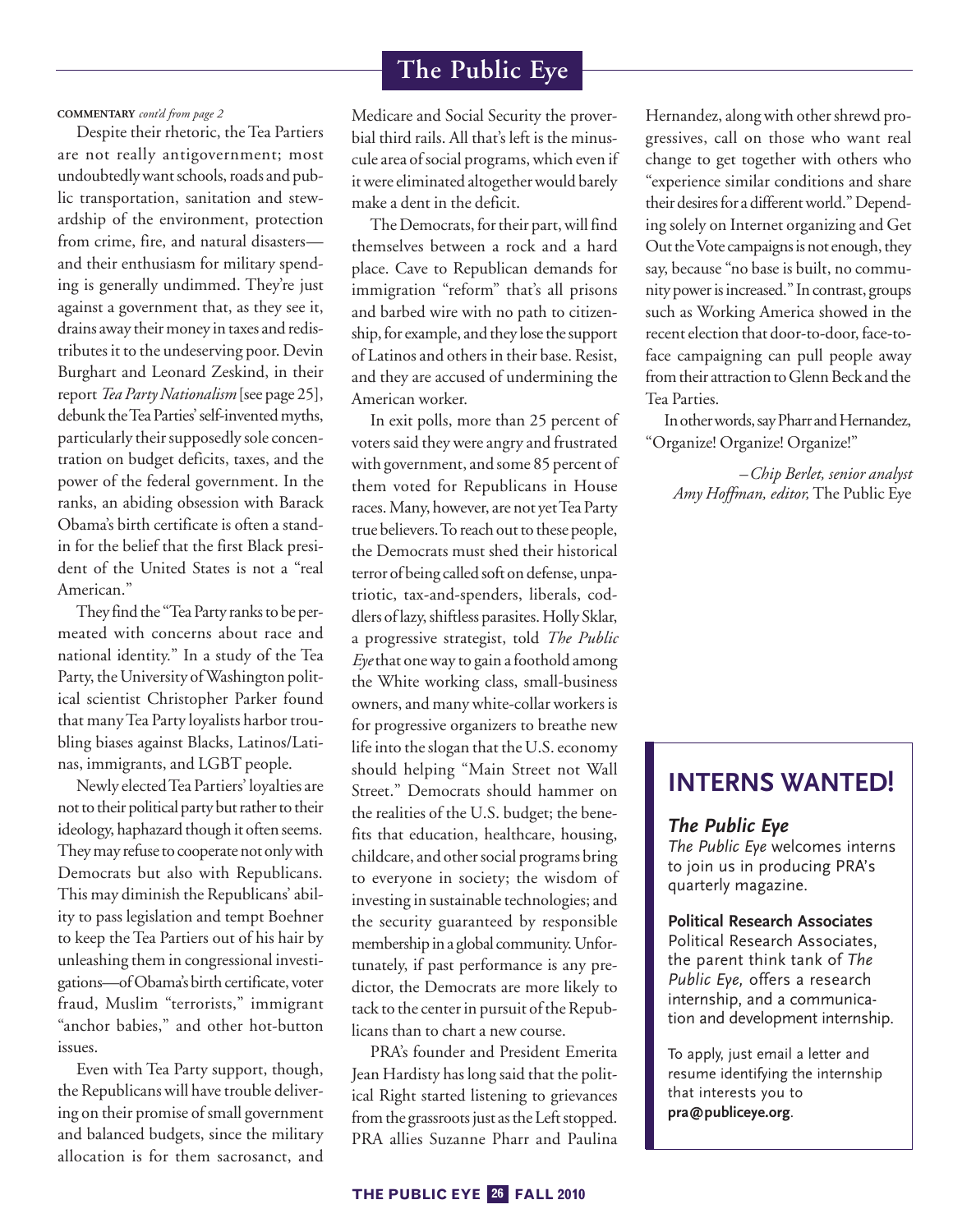

#### **TEA-PARTY KIDS**

Wayne Bell, the publisher of Coloringbook.com, is promoting a Tea Party coloring book, which hesays is selling so quickly he cannot keep it in stock. A blurb on his website(www.coloringbook.com) describes the book:

> A very pleasant song, coloring and activity book on Liberty, Faith, Freedom and so much more! Get involved, participate, self reliance, freedom of choice, work, government-of-for-by the people, Leadership, Ingenuity, Jobs and responsibility! *[sic]*

On the *Los Angeles Times* Culture Monster blog, Christopher Knight characterized the book as "[c]heerful in tone, semi-literate in its writing and factually challenged... Run-on sentences are rife," he added, "which would have caused my thirdgrade teacher, Mrs. Adams, apoplexy."

Bell says that he is not promoting any particular political point of view, noting that Coloringbook.com also publishes a Barack Obama coloring book. He claimed on FOX News that he's received death threats because of the book.

#### **BRINGING UP BABY-TERRORIST**

The Fourteenth Amendment to the Constitution, originally passed to guarantee citizenship for freed slaves by insuring that anyone born in the United States is a citizen, is coming under increasingly heavy fire since the passage of Arizona's anti-immigrant law, SB1070. Representative Brian Billbray (R-CA) was a sort of anticitizenship pioneer: since 1995, he has filed yearly bills in Congress that, in contravention of the amendment, would deny citizenship to children born here whose parents are not citizens

(Billbray's mother was not a citizen, but his bill contains an exemption that would grandfather him in).

Congressional Representative Louie Gohmert (R-TX) stepped up the rhetoric even further. In a late-June speech to the House of Representatives, he introduced his notion that terrorists were sending pregnant women to the United States to have their babies. Then, he said, the women take the babies home, "to be raised and coddled as future terrorists." They could come back in 25 years, Gohmert said, "and blow us up."

Gohmert elaborated in an interview with Fox Business News host Eric Bolling on July 1.When Bolling asked Gohmert about his "theory," Gohmert replied, "It's not just a theory."Citing the attempted bombing of Manhattan's Times Square by a Pakistanborn U.S. citizen, Bolling agreed that Gohmert's fear was reasonable. "Start from the cradle," he said.

More recently, Gohmert proposed a new solution to poverty. Speaking on the floor of the House of Representatives in September, he suggested giving farmland to welfare recipients. According to Media Matters' Political Correction blog, Gohmert said, "We'll give you so many acres that can provide land where you can live off of it, make a living andwe'll give you seedmoney to start, but you have to sign an agreement that you'll never acceptwelfare again. How'bout that? We got plenty of land." Gohmert serves on the Subcommittee for National Parks, Forests and Public Land.

#### **NO ISLAM INTEXAS**

Following a May vote to adopt new curriculum standards that will enshrine Christian nationalist ideas in the Texas social studies curriculum[see*The PublicEye,* Summer 2010], theTexas State Board of Education passed a resolution in September to reject what it calls "pro-Islamic distortions" in history texts. The resolution claims that books formerly used in the Texas schools "devoted more lines of text to Islamic beliefs and practices than Christian beliefs and practices."

Although board member Patricia Hardy pointed out that the books under discussion were no longer used, her lame-duck colleague Don McLeroy, who lost the Republican primary and was serving out the final months of his term, said that current textbooks have the same bias. "The biggest problem I saw was their overreach not to be 'ethnocentric,'" McLeroy said of oneworldhistory text. "It's a very, very, very, very biased book. Christianity didn't even make it in the table of contents."

Gayle Fallon, a representative of the Houston Federation ofTeachers, told the board, "Iwas a socialstudiesteacher, and,I'm sorry. History is what it is. It happened."

The resolution was written by Randy Rives, a businessman who is not a board member, having been defeated by a more moderate candidate. It is not binding.

However, commented Kathy Miller of the Texas Freedom Network, "Once again, without consulting any real experts, the board's politicians are manufacturing a bogus controversy." Board members, she said, are "putting politics ahead of just educating our kids."



 $G$ [O]ur President is trapped in his father's time machine. Incredibly, the U.S. is being ruled according to the dreams of a Luo tribesman of the 1950s. This philandering, inebriated African socialist, who raged against the world for denying him the realization of his anticolonial ambitions, is now setting the nation's agenda through the reincarnation of his dreams in his son."<br>-<sup>Dinesh D'Souza</sup>

*<sup>&</sup>quot;How Obama Thinks" in* Forbes *magazine, September 27, 2010, http://www.forbes.com/forbes/2010/0927/ politics-socialism-capitalism-privateenterprises-obama-business-problem\_5.html*